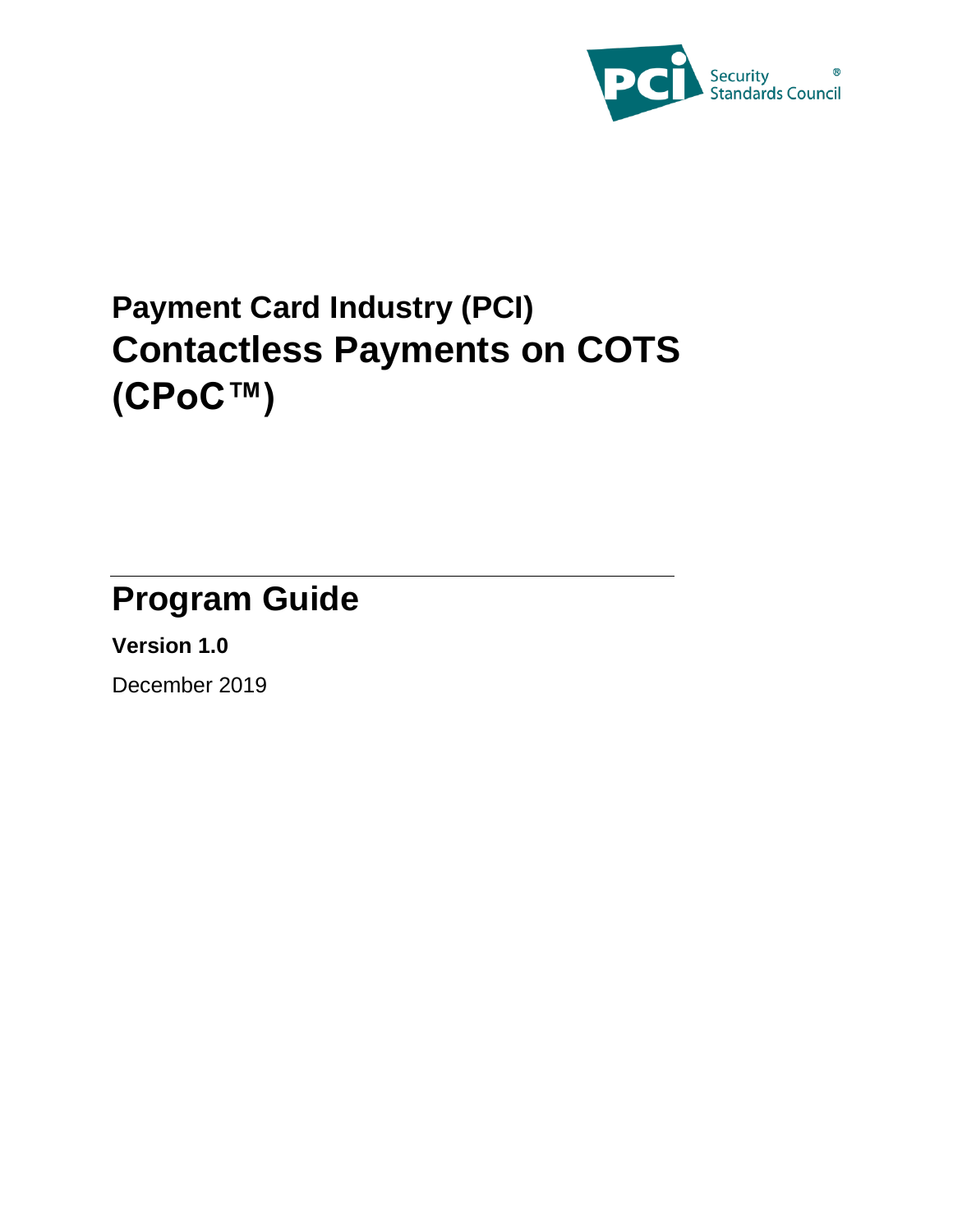

# **Document Changes**

| Date <sup>'</sup> | Version | Description <sup>1</sup>                                                  |
|-------------------|---------|---------------------------------------------------------------------------|
| December 2019     | 1.0     | Initial Release of the Contactless Payments on COTS (CPoC™) Program Guide |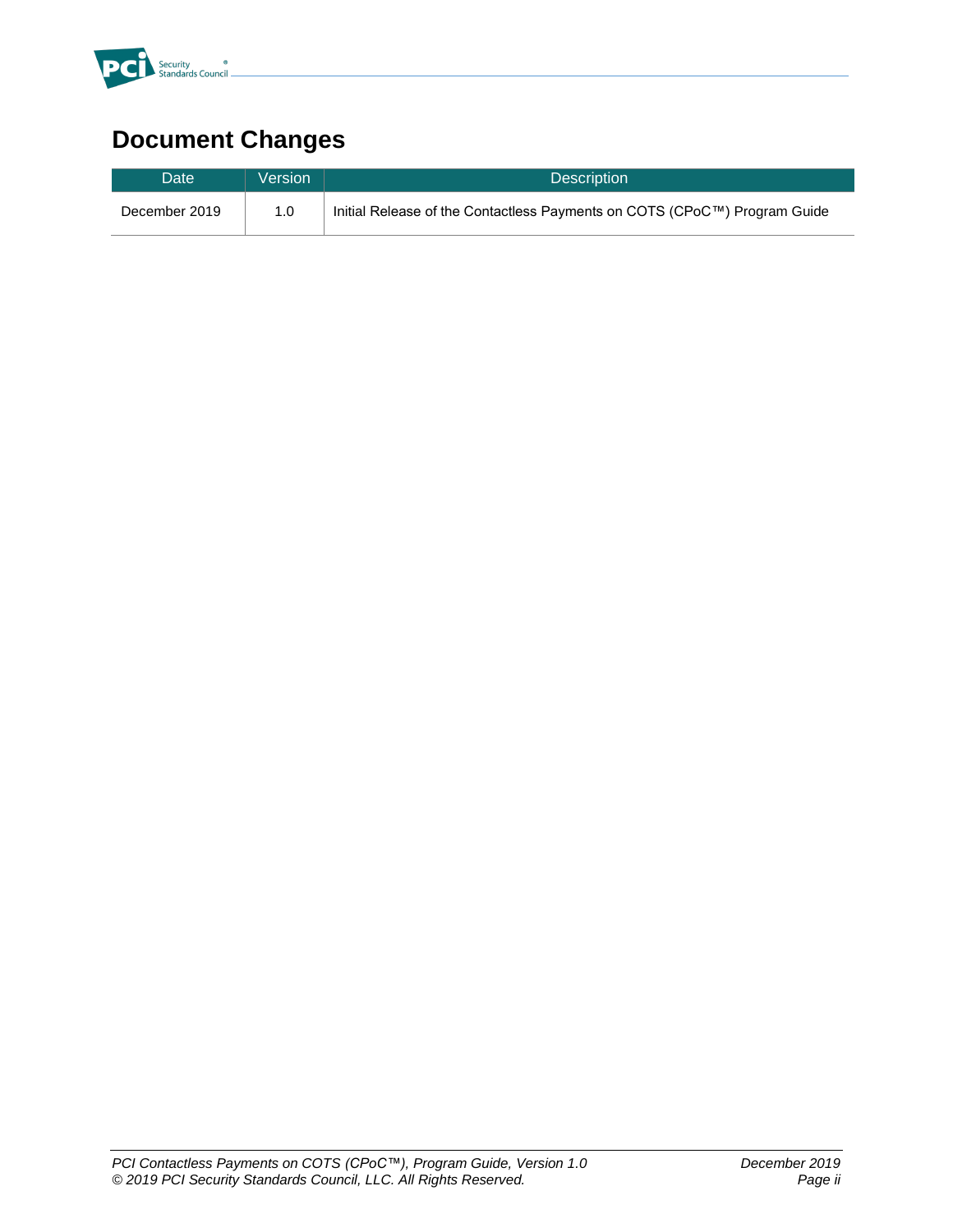

# **Table of Contents**

| 1                                      |                                                      |                                                                                                |  |  |
|----------------------------------------|------------------------------------------------------|------------------------------------------------------------------------------------------------|--|--|
|                                        | 1.1<br>1.2<br>1.3                                    |                                                                                                |  |  |
| $\mathbf{2}$                           |                                                      |                                                                                                |  |  |
|                                        | 2.1<br>2.2                                           |                                                                                                |  |  |
| 3                                      |                                                      |                                                                                                |  |  |
|                                        | 3.1<br>3.2<br>3.3<br>3.4<br>3.5<br>3.6<br>3.7<br>3.8 |                                                                                                |  |  |
| $\overline{\mathbf{4}}$                |                                                      |                                                                                                |  |  |
|                                        | 4.1<br>4.2<br>4.3                                    |                                                                                                |  |  |
| 5                                      |                                                      |                                                                                                |  |  |
| 5.1<br>5.2<br>5.3<br>5.4<br>5.5<br>5.6 |                                                      | Notification Following a Security Breach, Compromise, or Known or Suspected Vulnerability . 26 |  |  |
| 6                                      |                                                      |                                                                                                |  |  |
| 6.1<br>6.2<br>6.3                      |                                                      |                                                                                                |  |  |
|                                        | <b>Appendix A</b>                                    |                                                                                                |  |  |
|                                        | <b>Appendix B</b>                                    |                                                                                                |  |  |
|                                        | <b>Appendix C</b>                                    |                                                                                                |  |  |
|                                        | <b>Appendix D</b>                                    |                                                                                                |  |  |
|                                        | <b>Appendix E</b>                                    |                                                                                                |  |  |
| <b>Appendix F</b>                      |                                                      |                                                                                                |  |  |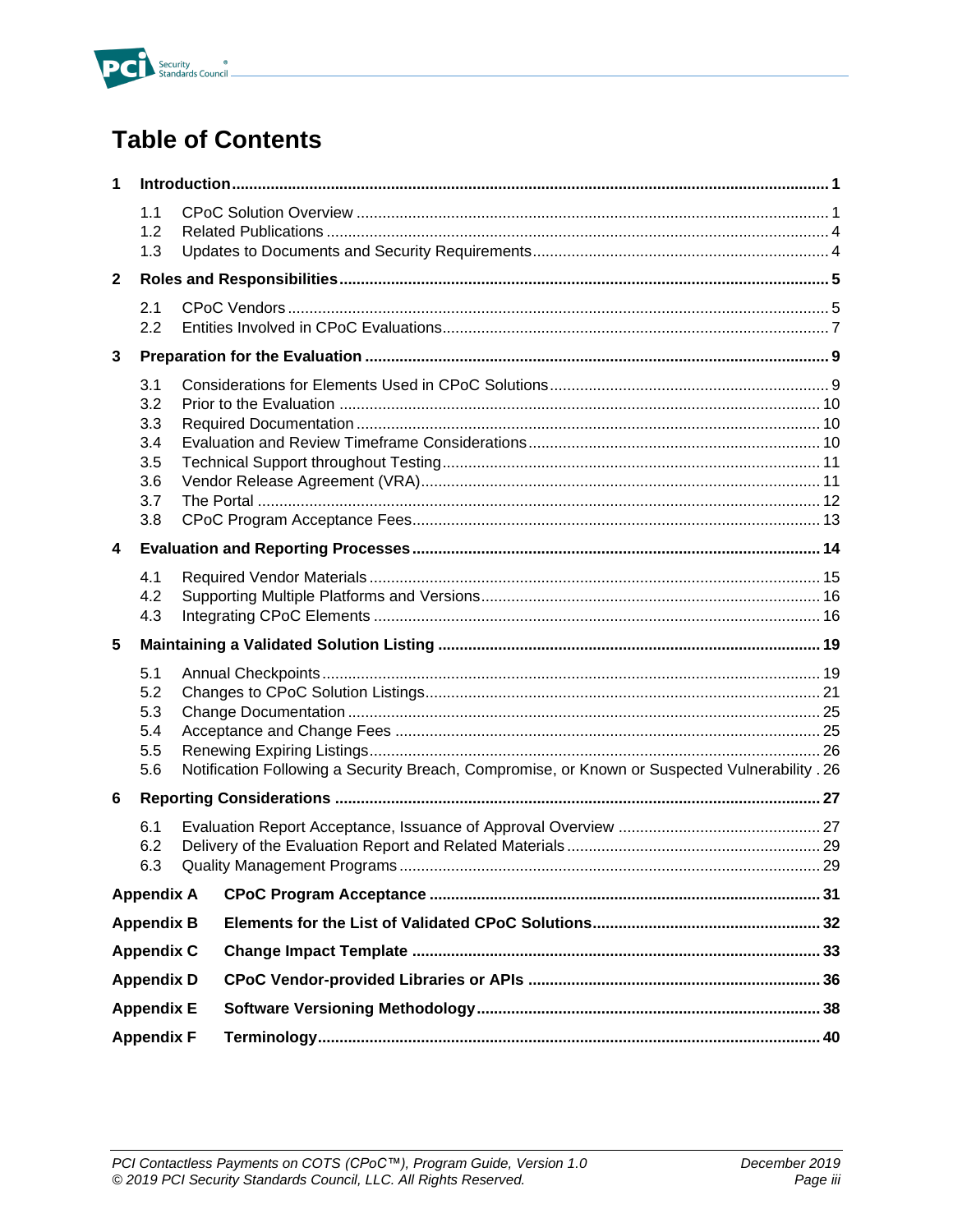

### <span id="page-3-0"></span>**1 Introduction**

This Program Guide provides an overview of the PCI SSC Contactless Payments on Commercial Off-the-Shelf (COTS) (CPoC™) program operated and managed by PCI Security Standards Council, LLC, and should be read with the documents referenced in Section 1.2,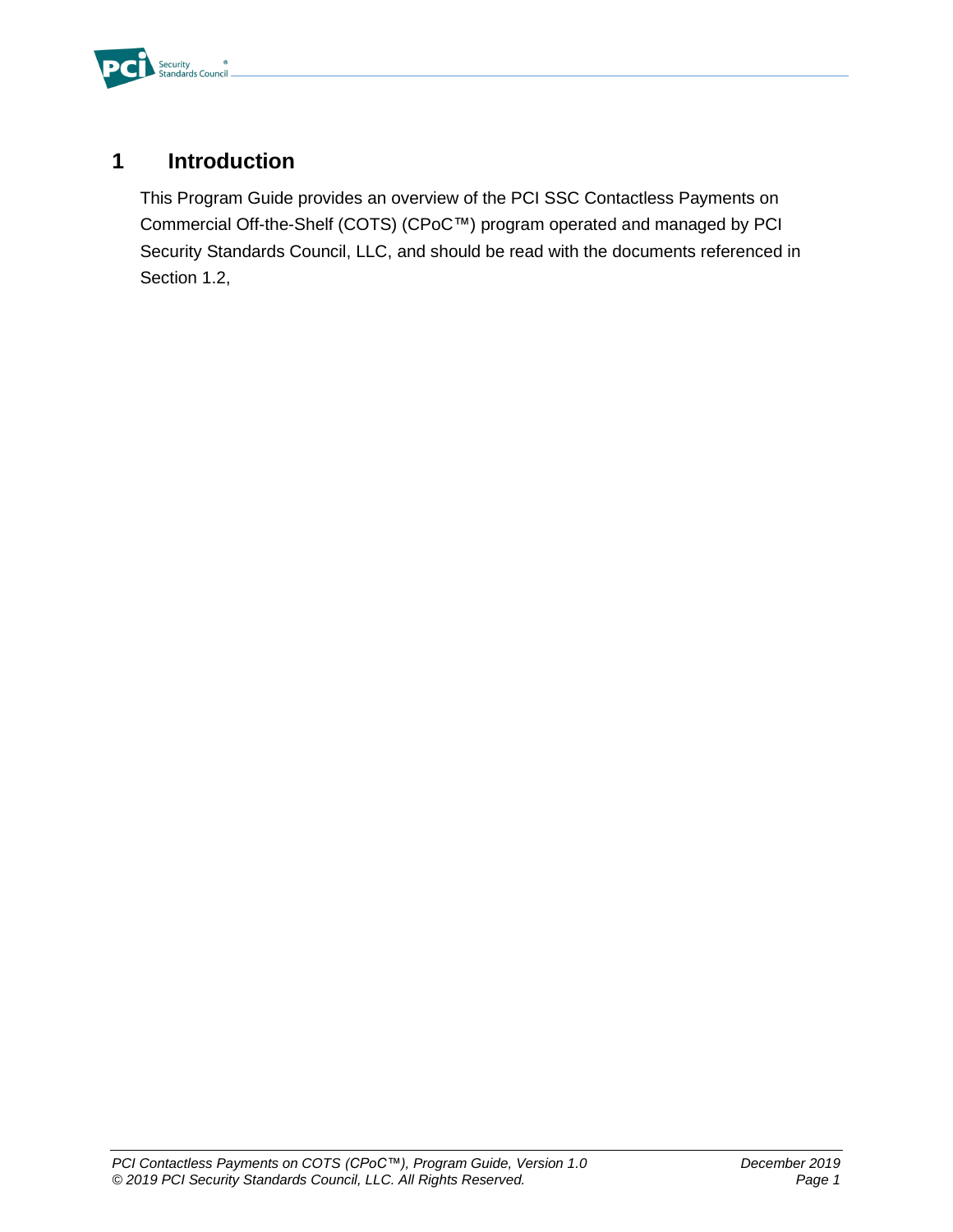

*Related* [Publications.](#page-6-0) This document applies primarily to PCI-recognized CPoC Laboratories (CPoC Labs) and Vendors developing and seeking validation of their CPoC Solutions. Capitalized terms, used but not otherwise defined in this document, are defined in or pursuant to *[Appendix F](#page-43-0)* of this Program Guide.

This Program Guide describes the following:

- *CPoC [Solution Overview](#page-4-0)* (Section [1.1\)](#page-4-0)
- *[Roles and Responsibilities](#page-8-0)* (Section [2\)](#page-8-0)
- *[Preparation for the Evaluation](#page-12-0)* (Section [3\)](#page-12-0)
- *[Evaluation and Reporting Processes](#page-17-0)* (Section [4\)](#page-17-0)
- *Maintaining [a Validated Solution](#page-22-0) Listing* (Section [5\)](#page-22-0)
- *Reporting [Considerations](#page-30-0)* (Section [6\)](#page-30-0)
- *[Quality Management Program](#page-32-1)* (Section [6.3\)](#page-32-1)

#### <span id="page-4-0"></span>**1.1 CPoC Solution Overview**

Each of the following elements of a CPoC Solution (or Solution) requires evaluation and validation for use within the Solution. Additionally, the CPoC Solution itself must be evaluated, and successfully validated and submitted to PCI SSC by a CPoC Lab, prior to Acceptance and listing by PCI SSC.

- **CPoC Application:** Evaluated by a CPoC Lab per the *CPoC Standard* as part of the lab's CPoC Solution Evaluation. CPoC Applications are listed only as part of the CPoC Solutions in which they have been validated for use under the CPoC Program and are not listed separately on the Website.
	- o **CPoC Application Programming Interface (API):** An optional software component developed and provided by the Solution provider to allow third-party developers to interface with the CPoC Solution. APIs must be Evaluated by a CPoC Lab as part of the CPoC Solution Evaluation. CPoC APIs are listed only as part of the CPoC Solution in which they have been validated for use under the CPoC Program and are not listed separately on the Website.
- **Monitoring/Attestation System:** Evaluated by a CPoC Lab per the *CPoC Standard* as part of their overall CPoC Solution Evaluation. Monitoring/Attestation Systems are listed only as part of the CPoC Solutions in which they have been validated for use under the CPoC Program and are not listed separately on the Website.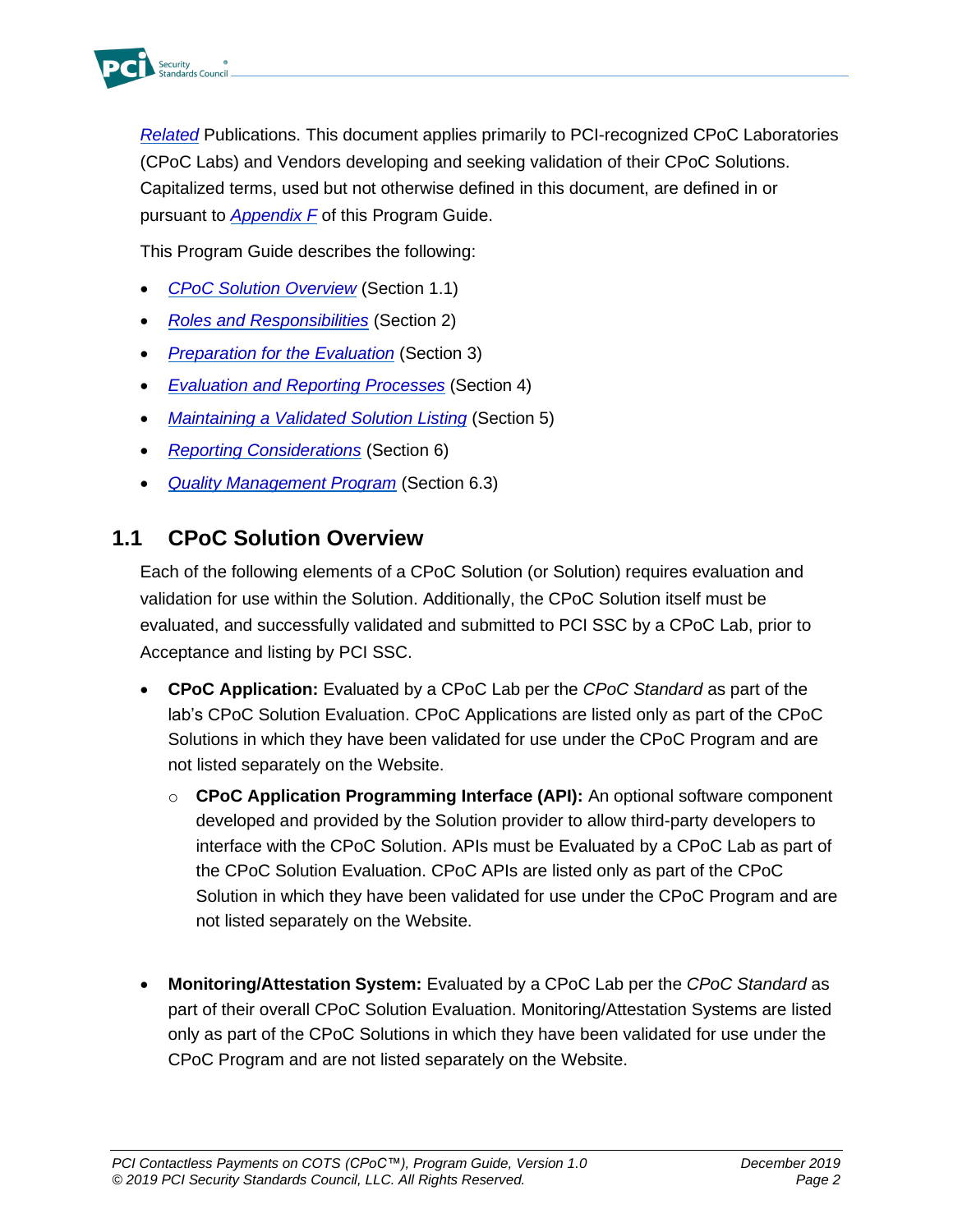

• **Back-end Monitoring Environment:** The environment in which the Monitoring/Attestation System resides and operates must undergo an onsite assessment by a CPoC Lab for compliance with the *CPoC Standard*, Appendix A "Monitoring Environment Basic Protections."

*Note: If the Primary Account Number (PAN) or the Sensitive Authentication Data (SAD) is stored, processed or transmitted in the Back-end Monitoring Environment, that environment is considered a cardholder data environment (CDE) and must be assessed and validated by a Qualified Security Assessor (QSA) Company against the* PCI DSS*, including* PCI DSS *Appendix A3, "Designated Entities Supplemental Validation (DESV)."*

Back-end Monitoring Environments are not listed on the Website.

[Figure 1](#page-6-1) illustrates each element of the CPoC Solution and the CPoC Program stakeholder that validates each respective element. For additional details, see the "Overview" and "Contactless Payments on COTS Devices" sections in the *CPoC Standard*.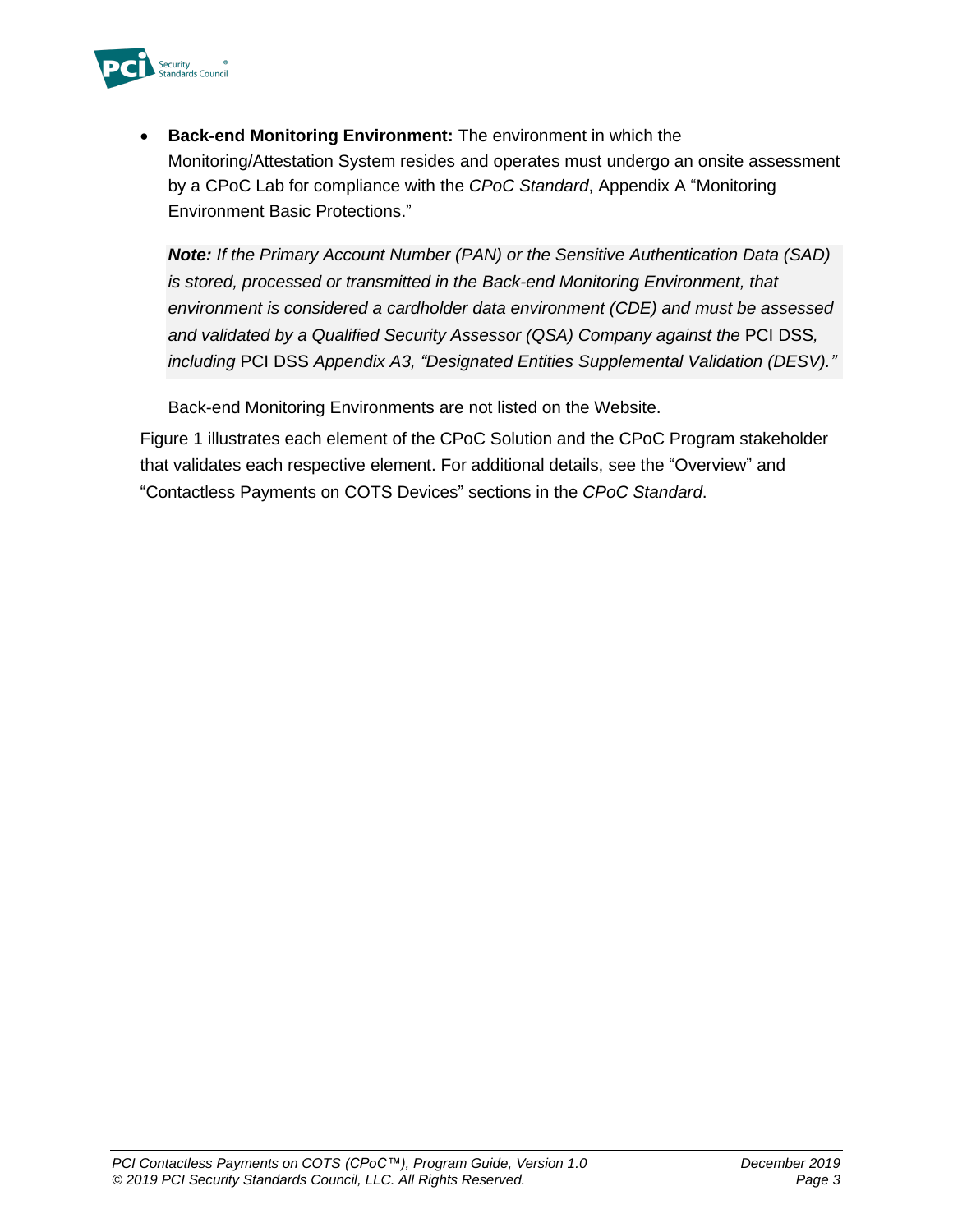<span id="page-6-1"></span>

#### **Figure 1: CPoC Solution Elements**

### **CPoC Solution Elements**

Overall Solution evaluated by CPoC Lab per CPoC Standard

<span id="page-6-0"></span>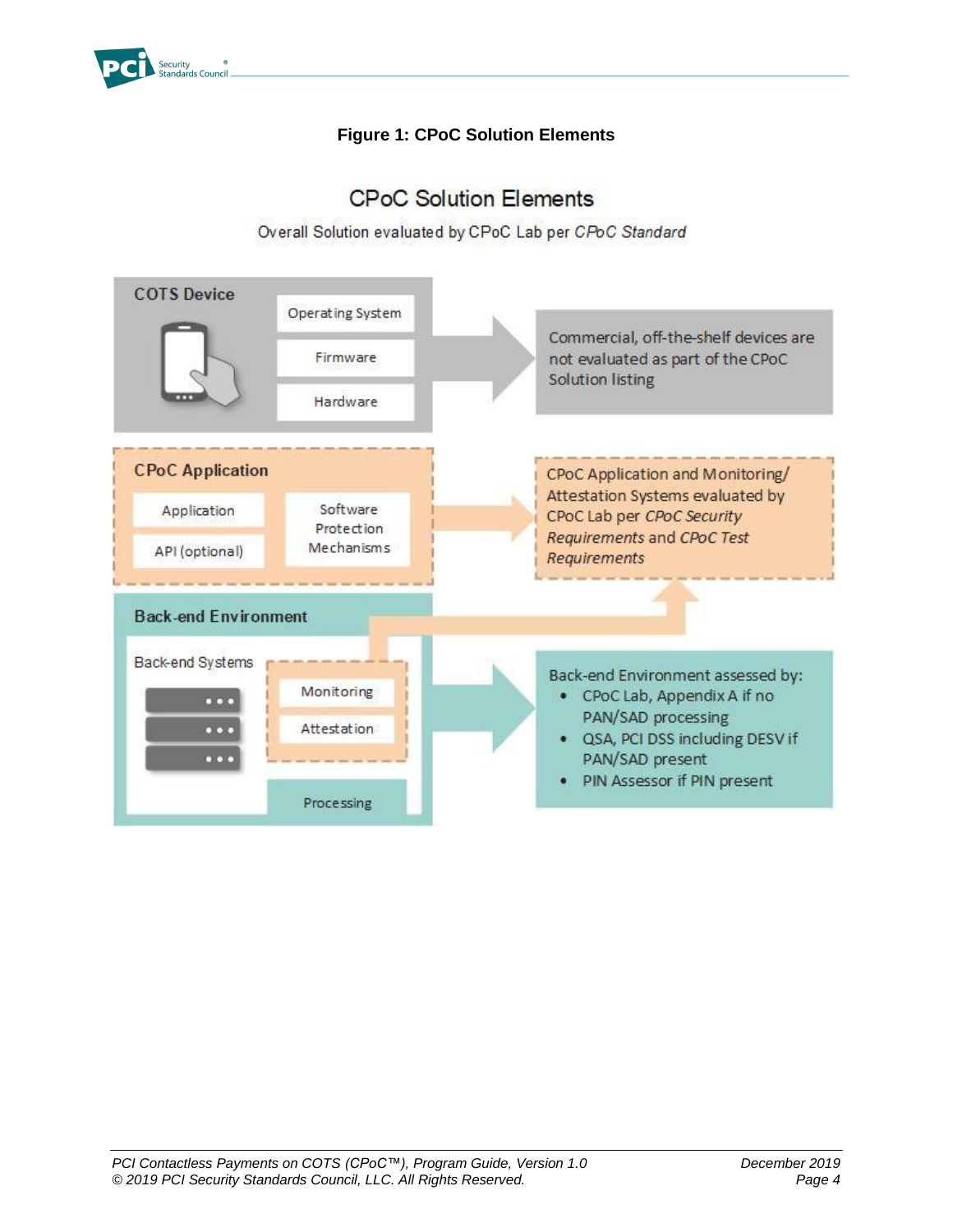

### <span id="page-7-0"></span>**1.2 Related Publications**

Use this Program Guide in conjunction with the latest versions of (or successor documents to) the following PCI SSC publications, which are available on the Website:

<span id="page-7-2"></span>

| <b>Document Name</b>                                                                                                                                      | <b>Description</b>                                                                                                                                                                                                                                                                                                                   |
|-----------------------------------------------------------------------------------------------------------------------------------------------------------|--------------------------------------------------------------------------------------------------------------------------------------------------------------------------------------------------------------------------------------------------------------------------------------------------------------------------------------|
| Payment Card Industry (PCI) Contactless<br>Payments on COTS Security and Test<br>Requirements (CPoC™ Security and Test<br>Requirements, or CPoC Standard) | The CPoC Security and Test Requirements (CPoC Standard)<br>defines the specific technical security requirements and specific<br>testing and evaluation procedures with which to evaluate the<br>Solution, including the CPoC Application and the supporting<br>Monitoring/Attestation System and Back-end Monitoring<br>Environment. |
| CPoC™ Solution Attestation of Validation<br>(AOV)                                                                                                         | The AOV is a form for CPoC Labs to attest to the results of a<br>CPoC Solution Evaluation, as documented in the CPoC Solution<br>Attestation of Validation.                                                                                                                                                                          |
| CPoC™ Evaluation Report template                                                                                                                          | The <i>Evaluation Report</i> template is a form for CPoC Labs to<br>document the results of a CPoC Solution Evaluation.                                                                                                                                                                                                              |
| Vendor Release Agreement (VRA)                                                                                                                            | The VRA establishes the terms and conditions under which<br>validated Solutions are Accepted and listed by PCI SSC.                                                                                                                                                                                                                  |

#### **Table 1: Related Publications**

In addition to the documents listed in [Table 1,](#page-7-2) see the following documents on the Website:

- *Payment Card Industry (PCI) Data Security Standard Requirements and Security Assessment Procedures (PCI DSS)*
- *Payment Card Industry (PCI) Data Security Standard and Payment Application Data Security Standard Glossary of Terms, Abbreviations, and Acronyms* (PCI Glossary)

### <span id="page-7-1"></span>**1.3 Updates to Documents and Security Requirements**

This *Program Guide* may be modified as necessary to align with updates or changes to the CPoC Program. Additionally, PCI SSC provides interim updates to the PCI community through a variety of means, including required Assessor or CPoC Lab training, e-mail bulletins and newsletters, frequently asked questions and other communication methods.

Technical FAQs are updated on a regular basis to add clarification to CPoC Program requirements and may also address new security threats. Generally, technical FAQs are effective immediately upon publication.

PCI SSC reserves the right to change, amend or withdraw security requirements, training and/or other requirements at any time.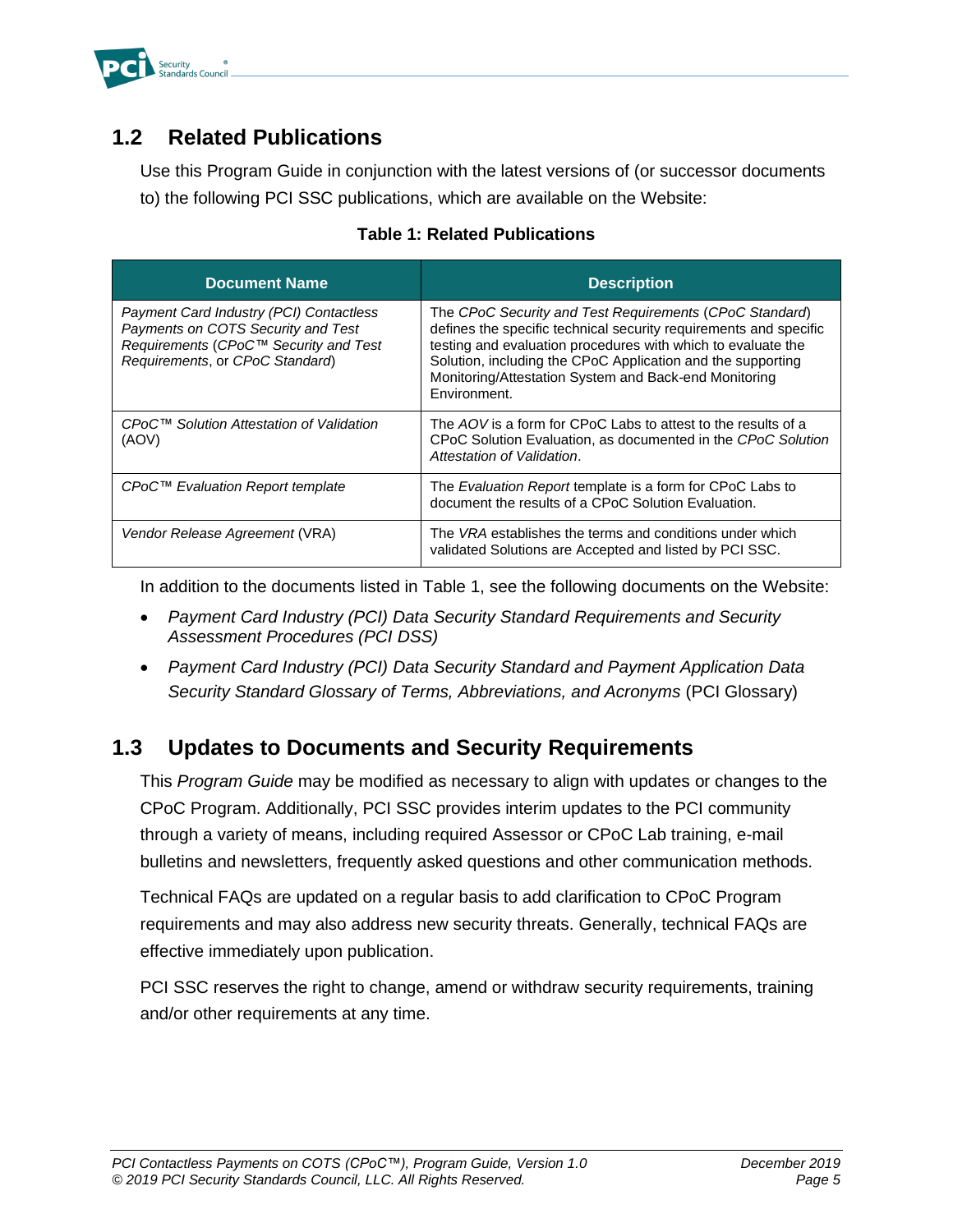

### <span id="page-8-0"></span>**2 Roles and Responsibilities**

This section provides an overview of the roles and responsibilities of the various CPoC Program stakeholder groups. For details on evaluation, validation and listing of CPoC Solutions, see the following sections:

- Section [3,](#page-12-0) *[Preparation for the Evaluation](#page-12-0)*
- Section [4,](#page-17-0) *[Evaluation and Reporting Processes](#page-17-0)*
- Section [5,](#page-22-0) *Maintaining [a Validated Solution](#page-22-0) Listing*

#### <span id="page-8-1"></span>**2.1 CPoC Vendors**

Each vendor or provider of a candidate CPoC Solution, CPoC Application, Monitoring/Attestation System or Back-end Monitoring Environment under the CPoC Program, must provide access to the applicable CPoC Solutions or CPoC Elements and supporting documentation to its CPoC Labs for validation. The vendor or provider must also authorize its CPoC Labs to submit resulting reports and related information to PCI SSC.

*Note: CPoC Vendors are responsible for compliance with all laws, statutes, regulations and rules (including without limitation, privacy laws) that apply to their activities as CPoC Vendors and any related services or products.*

#### $2.1.1$ **CPoC Solution Providers**

CPoC Solution Providers (for example, processors, acquirers or payment gateways) have overall responsibility for the design and implementation of specific Solutions. This includes ensuring that their Solutions satisfy all applicable CPoC security requirements, managing Solutions for their customers and/or managing corresponding responsibilities.

#### $2.1.2$ **CPoC Application Vendors**

*Note: The CPoC Application must be validated along with its supporting Monitoring/ Attestation System as part of the Solution in which it is used.*

Each software application Vendor that develops a CPoC Application must have that application evaluated for secure operation with the CPoC Solution in which it is used. The Vendor must provide the CPoC Lab with access to all corresponding unobfuscated source code and documentation that describes the secure installation and administration of such applications intended to work with the CPoC Application.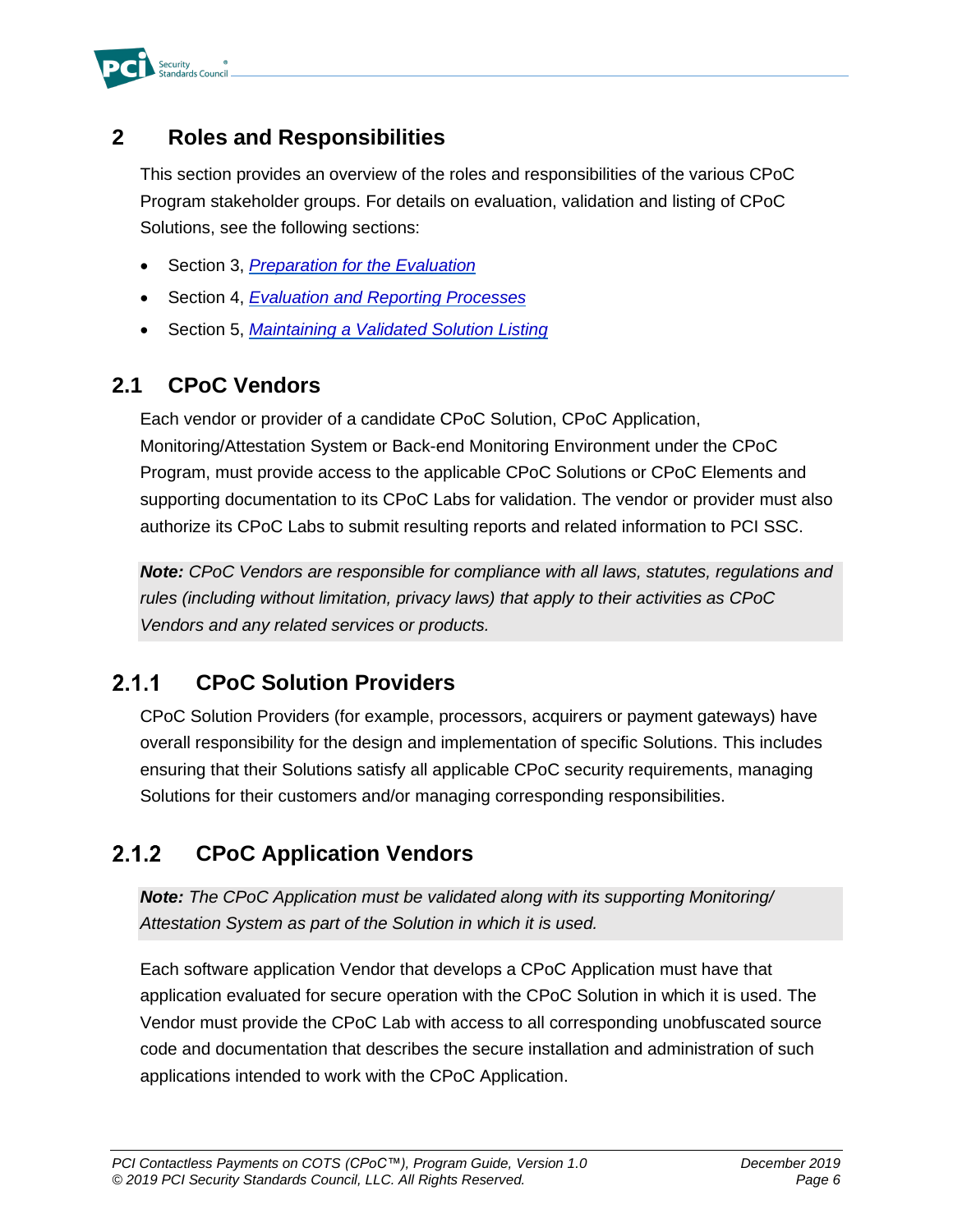

The Vendor (Solution Provider) submits a CPoC Application for evaluation, with its supporting Monitoring/Attestation System, to an independent CPoC Lab. Per the *CPoC Standard*, CPoC Application Vendors must provide documentation describing the secure operation and administration of such applications.

#### $2.1.3$ **Monitoring/Attestation System Vendors**

Monitoring/Attestation System Vendors develop software applications that provide softwarebased tamper detection and response (Monitoring/Attestation Systems) for a CPoC Application that is evaluated for use in a Solution. Monitoring/Attestation System Vendors must have their Monitoring/Attestation System evaluated and validated for compliance per the *CPoC Standard* with each CPoC Application that it supports.

The Solution provider submits a Monitoring/Attestation System for evaluation to an independent CPoC Lab. Per the *CPoC Standard*, Monitoring/Attestation System Vendors must provide documentation describing the secure operation and administration of such applications.

#### $2.1.4$ **Back-end Monitoring Environment Providers**

A Back-end Monitoring Environment provider must strictly maintain secure facilities to host Monitoring/Attestation Systems. To be used as part of a validated Solution, Back-end Monitoring Environments must be evaluated onsite and validated by a CPoC Lab in accordance with *CPoC Standard*, Appendix A, "Monitoring Environment Basic Protections," to ensure requirements are in place to protect systems and data in this environment.

If the Monitoring/Attestation System resides in a Backend Monitoring Environment provider's cardholder data environment (CDE), each Monitoring/Attestation System must also be validated by a QSA Company to *PCI DSS*, including *PCI DSS* Appendix A3, "Designated Entities Supplemental Validation (DESV)."

If PAN or SAD is not present in the Back-end Monitoring Environment, and it is not part of the Backend Monitoring Environment provider's existing CDE, a CPoC Lab must perform an onsite assessment and validate that the environment complies with the logical and physical security requirements defined in *CPoC* 

*Note: If the CPoC Solution Provider cannot meet DESV requirements at the point of an initial CPoC Solution validation, the Solution Provider must provide the CPoC Lab an action plan demonstrating that work is in progress for requirements to be met by the first annual checkpoint. The action plan will be reviewed by the CPoC Lab for sufficiency and submitted to PCI SSC as part of the Solution Evaluation process. Failure to meet DESV requirements by the first annual checkpoint may result in revocation of the CPoC Solution.*

*Standard* Appendix A, "Monitoring Environment Basic Protections."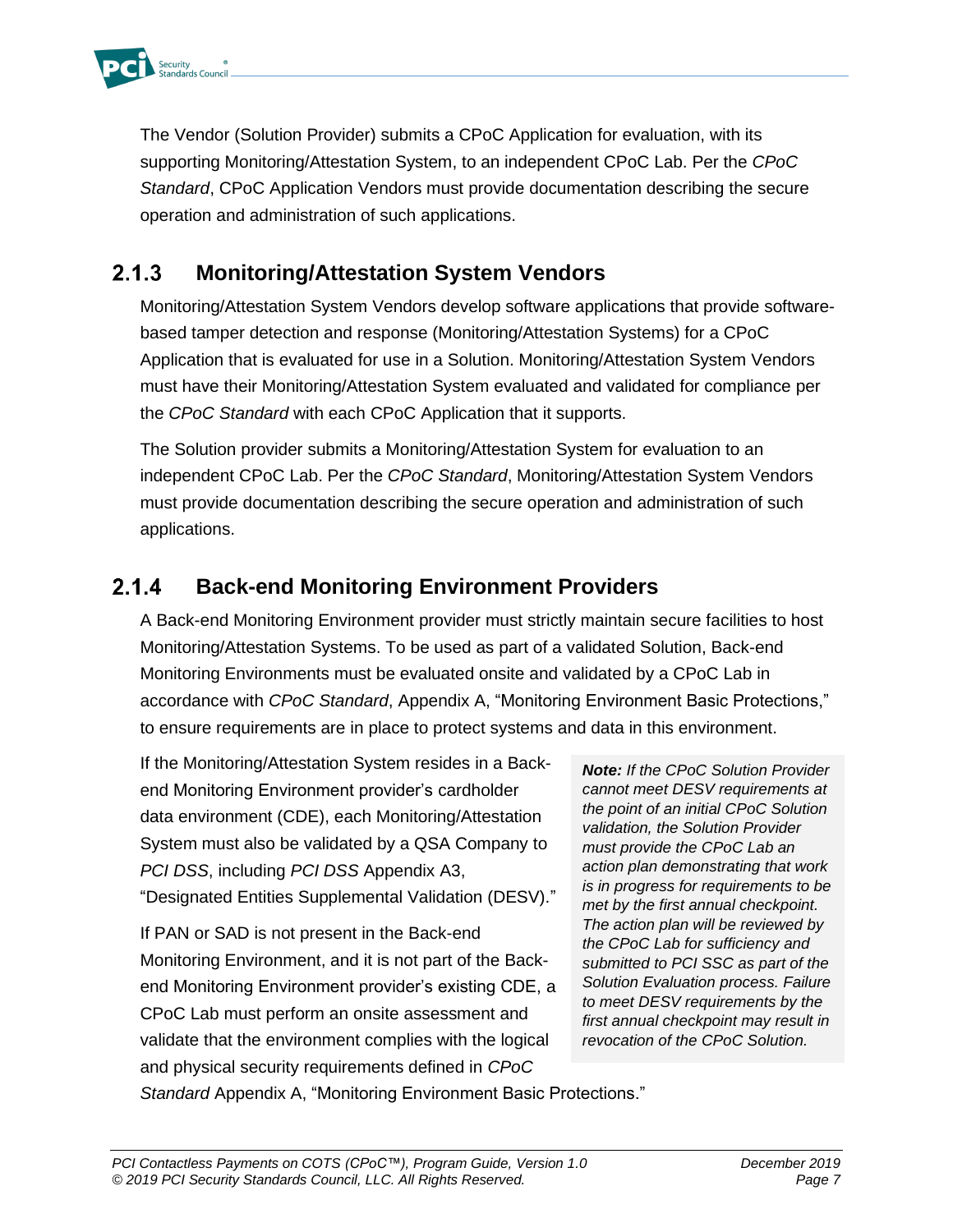

#### $2.1.5$ **Third-Party Service Providers**

Third-party service providers (such as key-injection facilities) are considered Third-Party Service Providers with respect to the CPoC Element or CPoC Solution for which they provide services, and their services are evaluated/assessed as part of each CPoC Element and/or CPoC Solution. A Third-Party Service Provider must have its third-party services reviewed during each CPoC Solution Evaluation in which its service is used.

Third-Party Service Providers are not eligible for listing in regard to the CPoC Program.

### <span id="page-10-0"></span>**2.2 Entities Involved in CPoC Evaluations**

The following entities are involved in CPoC Evaluations:

- [PCI-recognized CPoC](#page-10-1) Laboratories (CPoC Labs)
- [Participating Payment Brands](#page-11-0)
- [PCI Security Standards Council](#page-11-1) (PCI SSC)

#### <span id="page-10-1"></span>**PCI-recognized CPoC Laboratories (CPoC Labs)**  $2.2.1$

PCI-recognized CPoC Laboratories (CPoC Labs) are qualified by PCI SSC to perform Evaluations of Solutions for listing on the List of Validated CPoC Solutions. CPoC Labs are also qualified by PCI SSC to separately evaluate CPoC Applications and Monitoring/ Attestation Systems to be used in Solutions, as well as performing Back-end Monitoring Environment assessments (see *CPoC Standard*, Appendix A "Monitoring Environment Basic Protections"). For the purposes of the CPoC Program, CPoC Labs are responsible for:

- Evaluating CPoC Applications, Monitoring/Attestation Systems, Back-end Monitoring Environments and overall Solutions in accordance with the *CPoC Standard*
- Providing evidence to validate how the Solution meets the *CPoC Standard*
- Documenting each such Evaluation in an *Evaluation Report* using the applicable reporting templates
- Providing adequate documentation within the *Evaluation Report* to demonstrate the Solution's compliance with the *CPoC Standard*
- Submitting the applicable *Evaluation Report* and/or any change submission documentation to PCI SSC, with the applicable *CPoC Solution Attestation of Validation* (AOV) signed by both the CPoC Lab and Vendor
- Maintaining an internal quality assurance process for their CPoC Solution Evaluation efforts

Entities interested in becoming a CPoC Lab should contact PCI SSC.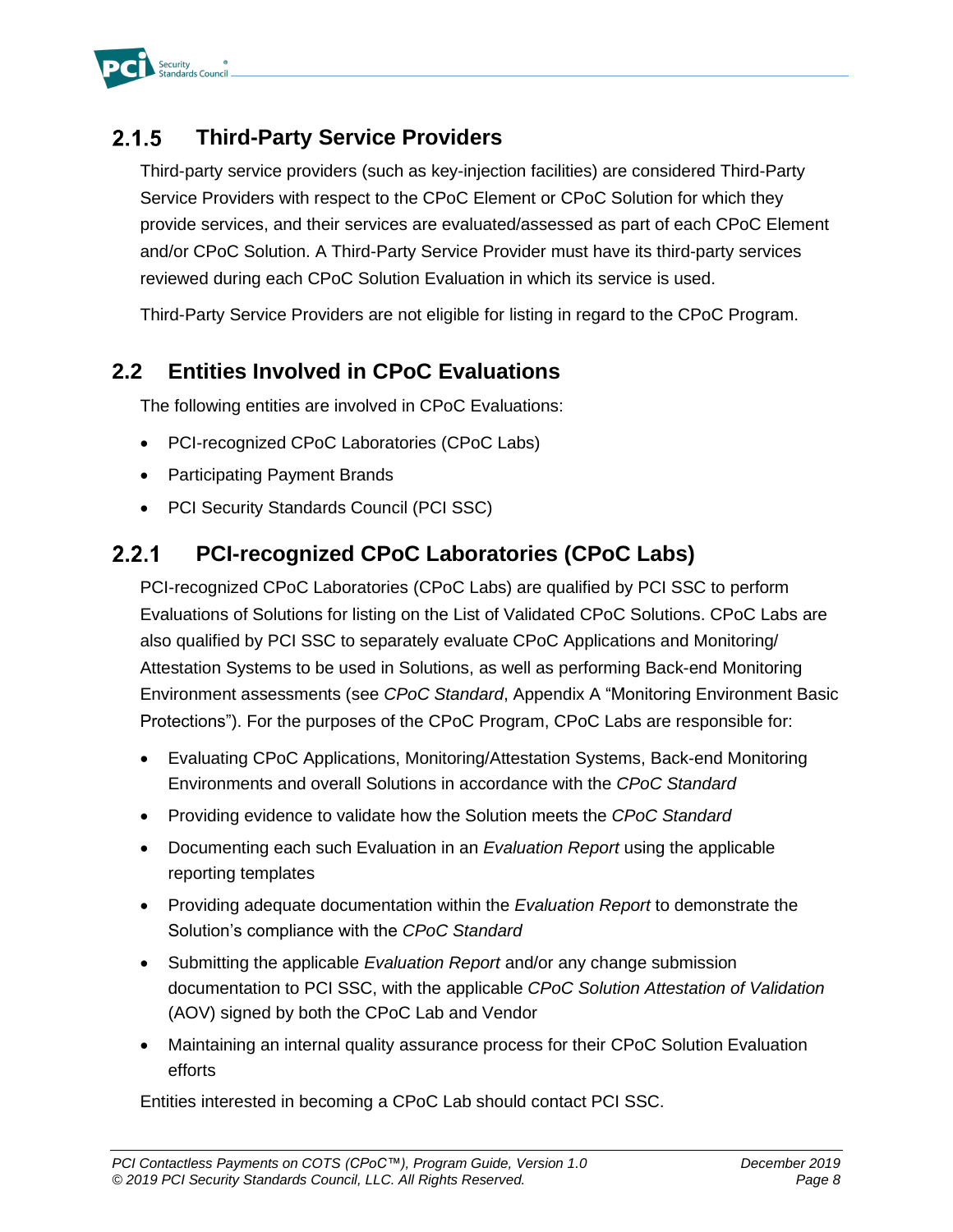

#### <span id="page-11-0"></span> $2.2.2$ **Participating Payment Brands**

The Participating Payment Brands independently develop and enforce the various aspects of their respective programs related to compliance with PCI SSC Standards, including, but not limited to:

- Defining security and program requirements for merchant and service provider levels
- Managing compliance enforcement programs (requirements, mandates or dates for compliance)
- Establishing penalties and fees
- Establishing requirements and who must validate
- Responding to cardholder data compromises

#### <span id="page-11-1"></span> $2.2.3$ **PCI Security Standards Council (PCI SSC)**

PCI SSC is the standards body that maintains the PCI SSC standards. In relation to the *CPoC Standard*, PCI SSC:

- Maintains and updates the *CPoC Standard* and related documentation including *FAQs*
- Qualifies CPoC Labs to evaluate and validate CPoC Solutions and CPoC Elements for compliance with the *CPoC Standard*
- Maintains a centralized repository for all *Evaluation Reports* for Solutions listed on the **Website**
- Reviews all Solution *Evaluation Reports* submitted to PCI SSC and related change submissions for quality assurance and compliance with baseline quality standards
- Hosts the List of Validated CPoC Solutions on the Website

*Note***:** *PCI SSC does not evaluate or validate CPoC Solutions for CPoC compliance; evaluation and validation are the roles of the CPoC Labs. The listing of a Solution on the List of Validated CPoC Solutions signifies only that the applicable CPoC Lab has determined that the Solution complies with the CPoC Standard, that the CPoC Lab has submitted a*  corresponding *Evaluation Report* to *PCI SSC and that the report, as submitted to PCI SSC, has satisfied all PCI SSC requirements as of the time of PCI SSC's review.*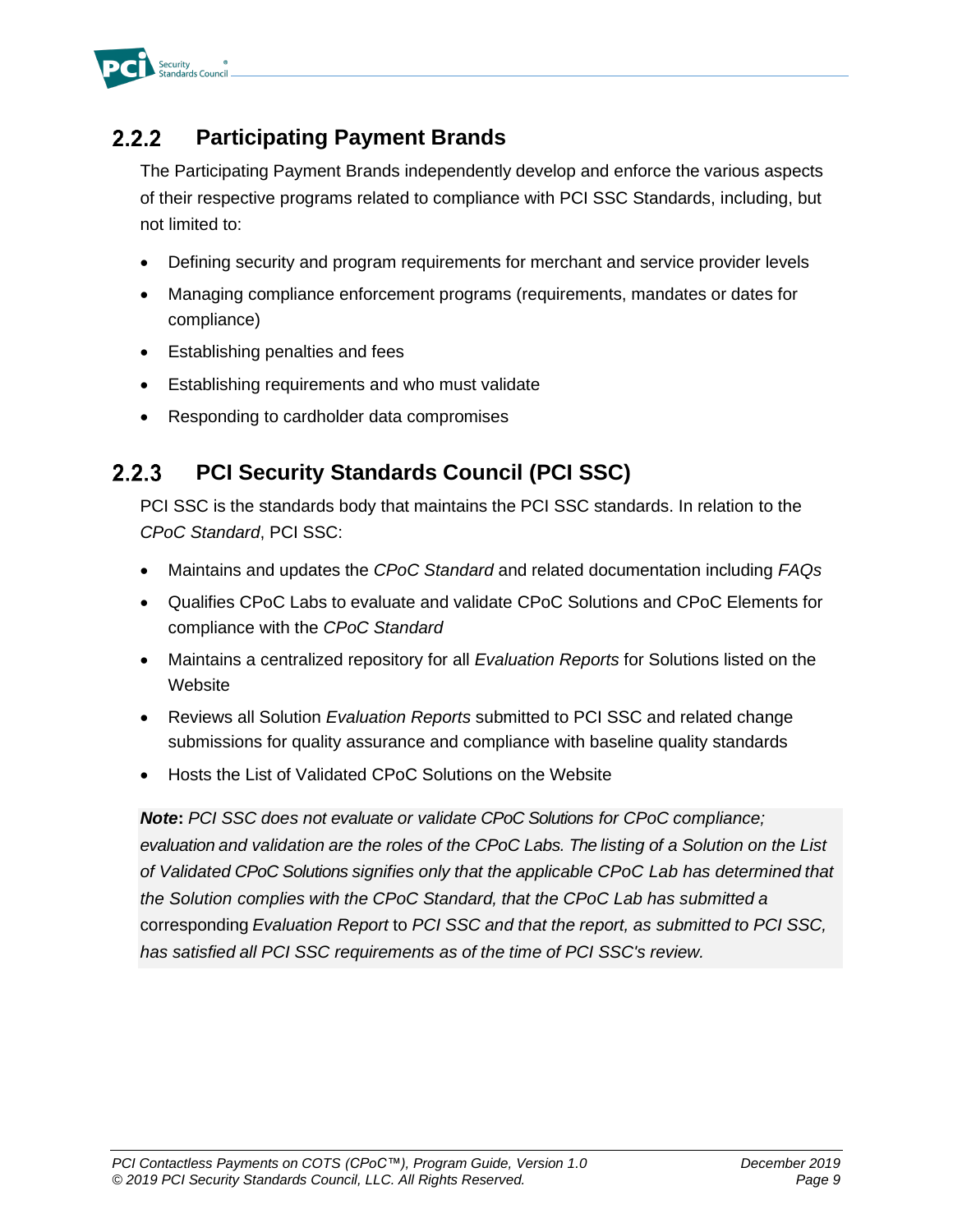

#### <span id="page-12-0"></span>**3 Preparation for the Evaluation**

The *CPoC Standard* is a cross-functional PCI SSC standard that includes specific requirements validated through the CPoC Program and, where applicable, the PCI DSS Assessment/QSA Program. The *CPoC Standard* also contains requirements for Solutions and CPoC Solution Elements (CPoC Applications, Monitoring/Attestation Systems and Back-end Monitoring Environments).

*Note: CPoC Vendors, CPoC Labs and Assessors are expected to be acutely familiar with each module within the CPoC Standard before beginning an Evaluation*.

#### <span id="page-12-1"></span>**3.1 Considerations for Elements Used in CPoC Solutions**

[Table 2](#page-12-2) describes the requirements and eligibility for the various elements used in CPoC Solutions, including references to the relevant documents and sections:

<span id="page-12-2"></span>

| <b>Element</b>                                                                                             | <b>Program Guidance</b>                                                                                                                                                                                                                                                                                                                                                                                                                                                                                                                                                                                                                                                                                                                                                   |
|------------------------------------------------------------------------------------------------------------|---------------------------------------------------------------------------------------------------------------------------------------------------------------------------------------------------------------------------------------------------------------------------------------------------------------------------------------------------------------------------------------------------------------------------------------------------------------------------------------------------------------------------------------------------------------------------------------------------------------------------------------------------------------------------------------------------------------------------------------------------------------------------|
| <b>CPoC Application</b><br>(or CPoC API, if<br>present)                                                    | A CPoC Lab must validate CPoC Applications against:<br>CPoC Standard Appendix D, "Software Security Requirements"<br>A CPoC Application (and its supporting Monitoring/Attestation System) may be used in<br>multiple Solutions, but it is considered a CPoC Element of only the specific Solutions for<br>which it has been tested and validated in accordance with CPoC Program requirements.                                                                                                                                                                                                                                                                                                                                                                           |
| Monitoring/Attestation<br>System                                                                           | A CPoC Lab must validate Monitoring/Attestation Systems against:<br>CPoC Standard, including Module 3, "Back-end Systems - Monitoring/Attestation"<br>$\bullet$<br>CPoC Standard Module 4, "Solution Integration Requirements"<br>A Monitoring/Attestation System (and the CPoC Application it supports) may be used in<br>multiple Solutions, but it is considered a CPoC Element of only the specific Solutions for<br>which it has been tested and validated in accordance with CPoC Program requirements.                                                                                                                                                                                                                                                             |
| <b>Back-end Monitoring</b><br>Environment                                                                  | The Back-end Monitoring Environment must be validated by CPoC Lab personnel per all<br>requirements of the CPoC Standard Appendix A, "Monitoring Environment Basic<br>Protections." The CPoC Lab personnel must be physically onsite for each assessment,<br>though the duration of the on-site visit will vary.<br>If PAN or SAD is present anywhere in the Back-end Monitoring Environment, then a QSA<br>must validate the environment for compliance with PCI DSS including PCI DSS Appendix<br>A3, "Designated Entities Supplemental Validation (DESV)." In such cases, the Vendor's PCI<br>DSS Attestation of Compliance (AOC) would be provided to the CPoC Lab during the CPoC<br>Solution Evaluation as evidence of a compliant Back-end Monitoring Environment. |
| Back-end Processing<br>Environment<br>(if separated from the<br><b>Back-end Monitoring</b><br>Environment) | The Back-end Processing Environment where cardholder data is decrypted and securely<br>processed must be validated per the CPoC Standard Module 4, "Back-end Systems -<br>Processing" and must undergo PCI DSS validation.<br>The Vendor's PCI DSS Attestation of Compliance (AOC) is provided to the CPoC Lab<br>during the CPoC Solution Evaluation as evidence of a compliant Back-end Processing<br>Environment.                                                                                                                                                                                                                                                                                                                                                      |

#### **Table 2: Elements Used in CPoC Solutions**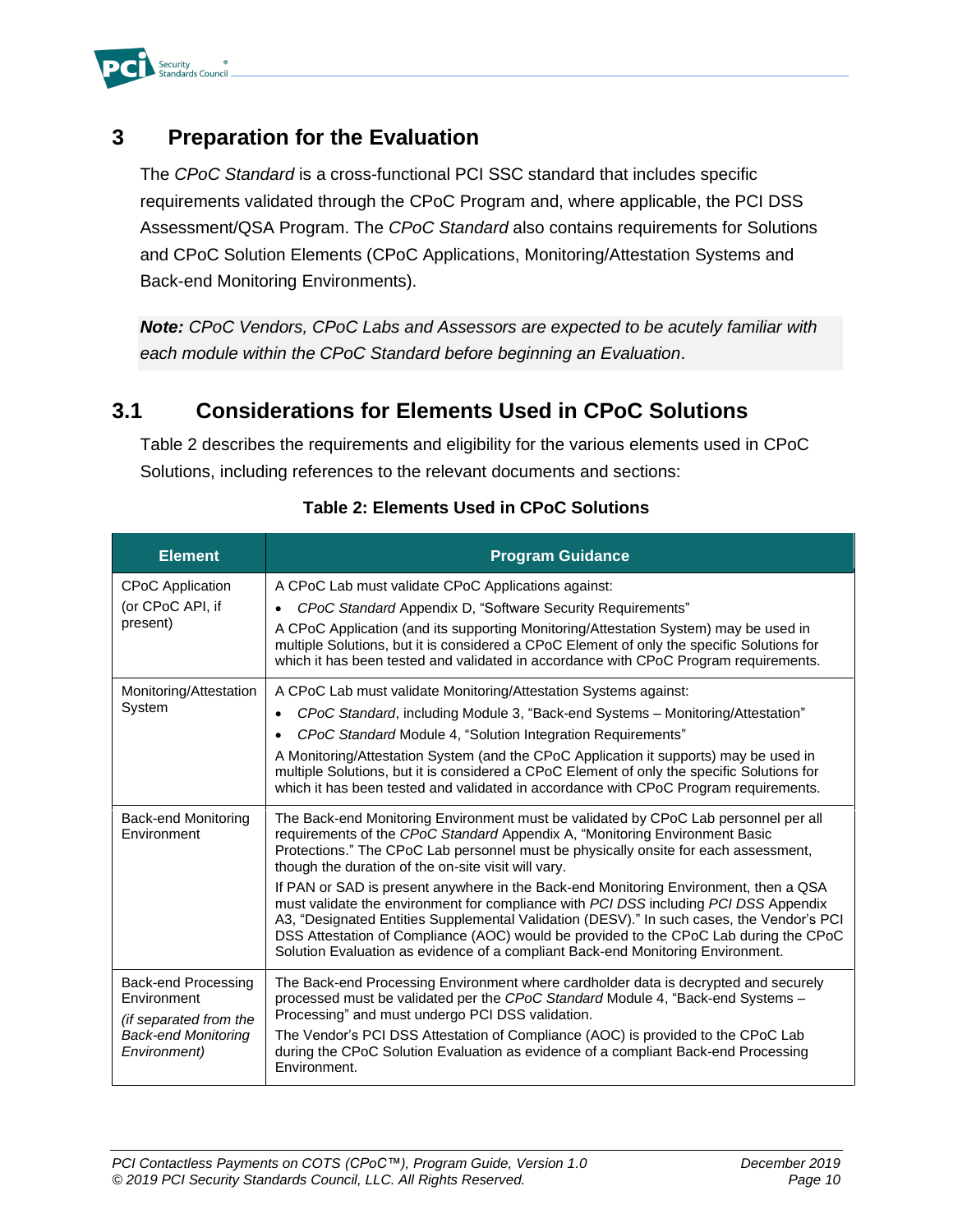

### <span id="page-13-0"></span>**3.2 Prior to the Evaluation**

*Note***:** *The Solution development and test process is defined in the CPoC Standard. These documents include guidance for implementing requirements, testing and validating compliance with each requirement.*

Before starting a CPoC Solution Evaluation, all involved parties should do the following to prepare:

- Review the *CPoC Standard* and all related documentation located on [the](http://www.pcisecuritystandards.org/) Website.
- Determine the Solution's readiness to comply with the *CPoC Standard*:
	- Perform a gap analysis between security function and the *CPoC Standard.*
	- Correct any gaps
	- If desired, the CPoC Lab may perform a pre-evaluation or gap analysis of a candidate CPoC Element or candidate CPoC Solution. If the CPoC Lab notes deficiencies that would prevent compliance, the CPoC Lab may provide a list of issues to the Vendor to be addressed before the formal Evaluation process begins.
- CPoC Solution Providers are responsible for ensuring that the various Solution elements used as parts of their Solutions are each compliant with all applicable *CPoC security requirements*, and that the appropriate agreements are in place with the providers and vendors of such elements to ensure proper information disclosures (if required) under the *Vendor Release Agreement*.

### <span id="page-13-1"></span>**3.3 Required Documentation**

When submitting a Solution for initial Evaluation and listing, the Vendor must provide the CPoC Lab with the documentation described in the *CPoC Standard.*

*Note: All completed Evaluation materials such as manuals, install guides, and the Vendor Release Agreement, must be delivered to the CPoC Lab performing the Evaluation—not to PCI SSC*.

### <span id="page-13-2"></span>**3.4 Evaluation and Review Timeframe Considerations**

The time needed for the CPoC Lab to complete its work can vary widely depending on factors such as:

• Candidate Solution or Element initial level of compliance with the CPoC Program requirements—more corrections mean a longer validation.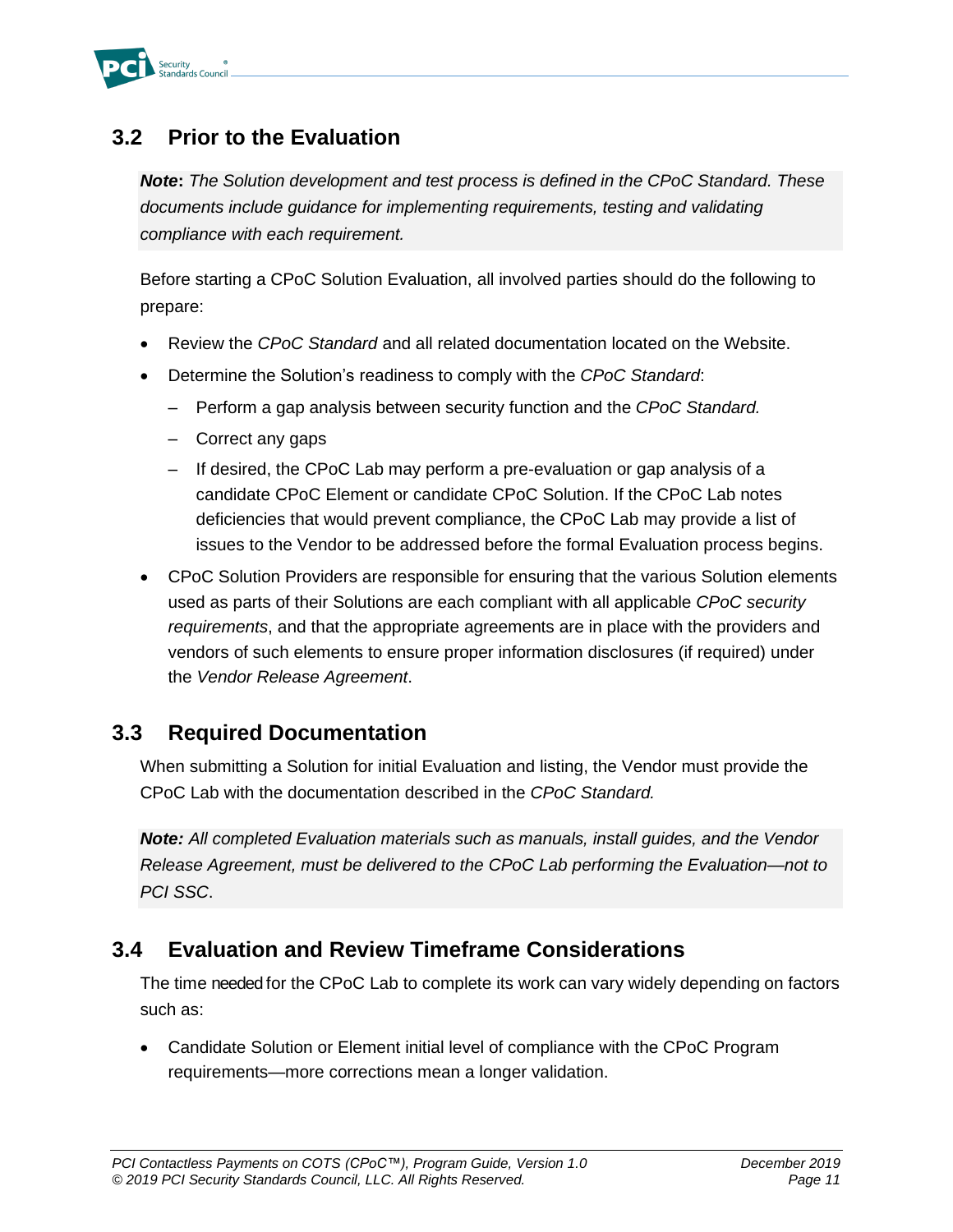

- Prompt payment of the fees to PCI SSC. PCI SSC will not start the review process until the applicable fees are paid.
- Quality of the CPoC Lab's submission to PCI SSC. For example:
	- Incomplete submissions or error, missing, incomplete or unsigned documents will delay the review process.
	- Multiple review/correction iterations between PCI SSC and the CPoC Lab will delay the review process.

Any Evaluation dates provided by the CPoC Lab should be considered estimates. The CPoC Lab may base the completion date on the assumption that the candidate Solution or Element will meet all CPoC Program requirements quickly. If problems arise during the review or acceptance processes, discussions between the CPoC Lab, the Vendor and/or PCI SSC may delay or end the review prematurely. For example, a review may end if the Vendor decides not to make the changes necessary to achieve compliance. Back-end Monitoring Environment Assessments (including PCI DSS Assessments as applicable) may take additional time to complete—the Vendor should consider this when planning the schedule.

*Note: For details about PCI SSC review timeframes, see Section [6.1, Evaluation Report](#page-30-1)  [Acceptance, Issuance of Approval](#page-30-1) Overview*.

### <span id="page-14-0"></span>**3.5 Technical Support throughout Testing**

A Vendor technical-resource representative should be available to assist with any questions that arise during the Evaluation. To expedite the review process, a technical representative should be on call to discuss issues and respond to questions from the CPoC Lab.

### <span id="page-14-1"></span>**3.6 Vendor Release Agreement (VRA)**

Before PCI SSC will review any Solution (or candidate Solution) submission for listing on the Website, the Vendor must provide a signed copy of the then-current *Vendor Release Agreement* (VRA) to the CPoC Lab. The current version of the *VRA* is available on the Website. In addition, at the beginning of each CPoC Solution Evaluation process, the Vendor must provide access to the Solution and other documents and materials.

The *VRA* addresses the following and other topics:

- Confidentiality issues
- Vendor's agreement with the CPoC Program requirements, policies and procedures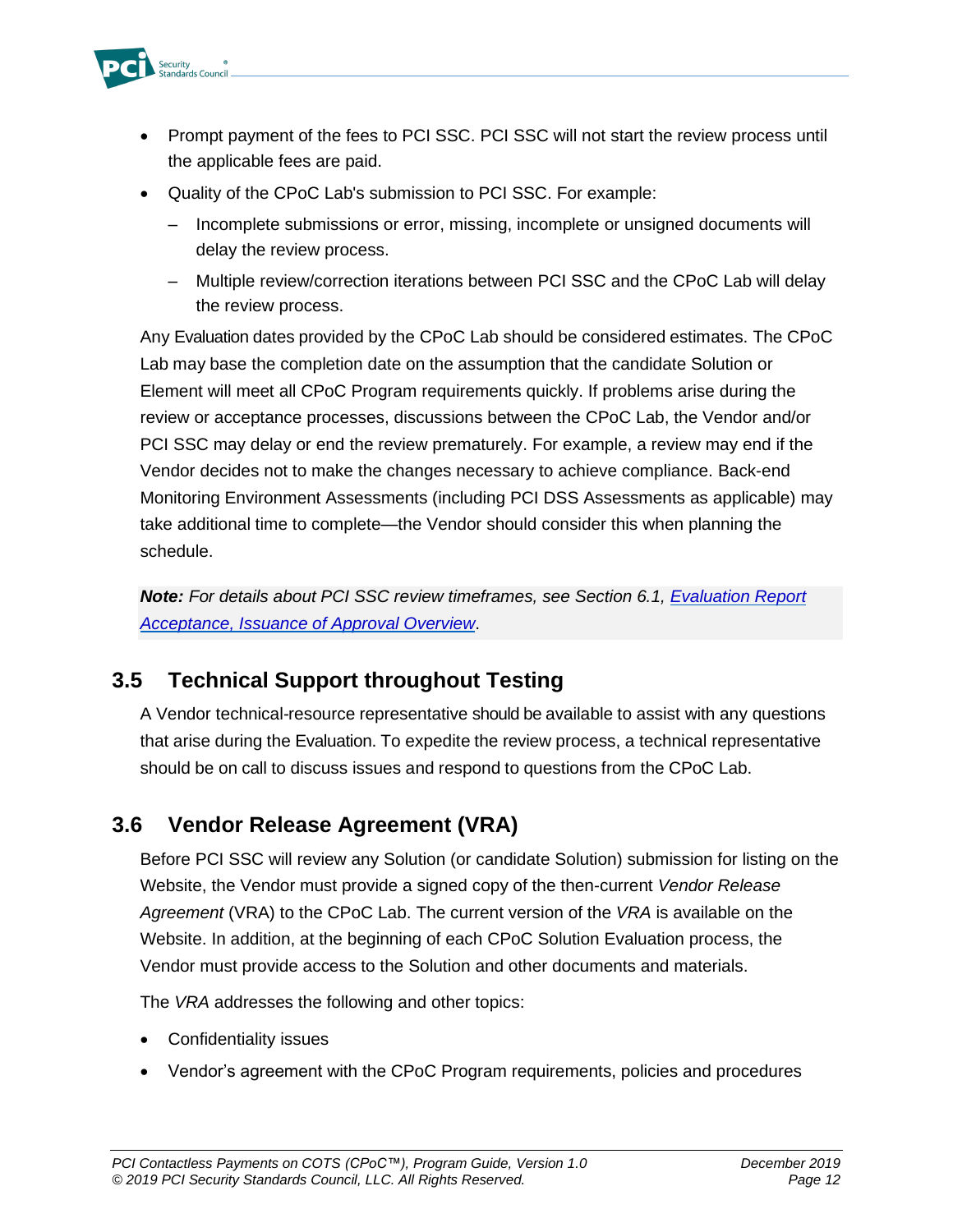

- Permission for the Vendor's CPoC Lab to release *Evaluation Reports*, *AOVs* and related materials to PCI SSC for review
- Vendor's agreement to adopt and comply with industry-standard Vulnerability Handling **Policies**

For PCI SSC to review an *Evaluation Report*, the CPoC Lab must provide PCI SSC with the Vendor's signed copy of the then-current *VRA* and the initial *Evaluation Report* (and *AOV* and related materials, as applicable) that was submitted to PCI SSC in connection with that Evaluation.

While an executed copy of the then-current *VRA* is on file with PCI SSC for the relevant Vendor, the CPoC Lab is not required to resubmit the same *VRA* with subsequent *Evaluation Reports* (or *AOV* or related materials, as applicable) for the same Vendor.

### <span id="page-15-0"></span>**3.7 The Portal**

To list a Solution on the Website, the CPoC Lab, (on behalf of the Vendor) must submit all Solution-validation documents to PCI SSC through the secure CPoC portal on the PCI SSC Website (Portal). PCI SSC staff screens submissions in the Portal to ensure that all required documentation has been included, and that the basic submission requirements have been satisfied.

PCI SSC also uses the Portal to track communications for each submission.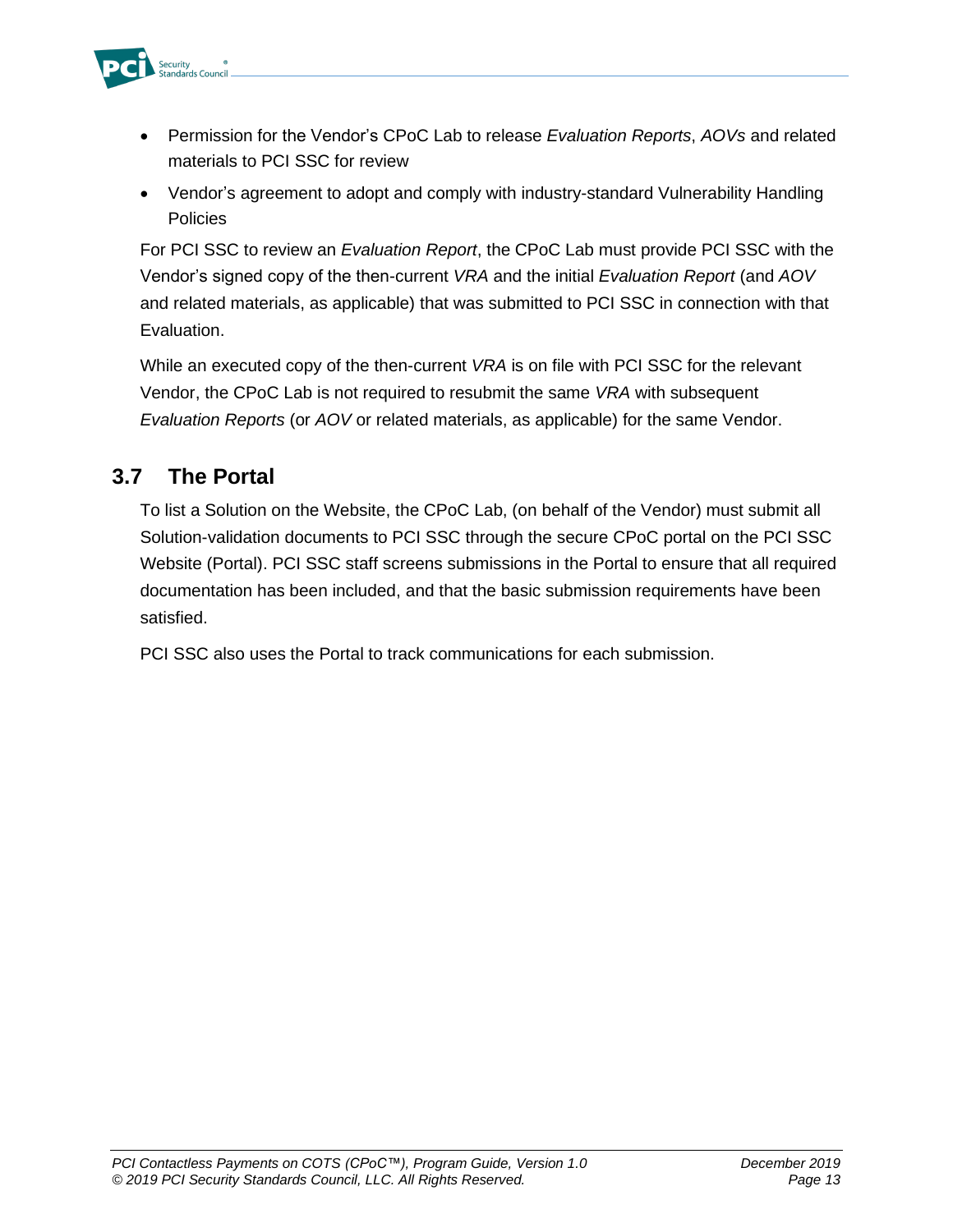

### <span id="page-16-0"></span>**3.8 CPoC Program Acceptance Fees**

To list a Solution on the Website, the Vendor must pay an Acceptance Fee to PCI SSC. For each new Solution submission, PCI SSC sends an invoice for the Acceptance Fee to the Vendor. PCI SSC must receive payment before the submission will be reviewed, Accepted and added to the List of Validated CPoC Solutions. Upon Acceptance, PCI SSC signs and returns a copy of the corresponding *AOV* to both the Vendor and the CPoC Lab.

*Note: The Vendor pays all Evaluation fees directly to the CPoC Lab. The CPoC Lab negotiates these fees with its customers. PCI SSC bills the Vendor for the Acceptance Fee, and the Vendor pays this fee directly to PCI SSC.*

There are no recurring annual PCI SSC fees associated with the Acceptance of a CPoC Solution. There are, however, PCI SSC fees associated with Vendor delays in annual Solution revalidation. For more information, see the Website.

All CPoC Program fees are non-refundable and are subject to change upon posting of revised fees on the Website.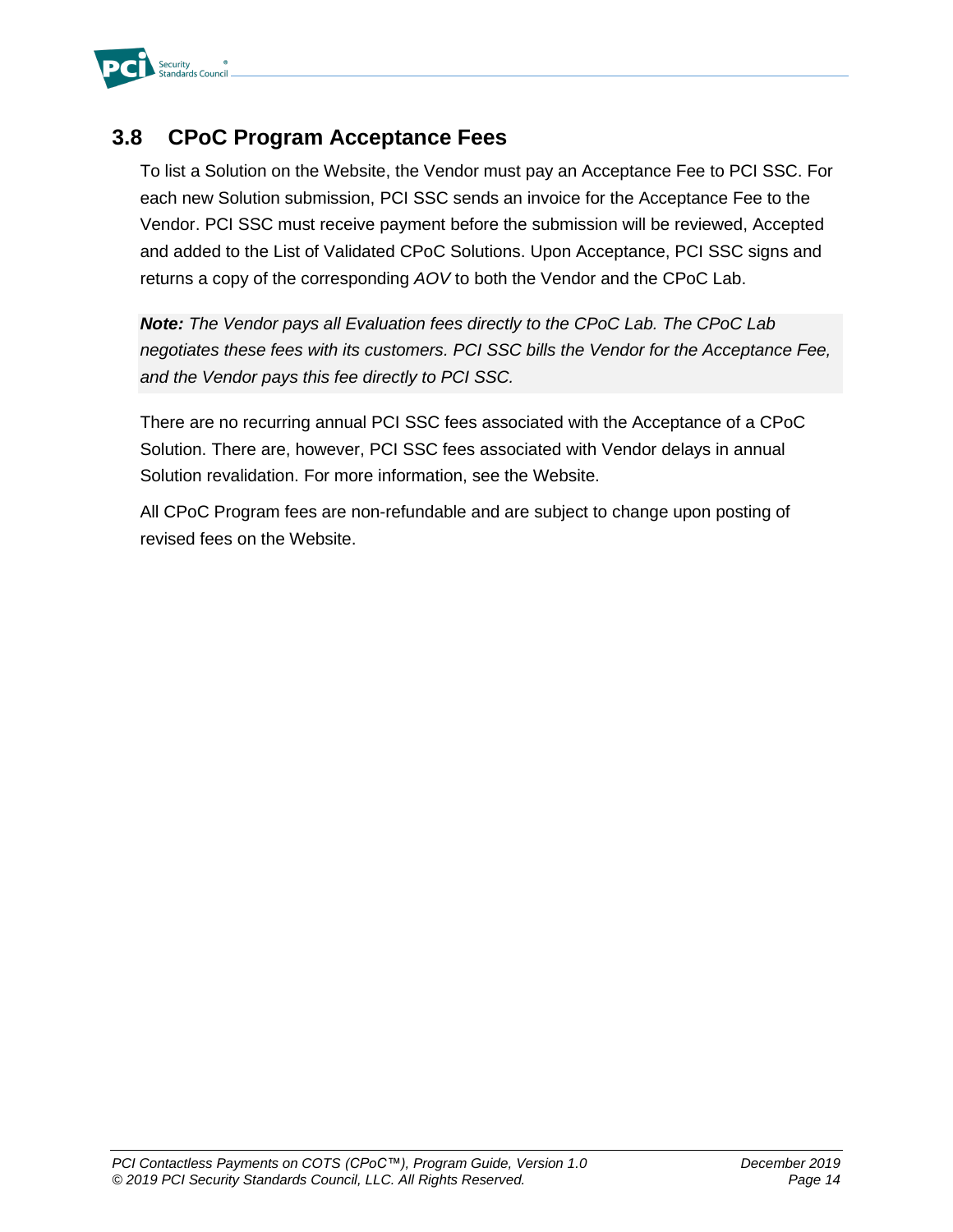

### <span id="page-17-0"></span>**4 Evaluation and Reporting Processes**

The following is a high-level overview of the CPoC Solution Evaluation process.

- 1. The CPoC Vendor (Vendor) contracts with a CPoC Lab to evaluate the Solution and negotiates the cost and any associated confidentiality and non-disclosure agreements with the CPoC Lab.
- 2. The Vendor provides the CPoC Lab with access to all CPoC Solution Elements to be evaluated, as well as the signed *VRA*, associated manuals and other required documentation. The CPoC Lab may also require access to the Back-end Monitoring Environment to validate the Monitoring/Attestation System.

When the Monitoring/Attestation System resides in a Back-end Monitoring Environment provider's CDE, each of these must adhere to *PCI DSS*, including *PCI DSS* Appendix A3, "Designated Entities Supplemental Validation (DESV)."

If PAN or SAD is *not* present in the Monitoring/Attestation System's environment; that is, the Monitoring/Attestation System is not part of the Back-end Monitoring Environment provider's existing CDE, the environment must comply with the logical and physical security requirements defined in the *CPoC Standard* Appendix A, "Monitoring Environment Basic Protections."

- 3. The CPoC Lab evaluates the CPoC Solution, including evaluation of security functions and features. The Evaluation determines whether the candidate Solution and its Elements comply are validated in accordance with the *CPoC Standard*.
- 4. The CPoC Lab completes the *Evaluation Report*.
- 5. If the CPoC Lab determines that the Solution complies with the applicable CPoC security requirements, the CPoC Lab submits the corresponding *Evaluation Report*, the *AOV* (for each Solution), the Vendor's signed *VRA* and any other requested documentation to PCI SSC in accordance with applicable PCI SSC templates, guidance and instructions.
- 6. If required, the Vendor performs remedial activities to address security objectives or requirements that are not in place, or security controls for which there was insufficient evidence. The CPoC Lab then performs follow-up testing and provides PCI SSC with an updated *Evaluation Report*.
- 7. PCI SSC issues an invoice to the Vendor for the Acceptance Fee. After the Vendor pays the invoice, PCI SSC reviews the *Evaluation Report* to confirm that it meets the CPoC Program requirements and, if confirmed, PCI SSC notifies the CPoC Lab and Vendor that the Solution has successfully completed the process.
- 8. PCI SSC countersigns the *AOV* and sends a copy to the Vendor and the CPoC Lab.
- 9. PCI SSC adds the Solution to the List of Validated CPoC Solutions on the Website.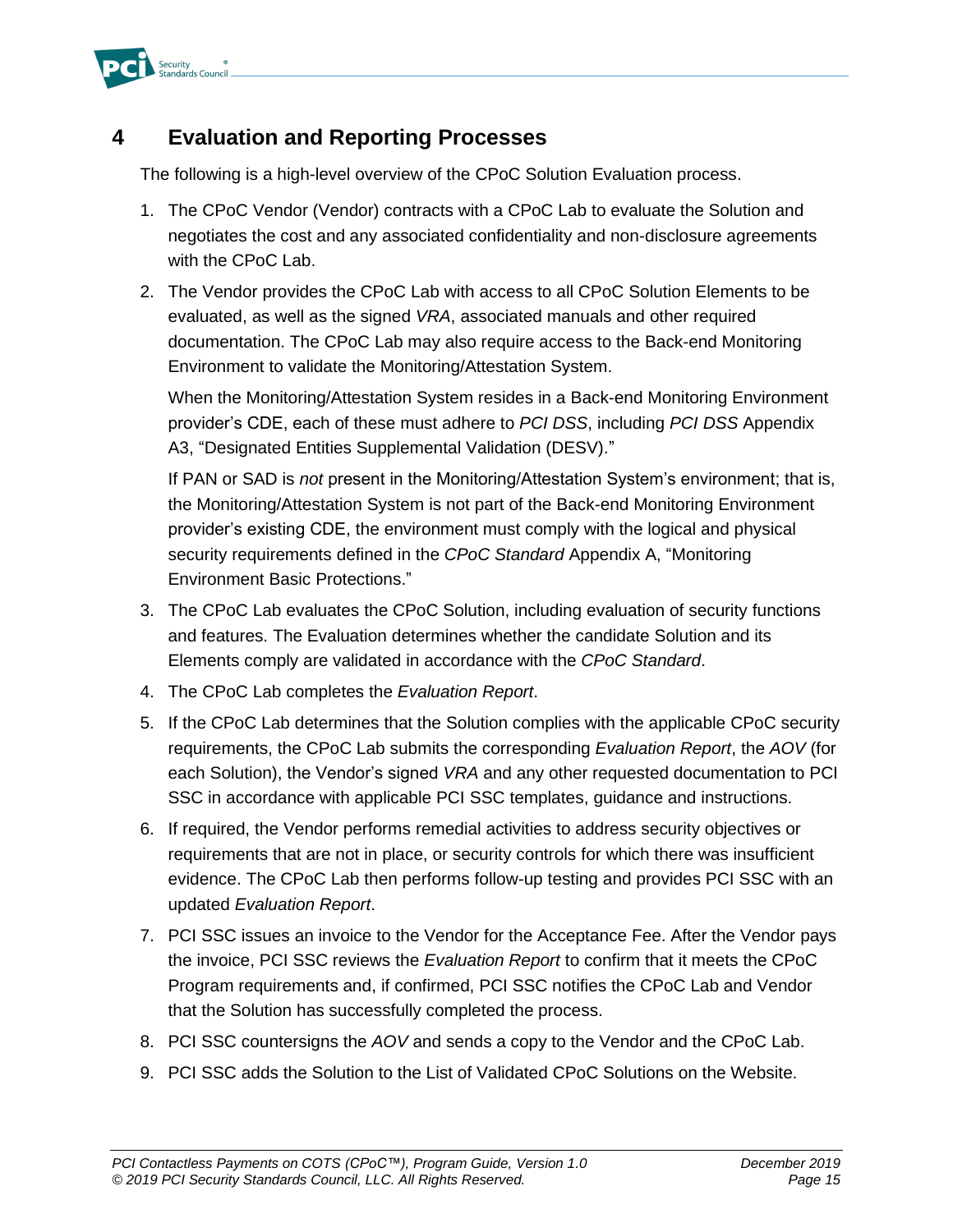

*Note: To be published on the List of Validated CPoC Solutions, a Solution must, at a minimum, contain one of each successfully validated CPoC Application and Monitoring/Attestation System and be implemented in a compliant Back-end Monitoring Environment.*

### <span id="page-18-0"></span>**4.1 Required Vendor Materials**

The Solution provider must provide sufficient evidence to enable a CPoC Lab to validate the Solution against the *CPoC Standard.* Such evidence may be in the form of formal documentation, such as policies and procedures, or informal documentation, such as design documents, data-flow diagrams, process descriptions and results of internal analysis or testing. However, any evidence must clearly and concisely show that the security controls implemented by the Solution provider conform to the security objectives and requirements. This evidence must also show the ongoing effectiveness of those security controls.

Additionally, the Solution provider must provide access to the following:

- All production-level, unobfuscated source code
- All production-level, obfuscated code for all internally developed functions, including bespoke or custom functions developed by third parties and any APIs provided as part of the Solution

Failure to provide adequate access to source code shall be considered a failure to meet applicable security objectives and requirements.

*Note: In cases where a Vendor or CPoC Solution/CPoC Element cannot meet a specific requirement as stated, the Vendor must clearly explain why the requirement cannot be met as stated. The Vendor must also provide evidence to clearly show how the corresponding security objective is still being met or exceeded, and that the alternative controls or methods are employed to provide equivalent or greater assurance to that provided by the methods described in the requirement. Vendors should work with their CPoC Lab to determine the evidence required to satisfy a specific security objective or associated requirement. The CPoC Lab is responsible for evaluation of the alternative controls or methods, and must include in the evaluation report a description of the testing they performed, justification of how the testing confirms the security objective has been met or exceeded and a statement confirming that the security objective has been met or exceeded.*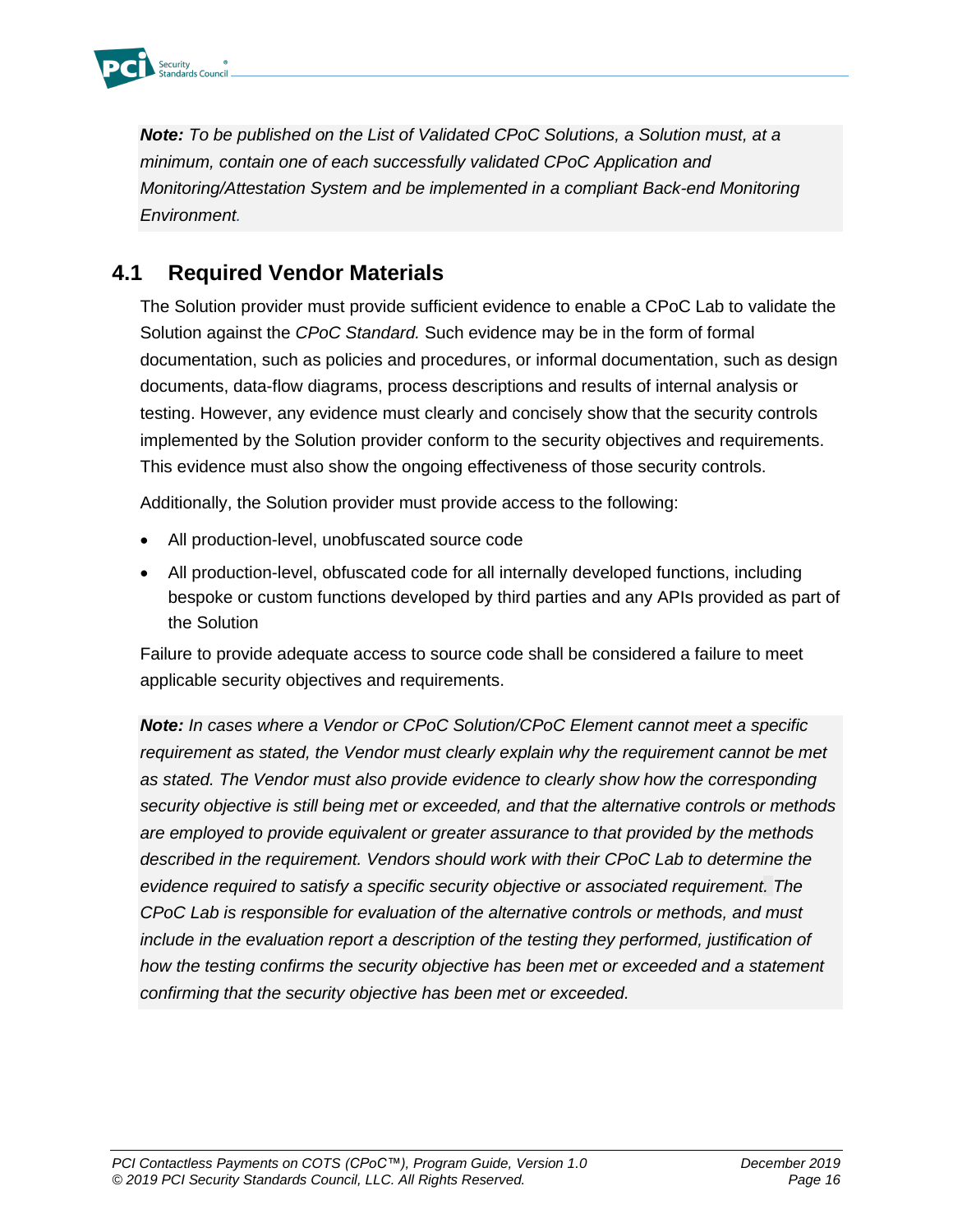

### <span id="page-19-0"></span>**4.2 Supporting Multiple Platforms and Versions**

Solutions for different major operating system versions and major versions of the *CPoC Standard* represent different Solutions as far as the *CPoC Standard* is concerned. Each update to a Solution to support a new or different major COTS device operating system version, or a new major version of the *CPoC Standard*, must undergo a new, complete Evaluation of the entire CPoC Solution.

### <span id="page-19-1"></span>**4.3 Integrating CPoC Elements**

CPoC Solutions that leverage security services from elements defined within the CPoC architecture that reside outside the formal technical boundary of the Solution (for example, at the COTS device or operating system level) will also require validation as part of each Evaluation. CPoC Vendors who use these services are responsible for obtaining and providing all evidence and materials necessary to support validation of these elements to the satisfaction of the CPoC Lab. Moreover, as part of the Evaluation, the CPoC Lab must evaluate the interaction between the Solution and such security services.

In cases where the CPoC Solution Provider offers libraries or an API to allow third parties to interface the Solution, evaluation and validation by a CPoC Lab is required as part of each CPoC Solution in which such libraries or APIs are provided in order to validate that third-party usage of the libraries or API cannot affect the Solution's functionality or compliance with the *CPoC Standard*. See [Appendix D](#page-39-0) for additional details.

*Note: CPoC Solution Providers are responsible for providing all evidence, materials and access necessary to support validation of these elements by the CPoC Lab.*

The illustrations and descriptions on the following pages show the CPoC Program processes in more detail:

- [Figure 2](#page-20-0) shows the CPoC Solution Evaluation and PCI SSC listing process.
- [Figure 3](#page-21-0) shows the CPoC Solution submission and PCI SSC review process.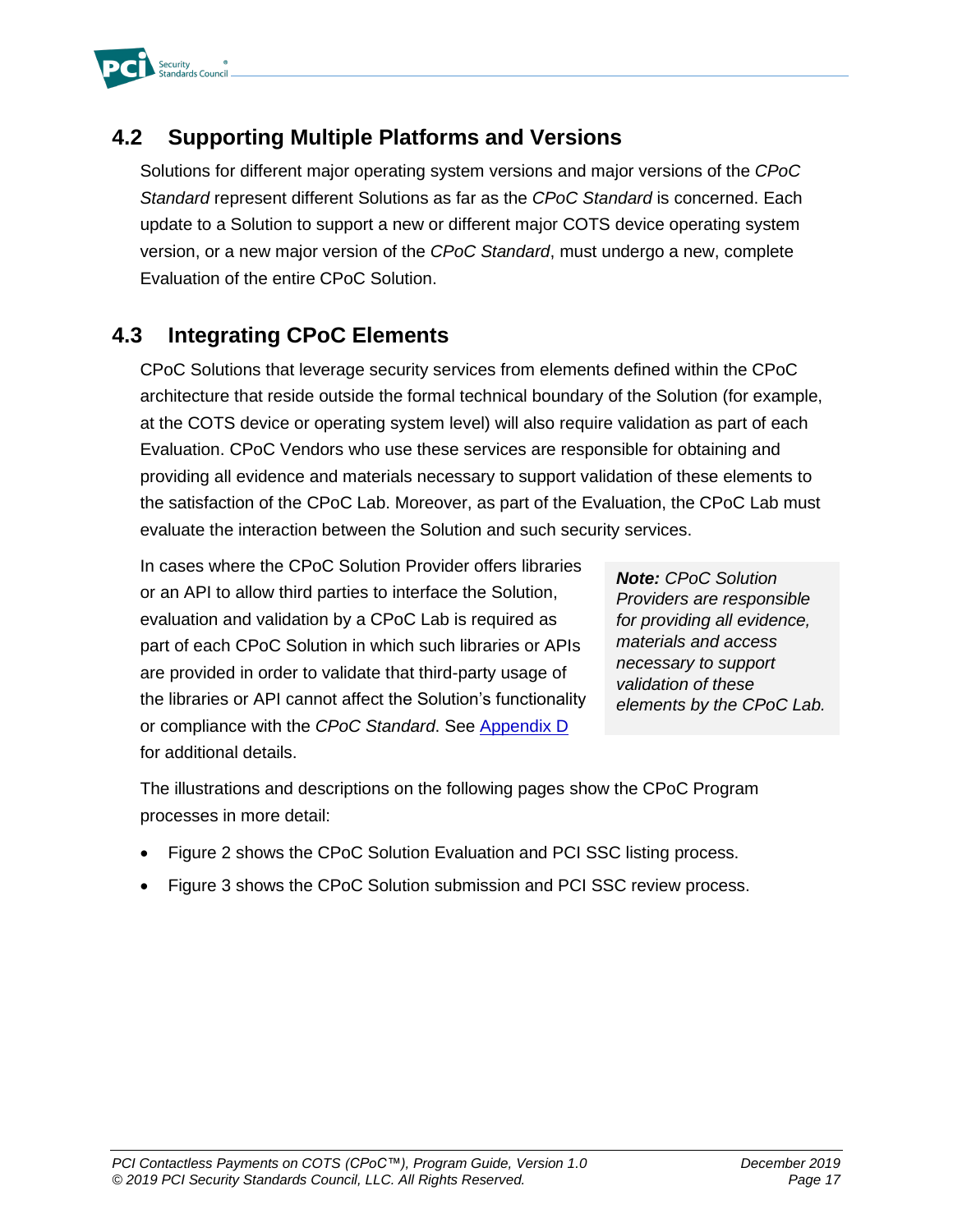

#### **Figure 2: CPoC Solution Evaluation for PCI SSC Listing**

<span id="page-20-0"></span>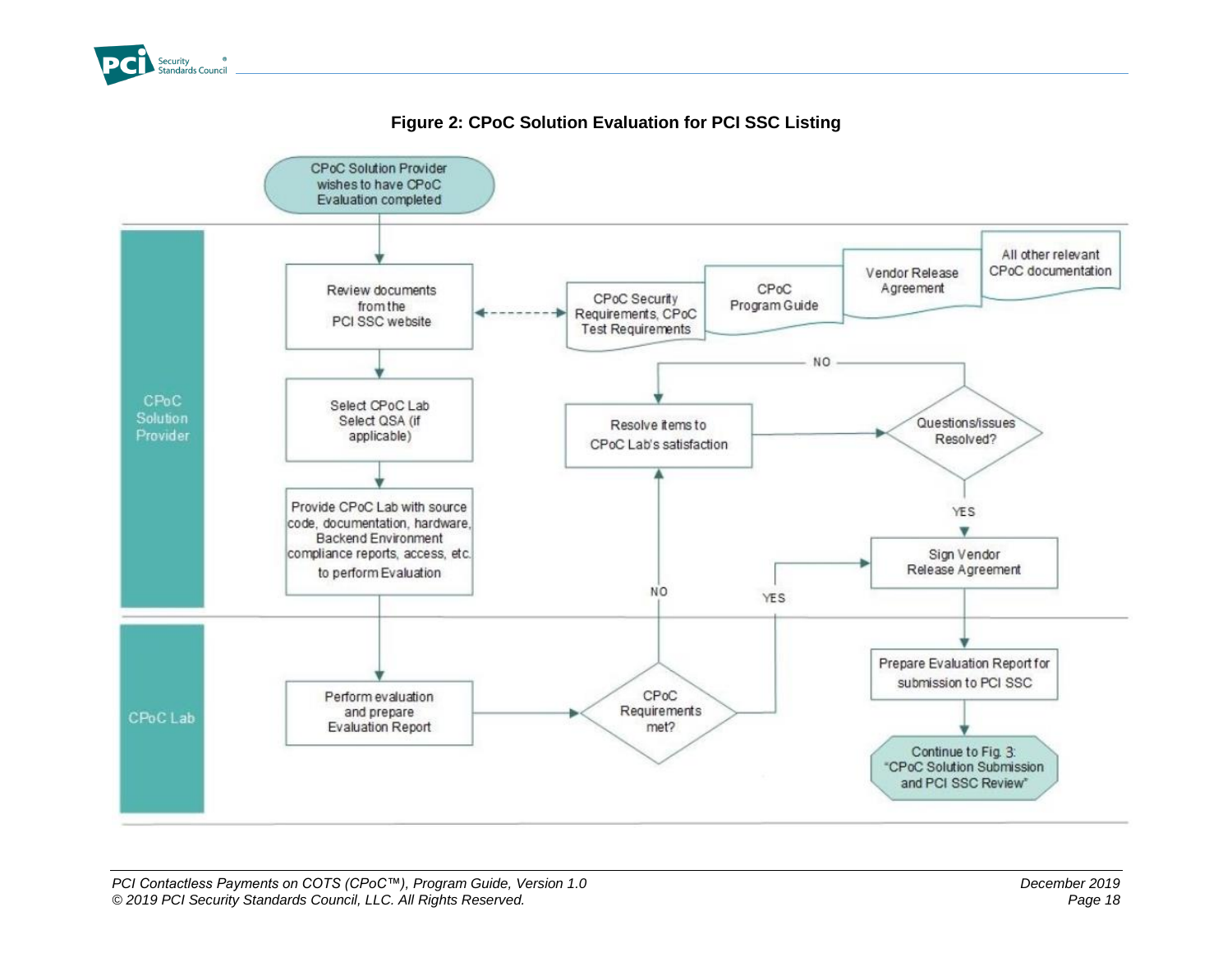

<span id="page-21-0"></span>

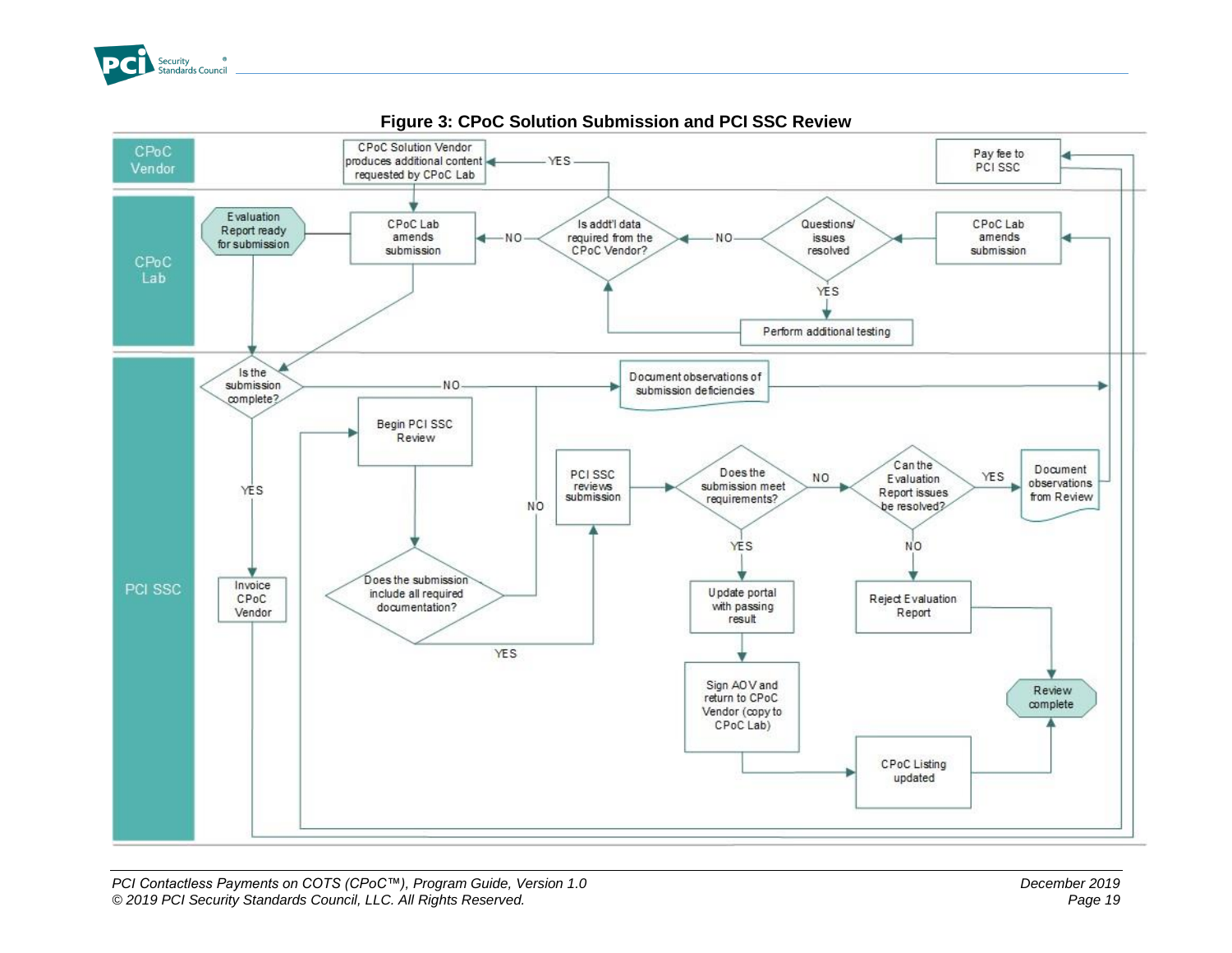

### <span id="page-22-0"></span>**5 Maintaining a Validated Solution Listing**

This section describes requirements for reevaluating and maintaining validated Solutions.

In each three-year cycle, annual "checkpoints" are required on or before each yearly anniversary of the original date of Acceptance, referred to as the *Annual Checkpoint Due* date (shown on the List of Validated CPoC Solutions).

Each three-year anniversary from the date of Acceptance is referred to as a *Reevaluation Date* (shown on the List of Validated CPoC Solutions). A new full Evaluation is required on or before the Reevaluation Date (the Solution's expiry date).

### <span id="page-22-1"></span>**5.1 Annual Checkpoints**

#### *Note: CPoC Solutions require a full Evaluation every three years.*

Vendors must perform checkpoints at 12- and 24-month intervals from the date of Acceptance or the date of last successfully completed full Evaluation (whichever is most recent), including submission of an updated *CPoC Solution AOV* to PCI SSC at each annual checkpoint. Each checkpoint submission must be made by a CPoC Lab; CPoC Labs must review all changes to the CPoC Solution that have occurred since the last full Evaluation or last annual checkpoint (whichever is more recent) and consider any applicable Delta Changes that have been validated during the previous 12-month period. The CPoC Lab must also perform live testing to ensure that the Solution remains compliant with all applicable CPoC security requirements. Live testing means full testing on active productionlevel COTS devices, the CPoC Application and its Monitoring/Attestation System<sup>1</sup>.

PCI SSC typically provides an e-mail reminder to the Vendor's Primary Contact (listed on the *AOV*) within 90 calendar days of each checkpoint. However, it is the sole responsibility of the Vendor to comply with checkpoint requirements and maintain its Listings, regardless of such courtesy reminders.

*Note: Vendors should submit annual checkpoint documentation and attestation to the CPoC Lab that performed the last full CPoC Solution Evaluation. Changing CPoC Labs requires a full CPoC Solution Evaluation.*

As part of the annual checkpoint process, Vendors must confirm any changes that have been made to the Solution, and that:

<sup>1</sup> Including any optional APIs offered by the Solution provider to interface the CPoC Solution.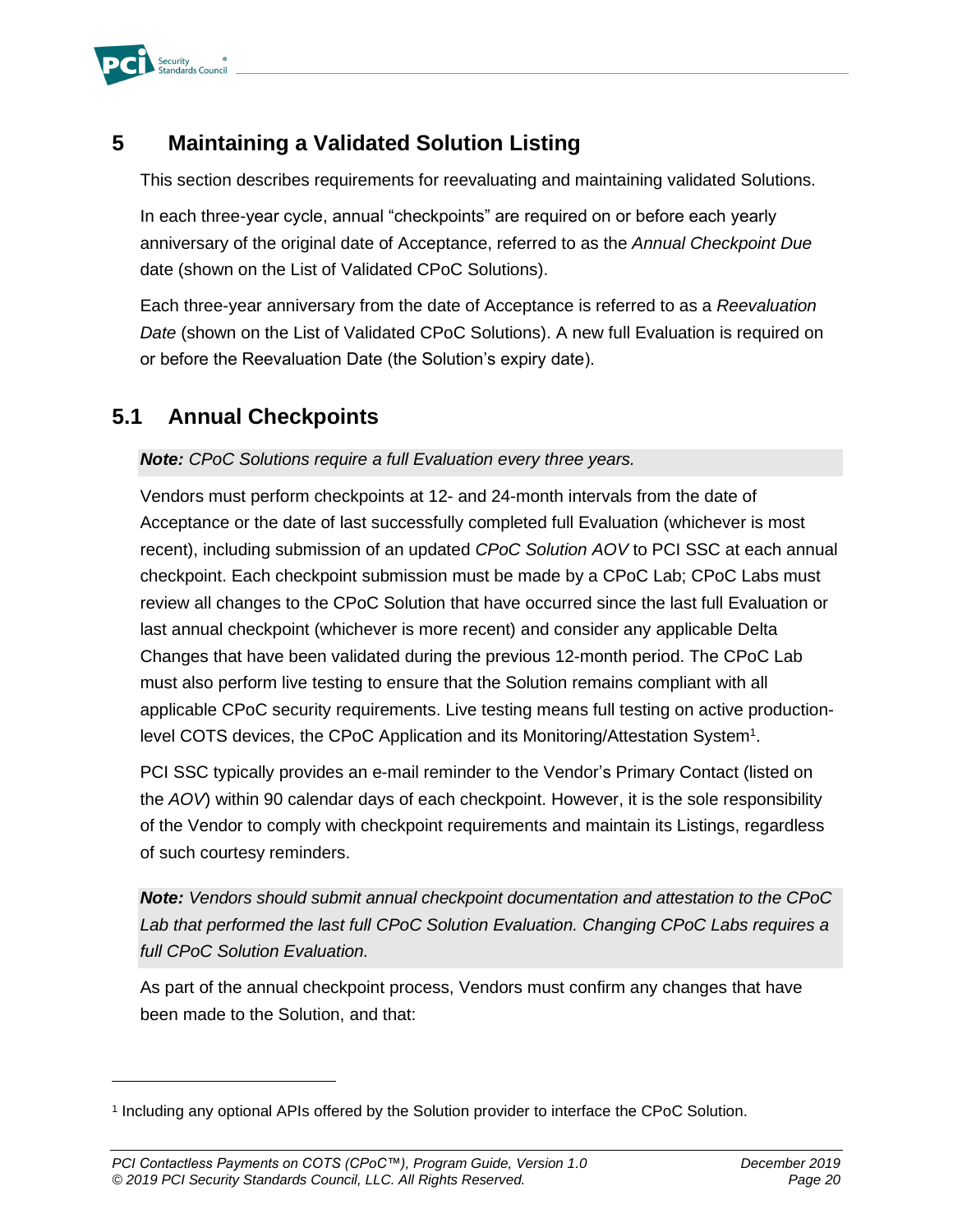

- Changes have been applied in a way that is consistent with the *CPoC Standard.*
- The Solution continues to meet all applicable CPoC security requirements*.*
- The Vendor is capable of and demonstrably migrating merchants from unsupported COTS platforms.
- PCI SSC has been advised of any change that requires an update to the Listing on the Website, in accordance with this *Program Guide*.
- Changes to the documents described in the *CPoC Standard* are provided to the CPoC Lab for review annually (12-month and 24-month checkpoints).
- The operational quality of the Monitoring/Attestation System has been assessed per the *CPoC Standard,* including Module 3.

The Vendor must consider the impact of external threats and whether updates to the Solution are necessary to address changes to these threats. The CPoC Lab submits the updated *AOV*, redlined *CPoC Solution Evaluation Report* and any applicable documentation to the PCI SSC CPoC Program Manager using the Portal. An updated *AOV* and redlined *Evaluation Report* must be submitted to PCI SSC ahead of the annual checkpoint date. PCI SSC has calendar 30 days to review and accept the submittal.

*Note: To avoid early administrative expiry (described below), Vendors should begin the annual checkpoint process in advance of the Solution Acceptance anniversary date.*

If PCI SSC does not receive the submittal before the annual checkpoint date, the Listing will be subject to early administrative expiry as follows:

- 14 calendar days following the annual checkpoint date, the corresponding Listing will be updated to show its annual checkpoint date in **Orange** for a period of 90 calendar days past its annual checkpoint date.
- If the updated and complete *AOV* is received within this 90-day period, PCI SSC will update the corresponding Listing's annual checkpoint date with the new date and remove the **Orange** status.
- If the updated and complete *AOV* is not received within this 90-day period, the corresponding Listing will be updated to show its annual checkpoint date in **Red**. This indicates that a full Evaluation (including applicable fee) is required before returning the Solution Listing status to good standing.

Upon receipt of the updated *AOV* and any applicable documentation, PCI SSC will do the following:

- 1. Review the submission for completeness.
- 2. When completeness is established, sign and return a copy of the updated *AOV* to the Vendor and CPoC Lab.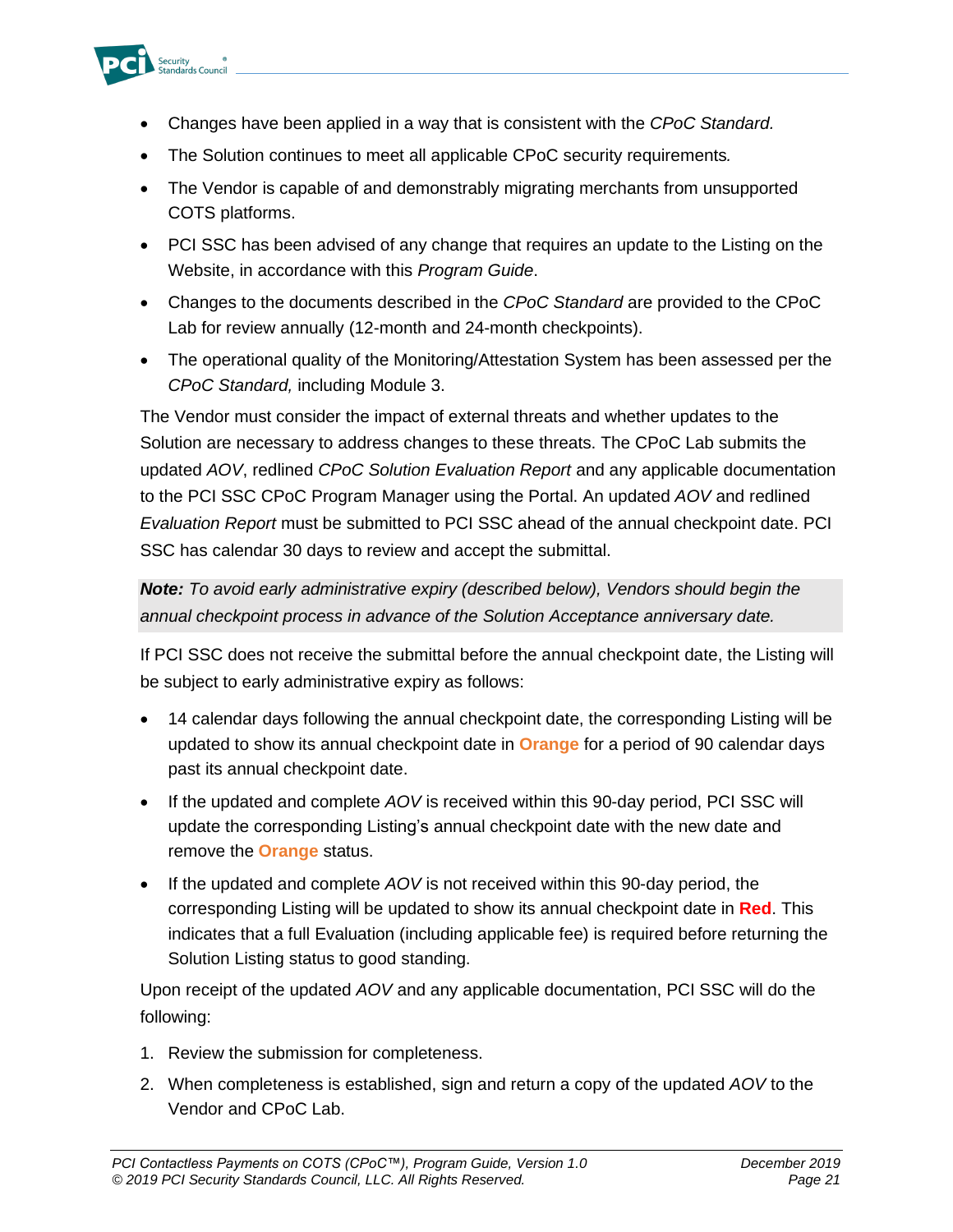<span id="page-24-3"></span>

3. Update the annual checkpoint date on the Website.

### <span id="page-24-0"></span>**5.2 Changes to CPoC Solution Listings**

Vendors may update listed CPoC Solutions for various reasons. Changes do not have any impact on the Listed Solution's Reevaluation Date (Solution expiry dates or annual checkpoint dates). [Table 3](#page-24-1) describes the change types for Listed Solutions.

*Note: Any change to the CPoC Solution that requires the code to be recompiled (in order to accommodate the change) requires an update to the Solution's Listing.*

<span id="page-24-1"></span>

| <b>Change Type</b> | <b>Description</b>                                                                                                                                                                                                                                                                                                                                                                                       |
|--------------------|----------------------------------------------------------------------------------------------------------------------------------------------------------------------------------------------------------------------------------------------------------------------------------------------------------------------------------------------------------------------------------------------------------|
| Administrative     | Changes made to a listed Solution that do not impact compliance with any of the<br>CPoC security requirements, and where the List of Validated CPoC Solutions is<br>updated to reflect the change, for example, corporate identity changes.<br>For details, see Section 5.2.1, Administrative Changes for CPoC Solution Listings.                                                                        |
| No Impact Change   | Changes that do not impact security functions or compliance with any of the CPoC<br>security requirements, such as maintenance patches or routine key rotation.<br>No Impact Changes are not reported in detail but are addressed by the Vendor during<br>the annual checkpoint.<br>No Impact Changes are <i>not</i> reflected on the List of Validated CPoC Solutions.                                  |
|                    |                                                                                                                                                                                                                                                                                                                                                                                                          |
| Delta Change       | Changes that are non-high impact where the CPoC Lab determines that the change is<br>a low security risk or has a low impact on compliance with the CPoC Standard. Delta<br>Changes can be assessed separately; that is, a full Evaluation is not required to<br>validate the change.<br>For details, see Section 5.2.22, Delta Changes.                                                                 |
| High-impact Change | Changes where the CPoC Lab determines that the change is a high security risk or<br>has a significant impact on the overall CPoC Solution. High-impact Changes are not<br>reported in a <i>Change Impact</i> template because they require a full Evaluation (see<br>Section 4, <b>Evaluation and Reporting Processes</b> for details).<br>For details, see Section 5.2.33, <i>High-impact Changes</i> . |

#### **Table 3: Changes to Listed Solutions**

#### <span id="page-24-2"></span> $5.2.1$ **Administrative Changes for CPoC Solution Listings**

Administrative Changes are limited to updates where no changes to a listed CPoC Solution have occurred, but the Vendor wishes to request a change to the way that the Solution is listed on the Website. For details about the content of the change analysis, see Section [5.3,](#page-28-0) *[Change Documentation](#page-28-0)*.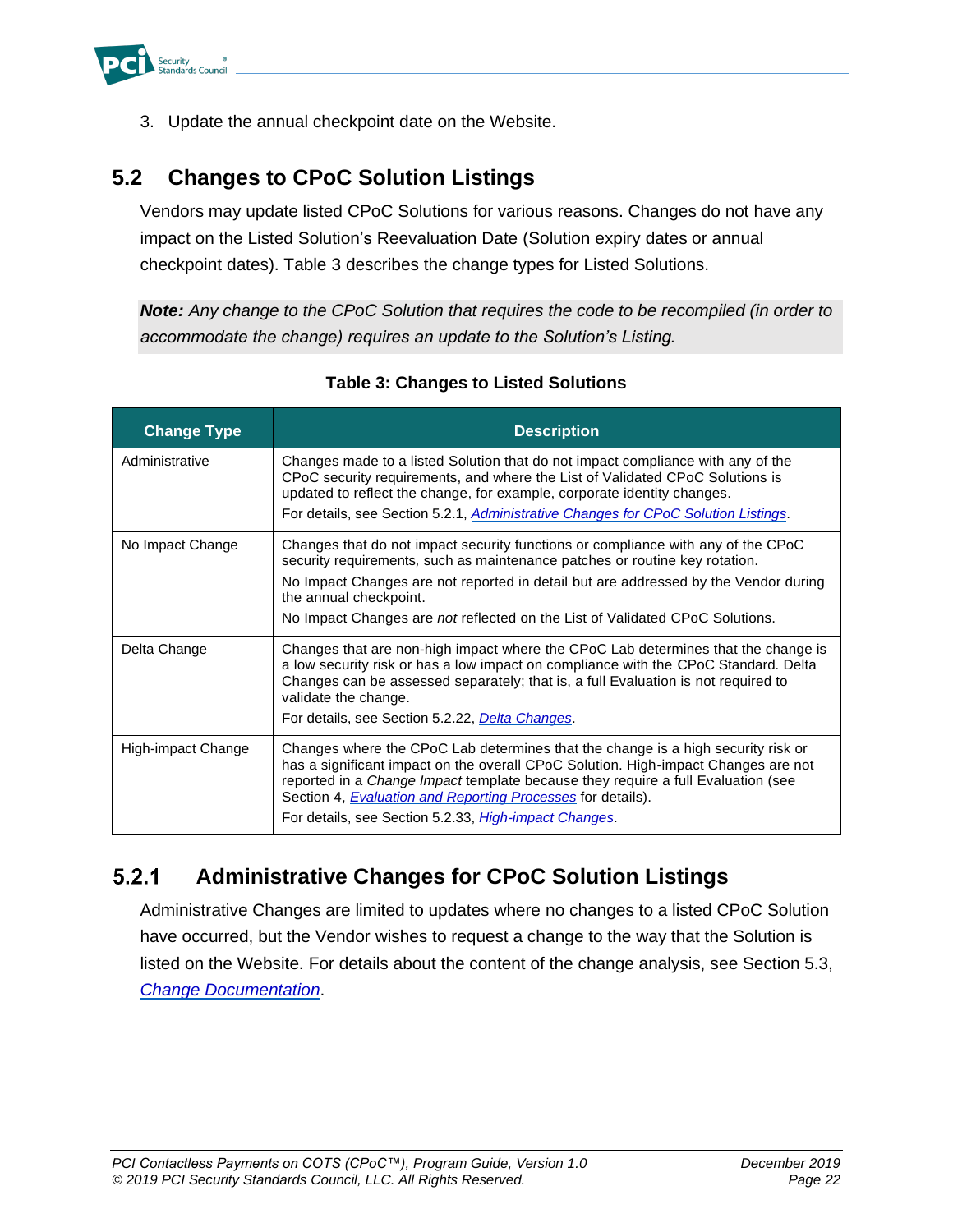

*Note: Administrative Changes are permissible only for listed Solutions that have not expired*.

The Vendor prepares a change analysis using the *Change Impact* template (*[Appendix C](#page-36-0)*) and submits it to the CPoC Lab for review. At a minimum, the change analysis must contain the following information:

- Name and reference number of the validated Solution Listing
- Description of the change
- Description of why the change is necessary

The Vendor should submit a change analysis to the same CPoC Lab that performed the original CPoC Solution Evaluation. Changing CPoC Labs requires a full Evaluation of the Solution. If the CPoC Lab agrees that the change is eligible as an Administrative Change

If the CPoC Lab does not agree that the change is eligible as an Administrative Change, the CPoC Lab works with the Vendor to resolve the disagreement. If the CPoC Lab agrees that the change is an Administrative Change:

- 1. The CPoC Lab notifies the Vendor that the change qualifies as an Administrative Change.
- 2. The Vendor prepares the change documentation, signs the corresponding *AOV* (and new *VRA*, if applicable) and sends all applicable documentation (see Table 5) to the CPoC Lab.
- 3. The CPoC Lab completes the corresponding change documentation and signs its concurrence on the corresponding *AOV*.
- 4. The CPoC Lab forwards the *AOV* with the corresponding change documentation (and new *VRA* if applicable) to PCI SSC.
- 5. PCI SSC sends an invoice to the Vendor for the applicable change fee.
- 6. Upon payment of the invoice, PCI SSC reviews the submission.

Following successful PCI SSC review of the change, PCI SSC does the following:

- 1. Updates the List of Validated CPoC Solutions on the Website with the new information.
- 2. Signs and returns a copy of the corresponding *AOV* to the Vendor and the CPoC Lab. The Reevaluation Date of the updated Listing remains the same as that of the parent Listing.

Should there be quality issues associated with any aspect of the submission, PCI SSC will communicate them to the CPoC Lab. PCI SSC reserves the right to reject any submission if it determines that any corresponding change is not an Administrative Change.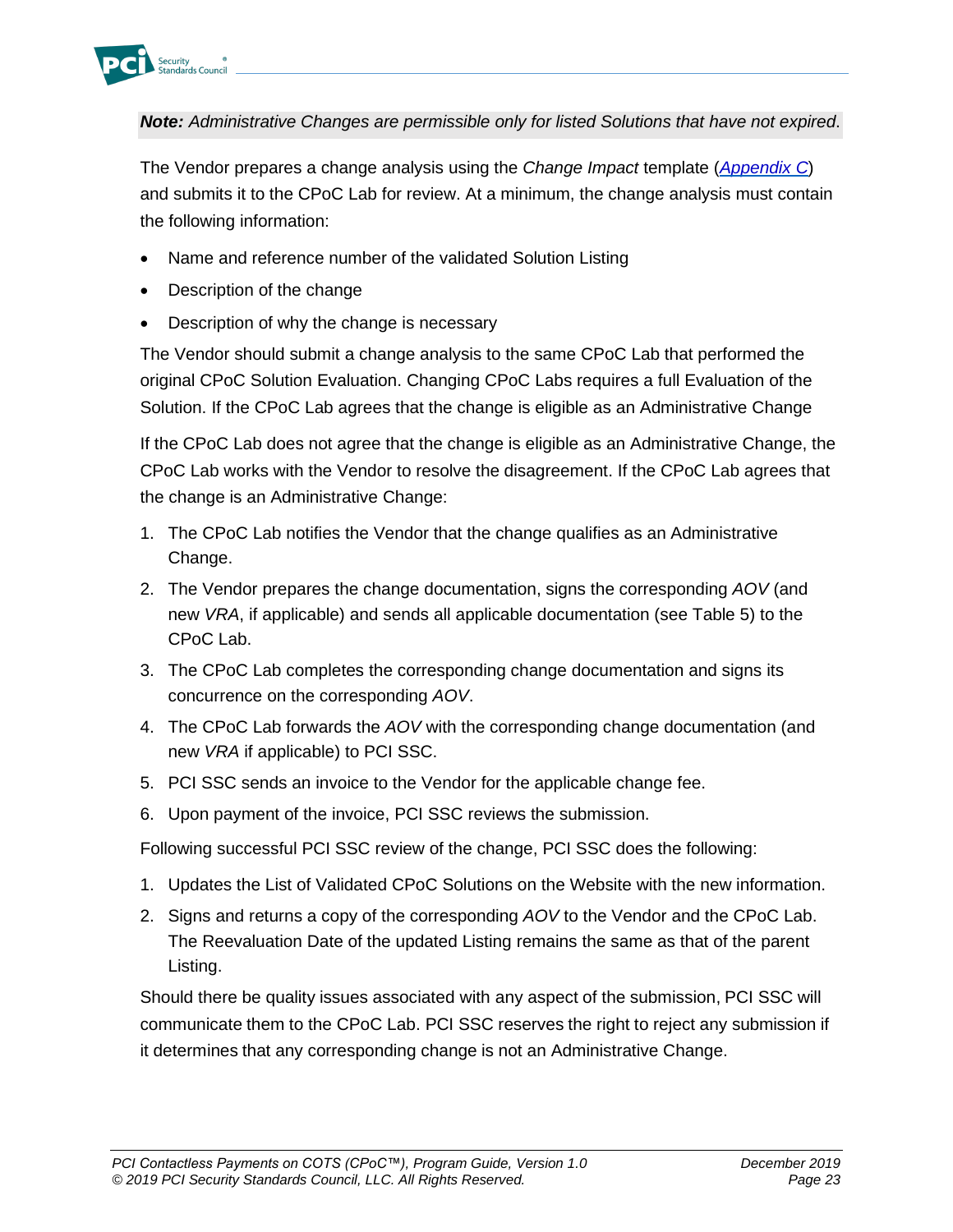

#### <span id="page-26-0"></span>**Delta Changes**  $5.2.2$

Delta Changes are changes made to a CPoC Solution or CPoC Element (for example, a CPoC Application and/or supporting Monitoring/Attestation System) and are limited to changes where the CPoC Lab appropriately determines that a partial evaluation (Delta Evaluation) can be performed, rather than a full Evaluation of the CPoC Solution. For example, changes to the CPoC Application that impact only the tamper-protection features may be eligible for a Delta Evaluation.

Because the number of possible changes and their impact cannot be determined in advance, the type of evaluation required must be considered on a per-case basis. Vendors should contact the CPoC Lab that performed the last full Solution Evaluation for guidance. The CPoC Lab makes its determination whether a Delta Evaluation or full Evaluation is required based on the scope of the changes and the impact on the following:

- **Security**
- CPoC-related functions of the CPoC Element
- *CPoC Standard*

For detailed information about the content of the change analysis, see Section [5.3,](#page-28-0) *[Change](#page-28-0)  [Documentation](#page-28-0)*.

The Vendor prepares a change analysis using the *Change Impact* template (*[Appendix C](#page-36-0)*) and submits it to the CPoC Lab for review. At a minimum, the change analysis must contain the following information:

- Name and reference number of the validated Solution Listing
- Description of the change
- Description of why the change is necessary

The Vendor should submit the change analysis to the same CPoC Lab that performed the previous full Evaluation. Changing CPoC Labs requires a full Evaluation of the CPoC Solution.

If the CPoC Lab does not agree that the change is eligible as a Delta Change, the CPoC Lab works with the Vendor to resolve the disagreement. If the CPoC Lab agrees that the change is a Delta Change:

- 1. The CPoC Lab notifies the Vendor that the change qualifies as a Delta Change.
- 2. The Vendor prepares the change documentation, signs the corresponding *AOV* (and new *VRA*, if applicable) and sends all applicable documentation (see Table 5) to the CPoC Lab.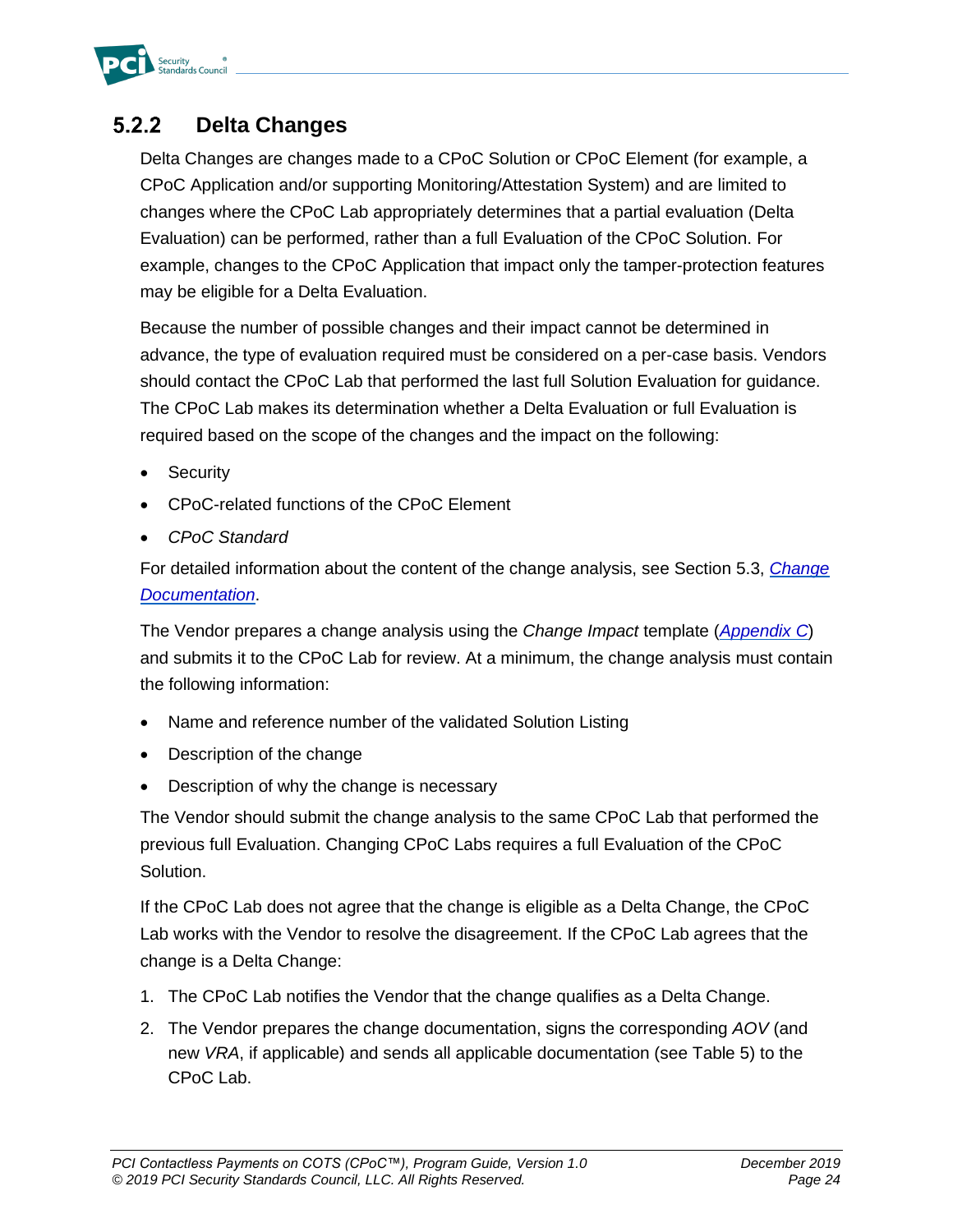

- 3. The CPoC Lab evaluates the CPoC security requirements that are affected by the change and performs all applicable integration testing.
- 4. The CPoC Lab completes the corresponding change documentation and produces a red-lined *Evaluation Report* documenting that testing is complete per PCI SSC requirements.
- 5. The CPoC Lab signs its concurrence on the *AOV* and forwards it with the completed change documents, *VRA* (as applicable) and the red-lined *Evaluation Report* to PCI SSC.
- 6. PCI SSC sends an invoice to the Vendor for the applicable change fee.
- 7. Upon payment of the invoice, PCI SSC reviews the submission.

Following successful PCI SSC review of the change, PCI SSC does the following:

- 1. Updates the List of Validated CPoC Solutions on the Website with the new information.
- 2. Signs and returns a copy of the corresponding *AOV* to the Vendor and the CPoC Lab. The Reevaluation Date of the updated Listing remains the same as that of the parent Listing.

Should there be quality issues associated with any part of the submission, PCI SSC will communicate them to the CPoC Lab. PCI SSC reserves the right to reject any submission if it determines that any corresponding change is not a Delta Change.

#### <span id="page-27-0"></span> $5.2.3$ **High-impact Changes**

High-impact Changes are changes made to a CPoC Solution or CPoC Element (for example, a CPoC Application and/or supporting Monitoring/Attestation System) where the CPoC Lab appropriately determines that the magnitude of the change is greater than what can be validated by a Delta Evaluation; therefore, a complete (full) Evaluation of the CPoC Solution is necessary. For example, a High-impact Change might impact multiple modules of the *CPoC Standard* and cannot be tested or validated separately from the Solution. Highimpact Changes are not reported in a *Change Impact* template because they require a full Evaluation (see Section [4,](#page-17-0) *[Evaluation and Reporting Processes](#page-17-0)*).

Because the number of possible changes and their impact cannot be determined in advance, the type of evaluation required must be considered on a per-case basis. Vendors should contact the CPoC Lab that performed the last full Solution Evaluation for guidance. The CPoC Lab makes a determination whether a full Evaluation is required, based on the scope of the changes and impact on the following:

- **Security**
- CPoC-related functions
- *CPoC Standard*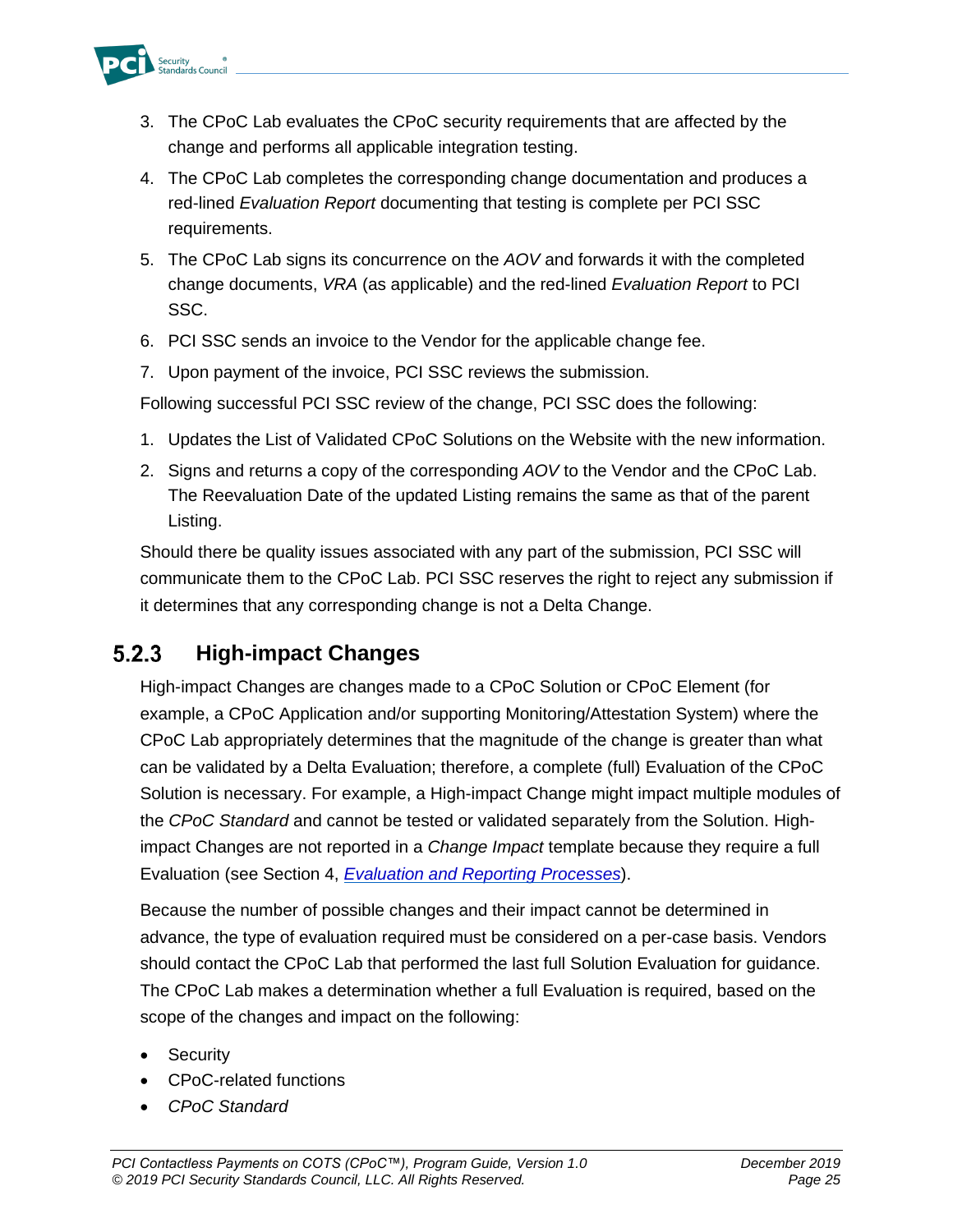

#### <span id="page-28-0"></span>**5.3 Change Documentation**

[Table 4](#page-28-2) summarizes the change documentation.

|  |  |  | <b>Table 4: Change Documentation</b> |
|--|--|--|--------------------------------------|
|--|--|--|--------------------------------------|

<span id="page-28-2"></span>

|           | <b>Administrative Change</b>                |           | <b>Delta Change</b>                         | <b>Annual Checkpoint</b>                    |
|-----------|---------------------------------------------|-----------|---------------------------------------------|---------------------------------------------|
|           | Solution Attestation of Validation<br>(AOV) | $\bullet$ | Solution Attestation of Validation<br>(AOV) | Solution Attestation of Validation<br>(AOV) |
|           | Change Impact document a                    | ٠         | Change Impact document a                    | Red-lined Evaluation Report                 |
| $\bullet$ | Current VRA <sup>b</sup>                    | $\bullet$ | Red-lined Evaluation Report                 | Current VRA <sup>b</sup>                    |
|           | Fee                                         |           | Current VRA <sup>b</sup>                    |                                             |
|           |                                             |           | Fee                                         |                                             |

a The *Change Impact* document in *[Appendix C](#page-36-0)* is mandatory for the CPoC Lab when submitting changes to PCI SSC on behalf of Solution providers.

b If applicable.

### <span id="page-28-1"></span>**5.4 Acceptance and Change Fees**

*Note: The Vendor pays all CPoC Solution Evaluation fees directly to the CPoC Lab. The CPoC Lab and the Vendor negotiate these fees. PCI SSC sends an invoice to the Vendor for all Acceptance and change fees, and the Vendor pays these fees directly to PCI SSC.* 

Prior to Acceptance, the Vendor must pay the applicable Acceptance Fee to PCI SSC. For any change affecting the validated CPoC Solution, the invoiced Change Fee must be received by PCI SSC before the change will be reviewed. Upon Acceptance, PCI SSC signs and returns a copy of the *AOV* to the Vendor and the CPoC Lab and updates the List of Validated CPoC Solutions.

There is no PCI SSC fee for processing of annual checkpoints.

All CPoC Program fees are posted on the Website (see Fee Schedule). CPoC Program fees are non-refundable and are subject to change upon posting of revised fees on the Website.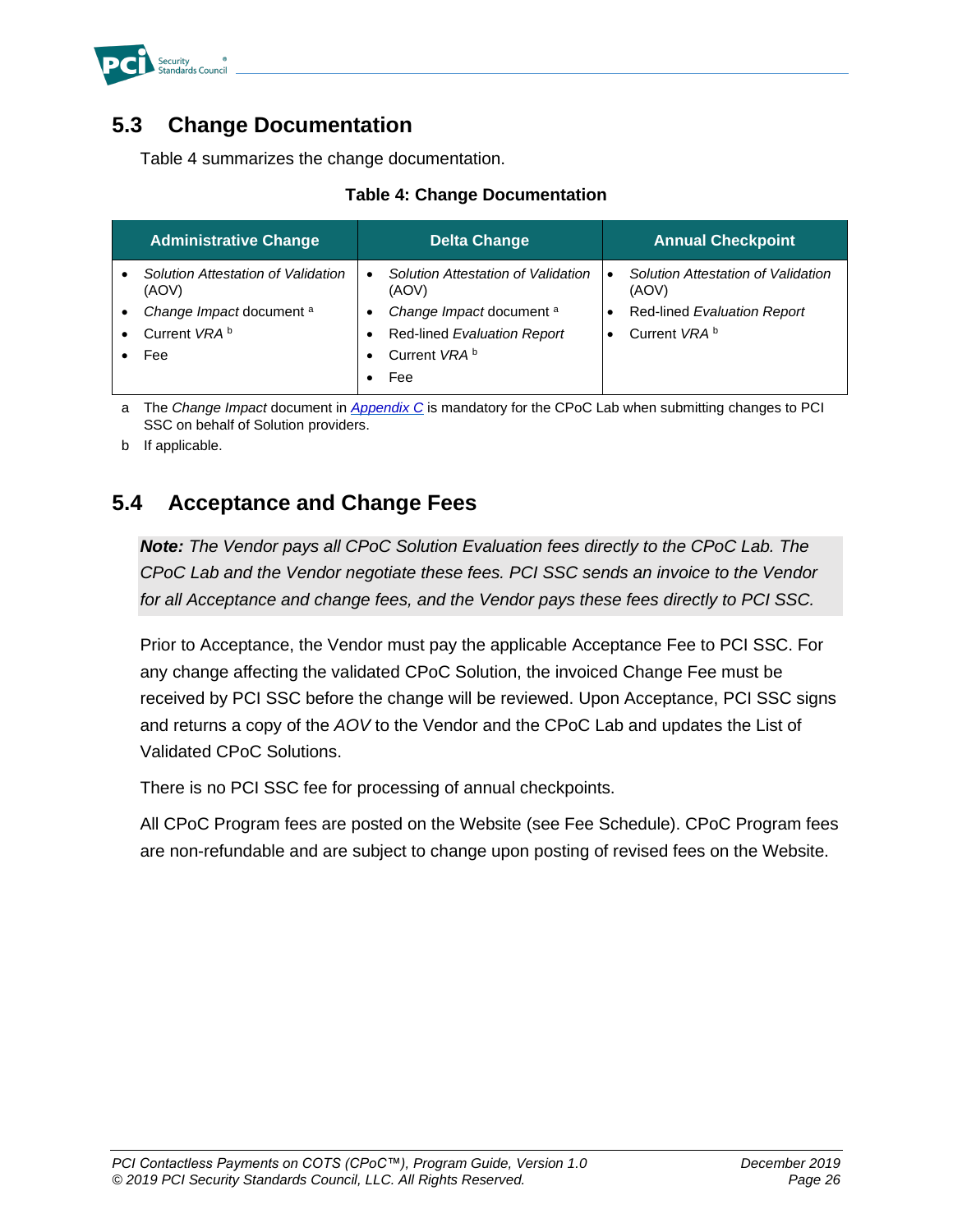

### <span id="page-29-0"></span>**5.5 Renewing Expiring Listings**

As a Solution Listing approaches its Reevaluation Date (expiry date), PCI SSC will notify the Vendor of the pending expiration. There are two options available for the Vendor: a new Evaluation or expiry.

- **New Validation:** If the Vendor wants the Solution Listing to remain on the List of Validated CPoC Solutions, the Vendor must engage a CPoC Lab to perform a new full Evaluation *prior to the expiry date*. The CPoC Lab performs the Evaluation against the then-current version of the *CPoC Standard*, resulting in a new Acceptance. This Evaluation must follow the same process as a new CPoC Solution Evaluation.
- **Expiry:** A Solution Listing for which a new Acceptance has not occurred on or before the expiry date appears in **Orange** for the first 90 days past expiry, and in **Red** thereafter.

### <span id="page-29-1"></span>**5.6 Notification Following a Security Breach, Compromise, or Known or Suspected Vulnerability**

In the event of a Security Issue (as defined in the *VRA*) relating to a validated CPoC Solution, the *VRA* requires the Vendor to notify PCI SSC. Vendors must be aware of and adhere to their obligations under the *VRA*.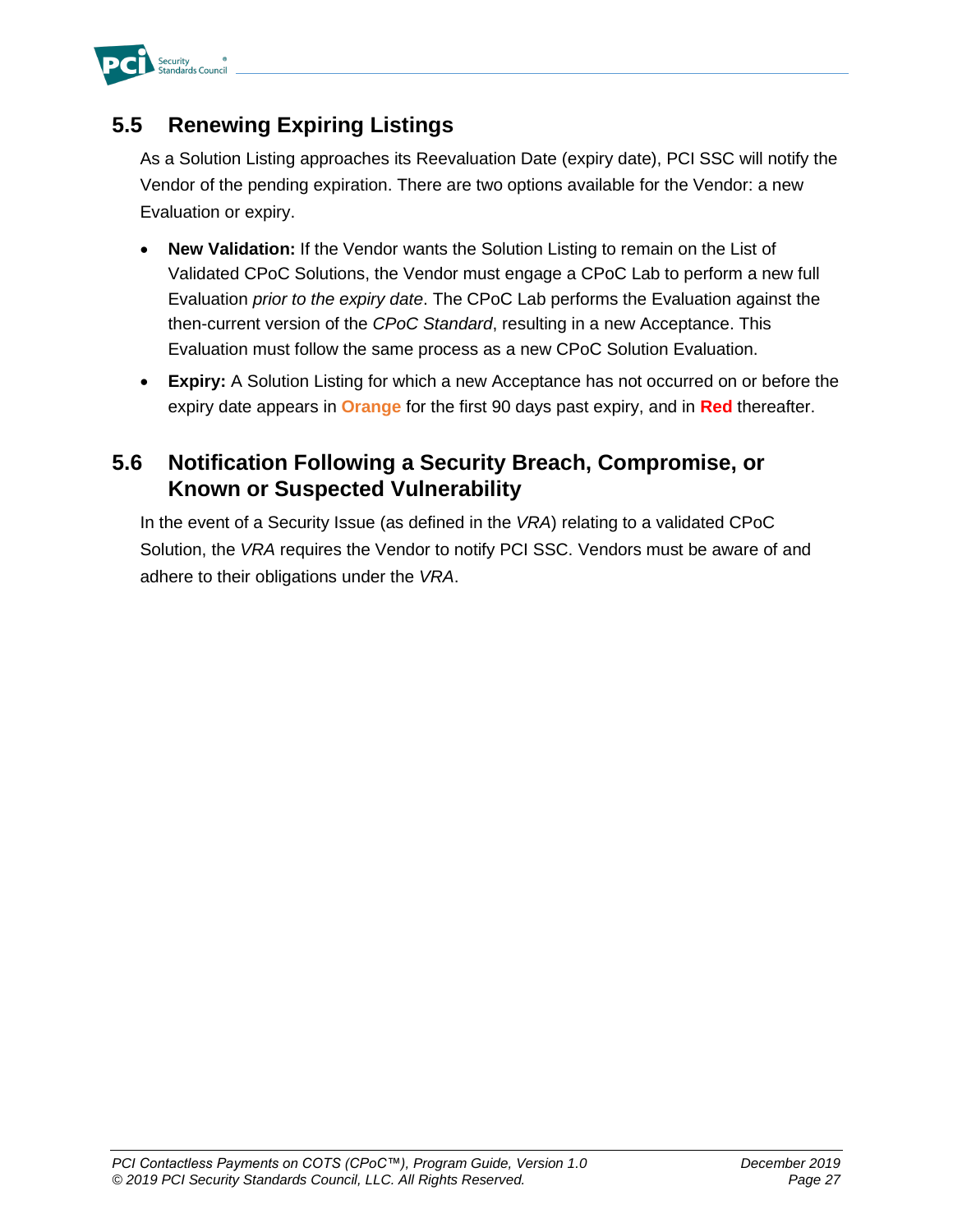

### <span id="page-30-0"></span>**6 Reporting Considerations**

#### <span id="page-30-1"></span>**6.1 Evaluation Report Acceptance, Issuance of Approval Overview**

*Note: PCI SSC review times are estimates and may vary based on workload and other factors.*

Upon receipt of the submission for a new CPoC Solution, PCI SSC identifies any technical issues or questions for resolution by the CPoC Lab, typically within two calendar weeks of receipt. Subsequent Lab responses and information will be reviewed, and the cycle will repeat until satisfactory responses have been received or the submission is rejected or withdrawn.

When PCI SSC determines that there are no issues or questions, PCI SSC adds the Solution to the List of Validated CPoC Solutions and issues a countersigned AOV.

For reports on changes to existing Listed Solutions, such as Delta Changes, the same process applies. Upon determining that no issues or questions remain, PCI SSC posts revised information to the Website and issues a revised countersigned AOV. Delta reports for a given Solution are prepared using the same major requirements that were used for the Evaluation of that Solution that resulted in its Acceptance.

[Figure 4](#page-31-0) shows the CPoC Solution process including CPoC Lab Evaluation, submission and PCI SSC review and Acceptance.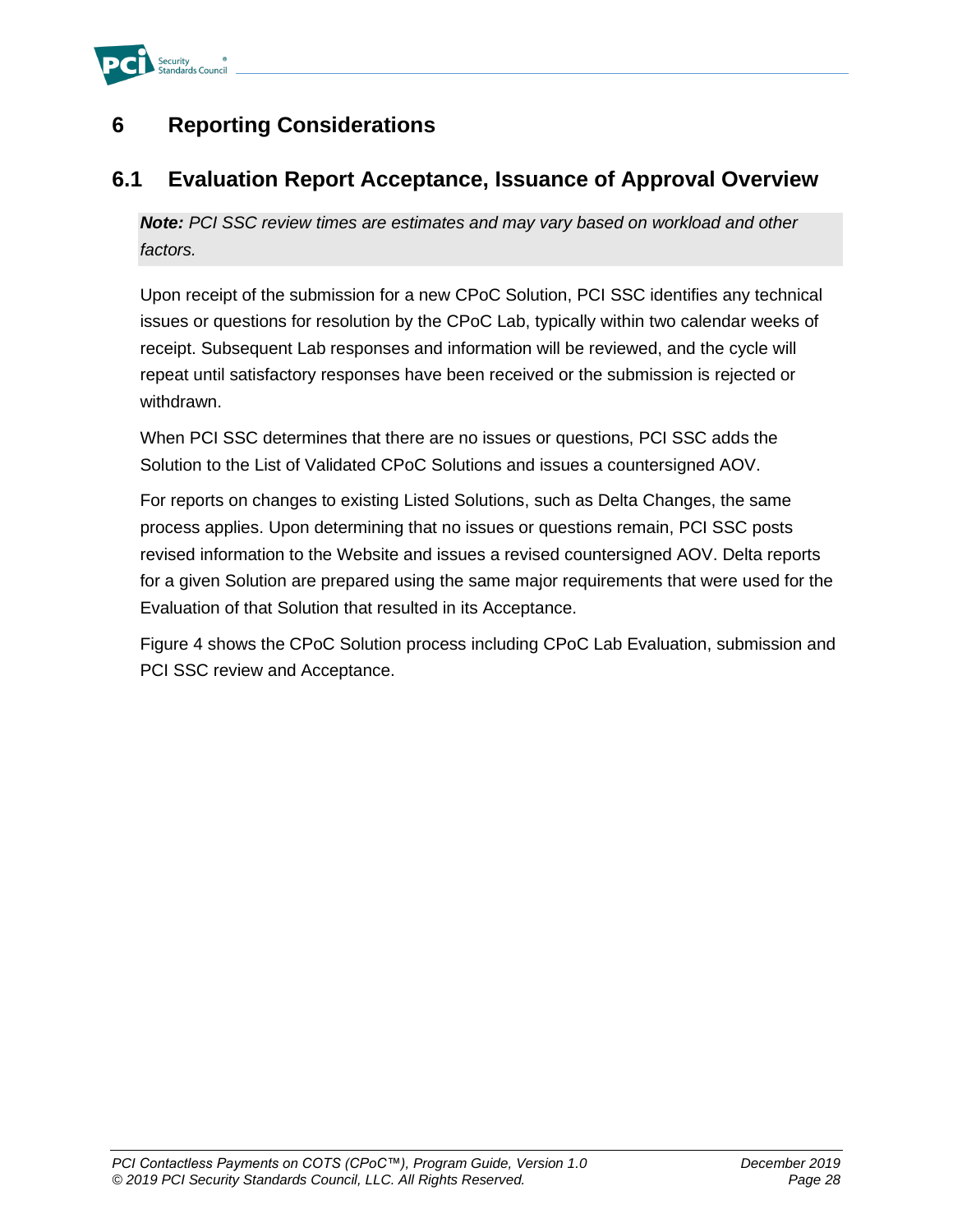

#### **Figure 4: CPoC Solution Submittal, Evaluation, Review and Acceptance Process**

<span id="page-31-0"></span>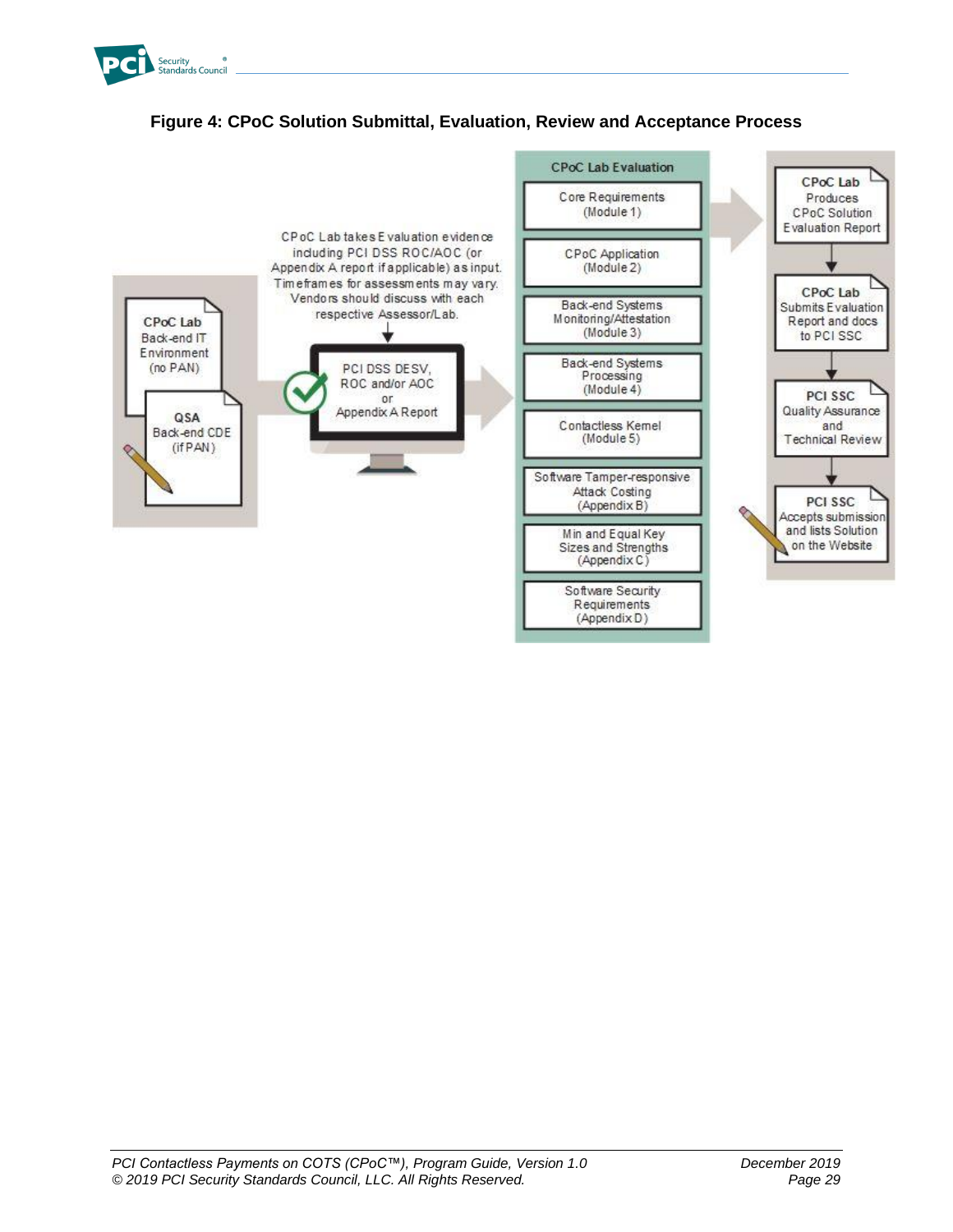

### <span id="page-32-0"></span>**6.2 Delivery of the Evaluation Report and Related Materials**

For CPoC Solutions to be listed on the Website, the CPoC Lab must submit all required CPoC validation process documents to PCI SSC through the Portal. PCI SSC screens Portal submissions to ensure that all required documentation has been included, and the basic submission requirements have been satisfied.

Information in the submitted documents must be consistent with the entries in the "Details" fields within the Portal. Common submission errors include inconsistent product names or contact information and incomplete or inconsistent documentation. Incomplete or inconsistent submissions will delay processing of listing requests or result in the rejection of the submission by PCI SSC.

#### $6.2.1$ **Resubmissions**

For subsequent reviews, if an *Evaluation Report* requires multiple iterations before PCI SSC Accepts the report, each report that the CPoC Lab submits must track cumulative changes.

#### <span id="page-32-1"></span>**6.3 Quality Management Programs**

Assessors and CPoC Labs must meet all applicable quality assurance requirements set by PCI SSC.

#### $6.3.1$ **Evaluation Report Submission Review**

PCI SSC reviews each *Evaluation Report* submission after the Vendor pays the Acceptance Fee. PCI SSC performs an administrative review (pre-screening) to ensure that the submission is complete. If the submission is complete, PCI SSC reviews the submission in its entirety.

PCI SSC reviews the submission to determine whether the candidate Solution is eligible for validation pursuant to CPoC Program requirements, including but not limited to the *CPoC Program Guide*. If eligibility is in question, PCI SSC contacts the CPoC Lab for additional information. If the candidate Solution is ineligible for validation under the CPoC Program, the *Evaluation Report* is rejected, and the CPoC Lab will receive a letter of rejection with instructions for appeal.

If the candidate Solution is eligible for validation under the CPoC Program and the submission is complete, PCI SSC conducts a complete review of the *Evaluation Report* submission and supporting documentation provided or subsequently requested by PCI SSC. PCI SSC transmits any comments or feedback through the Portal, which the CPoC Lab is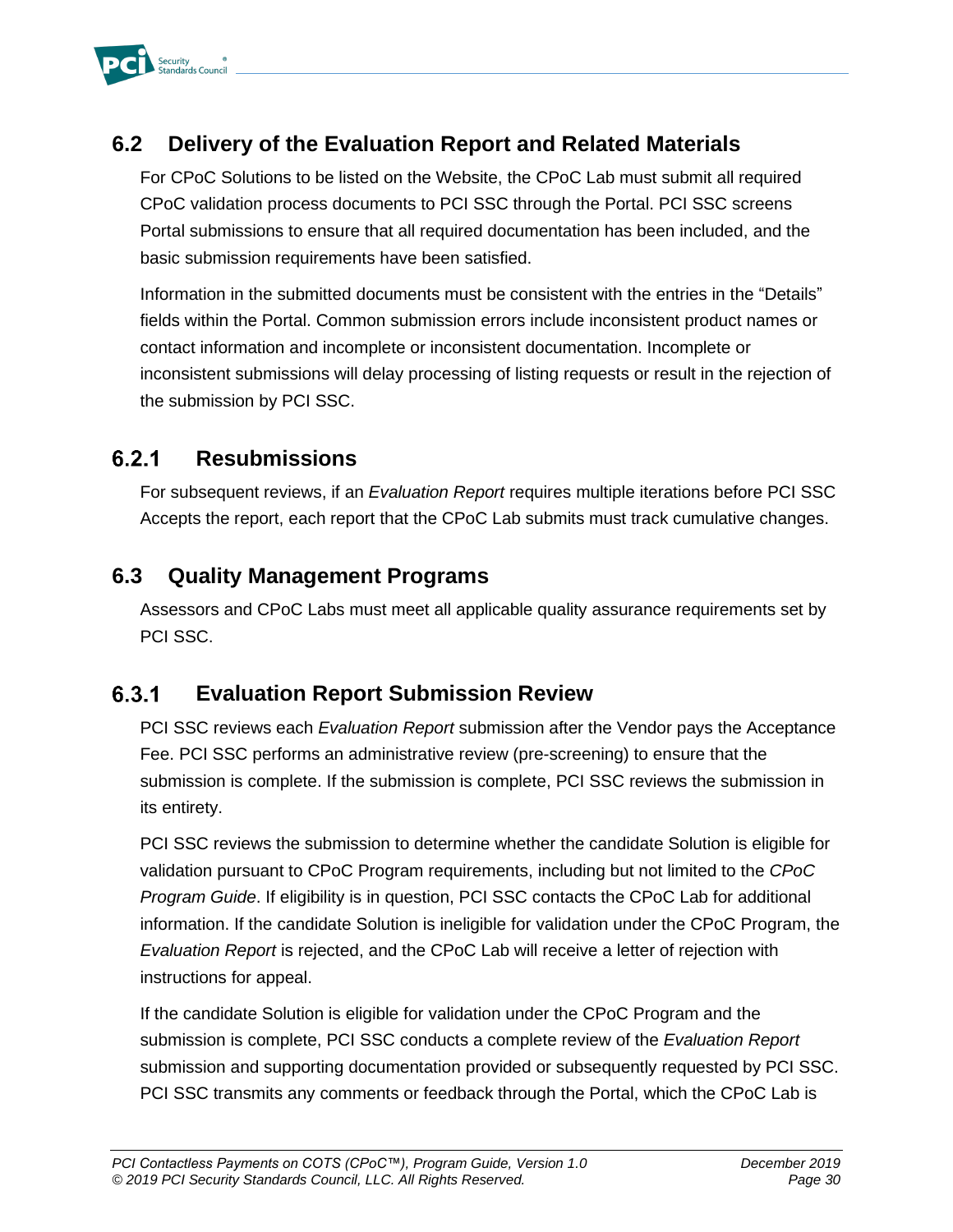

expected to address in a timely manner. PCI SSC's role is to ensure that the CPoC Lab's submission contains sufficient evidence that the CPoC Solution Evaluation was performed in accordance with CPoC Program requirements and quality standards.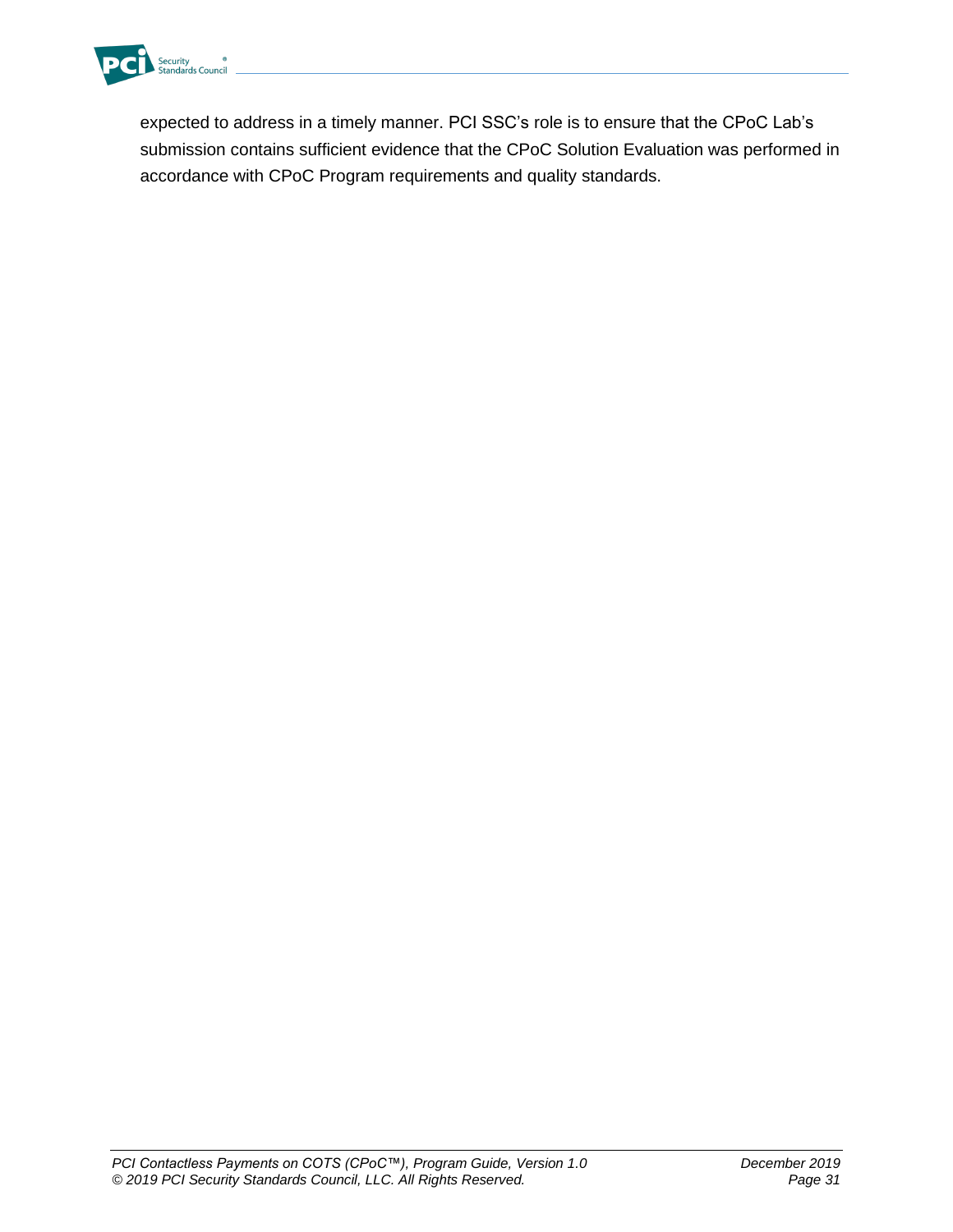

# <span id="page-34-0"></span>**Appendix A CPoC Program Acceptance**

Acceptance of a given CPoC Solution or CPoC Element by PCI SSC applies only to the specific CPoC Solution or CPoC Element that has been validated by a CPoC Lab and subsequently Accepted by PCI SSC (each an Accepted CPoC Solution or Accepted CPoC Element). If any aspect of a CPoC Solution or CPoC Element is different from that which was validated by the CPoC Lab and Accepted by PCI SSC—even if the different CPoC Solution or CPoC Element (each an Alternate Element) conforms to the basic product description of the Accepted Element—the Alternate Element should not be considered Accepted by PCI SSC, nor promoted as Accepted by PCI SSC.

No CPoC Vendor or other third party may refer to a CPoC Solution or CPoC Element as "PCI Approved," or "PCI SSC Approved" or otherwise state or imply that PCI SSC has, in whole or part, approved any aspect of a CPoC Vendor or its CPoC Solution or CPoC Element, except to the extent and subject to the terms and restrictions expressly set forth in a written agreement with PCI SSC, or in a corresponding *AOV* provided by PCI SSC. All other references to PCI SSC's acceptance of a CPoC Solution or CPoC Element are strictly and actively prohibited by PCI SSC.

When granted, PCI SSC Acceptance is provided to ensure certain security and operational characteristics important to the achievement of PCI SSC's goals, but such acceptance does not under any circumstances include or imply any endorsement or warranty regarding the applicable CPoC Vendor or the functionality, quality or performance of the CPoC Solution or CPoC Element or any other product or service. PCI SSC does not warrant any products or services provided by third parties. PCI SSC Acceptance does not, under any circumstances, include or imply any product warranties from PCI SSC, including, without limitation, any implied warranties of merchantability, fitness for purpose or non-infringement, all of which are expressly disclaimed by PCI SSC. All rights and remedies regarding products and services that have received acceptance from PCI SSC shall be provided by the party providing such products or services, and not by PCI SSC or any Participating Payment Brand.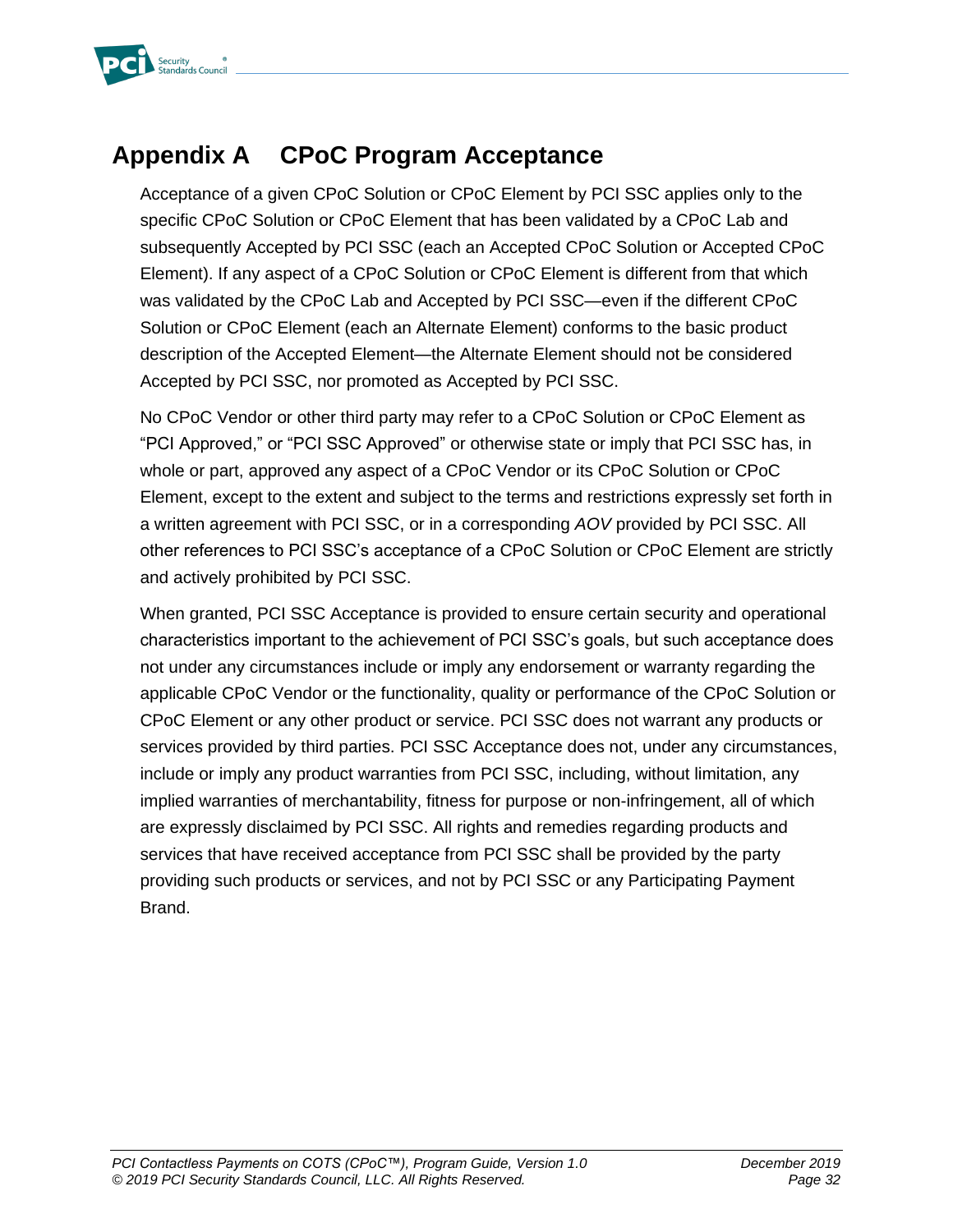

# **Appendix B Elements for the List of Validated CPoC Solutions**

#### **Table 5: Elements for the List of Validated CPoC Solutions**

<span id="page-35-0"></span>

| <b>Entry</b>                                |                                                                                                                                                                              |                                                                                                                                                                                                                                                                                                                                                                                                                                                                        |  |  |  |  |
|---------------------------------------------|------------------------------------------------------------------------------------------------------------------------------------------------------------------------------|------------------------------------------------------------------------------------------------------------------------------------------------------------------------------------------------------------------------------------------------------------------------------------------------------------------------------------------------------------------------------------------------------------------------------------------------------------------------|--|--|--|--|
| Company                                     | The CPoC Solution Provider for the validated Solution.                                                                                                                       |                                                                                                                                                                                                                                                                                                                                                                                                                                                                        |  |  |  |  |
| <b>Solution Identifier</b>                  | A subset of fields in the Listing below the Company entry used by PCI SSC to denote relevant information for each validated Solution,<br>consisting of the following fields: |                                                                                                                                                                                                                                                                                                                                                                                                                                                                        |  |  |  |  |
|                                             | <b>Field</b>                                                                                                                                                                 | <b>Detail</b>                                                                                                                                                                                                                                                                                                                                                                                                                                                          |  |  |  |  |
|                                             | <b>Solution Name</b>                                                                                                                                                         | Name supplied by the CPoC Solution Provider under which the Solution is sold.                                                                                                                                                                                                                                                                                                                                                                                          |  |  |  |  |
|                                             | <b>Solution Version</b>                                                                                                                                                      | Version of the CPoC Solution provided by the CPoC Solution Provider                                                                                                                                                                                                                                                                                                                                                                                                    |  |  |  |  |
|                                             | <b>Reference</b><br><b>Number</b>                                                                                                                                            | A number assigned by PCI SSC when the validated Solution is posted to the Website. This number is unique<br>per CPoC Solution Provider and CPoC Solution and remains the same for the life of the Listing.<br>An example reference number is 2019-XXXXX.XXX, consisting of the following:<br>Year of Listing-4 digits + hyphen<br>Solution Provider #-5 digits + period (assigned alphabetically initially, then as received)<br>Individual Solution Number #-3 digits |  |  |  |  |
| <b>CPoC Version</b>                         |                                                                                                                                                                              | The version of the CPoC standard used to evaluate and validate Solution compliance                                                                                                                                                                                                                                                                                                                                                                                     |  |  |  |  |
| <b>Evaluation Lab</b>                       | requirements.                                                                                                                                                                | The name of the CPoC Lab that performed the Evaluation and validated that the Solution is compliant with all applicable CPoC security                                                                                                                                                                                                                                                                                                                                  |  |  |  |  |
| <b>Reevaluation Date</b>                    | the Acceptance.                                                                                                                                                              | The date by which the Vendor must have the Solution fully re-evaluated and validated against the current CPoC Standard to maintain<br>Orange- or Red-colored indicators next to this field signify that the Solution is overdue for submittal to PCI SSC.                                                                                                                                                                                                              |  |  |  |  |
| <b>Annual Checkpoint</b><br>Due             |                                                                                                                                                                              | The date that the Solution is due for its 12- and 24-month checkpoints by a CPoC Lab.<br>Orange- or Red-colored indicators by this field signify that the Solution is overdue for submittal to PCI SSC.                                                                                                                                                                                                                                                                |  |  |  |  |
| <b>Supported CPoC</b><br><b>Application</b> |                                                                                                                                                                              | The name of the CPoC Application (and/or optional API) that is installed and executed on the merchant COTS device for the purposes<br>of accepting and processing account data associated with a contactless transaction.                                                                                                                                                                                                                                              |  |  |  |  |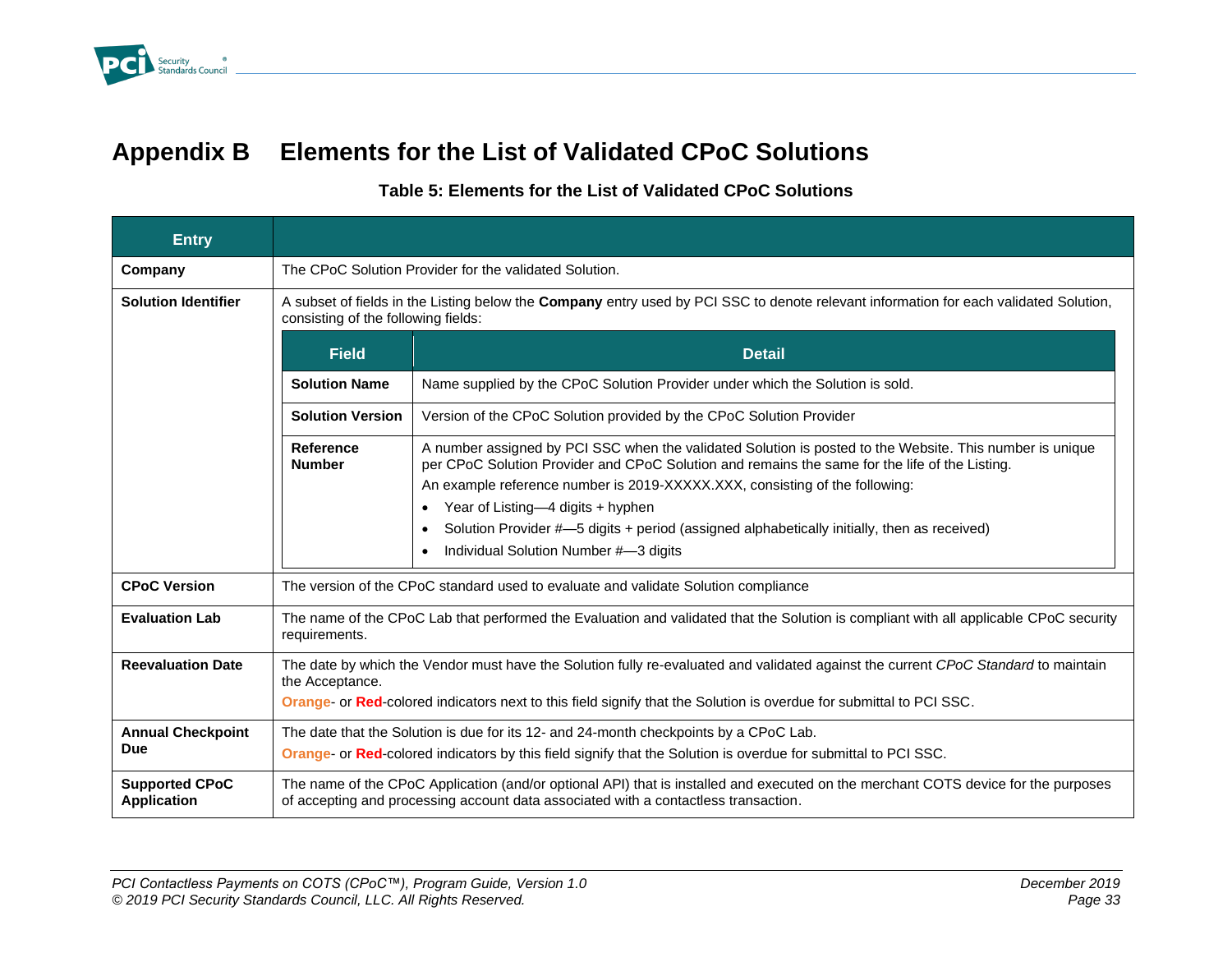

## **Appendix C Change Impact Template**

This CPoC *Change Impact* template is required for Administrative Change and Delta Change submissions for CPoC Solutions or CPoC Elements (for example, a CPoC Application, API, supporting Monitoring/Attestation System) and Solution Listings. Refer to the *CPoC Program Guide* for information about any CPoC Solution Listing changes.

The Solution Provider and CPoC Lab must complete each applicable section of this document and all other required documents based on the type of change (see tables in Section [5.2\)](#page-24-3). The CPoC Lab must submit this CPoC *Change Impact* with supporting documentation to PCI SSC for review.

#### **Part 1. CPoC Solution Listing Details, Contact Information and Change Type**

<span id="page-36-0"></span>

| <b>CPoC Solution Listing Details</b> |                                  |                                         |  |  |  |  |
|--------------------------------------|----------------------------------|-----------------------------------------|--|--|--|--|
| <b>CPoC Solution Name</b>            |                                  | <b>Validated Listing</b><br>Reference # |  |  |  |  |
| Type of Change<br>(check one)        | Administrative (Complete Part 2) | Delta (Complete Part 3)                 |  |  |  |  |
| <b>Submission Date</b>               |                                  |                                         |  |  |  |  |

| <b>Vendor Contact Information</b> |  |                      |  |  |  |
|-----------------------------------|--|----------------------|--|--|--|
| <b>Contact Name</b>               |  | Title/Role           |  |  |  |
| <b>Contact E-mail</b>             |  | <b>Contact Phone</b> |  |  |  |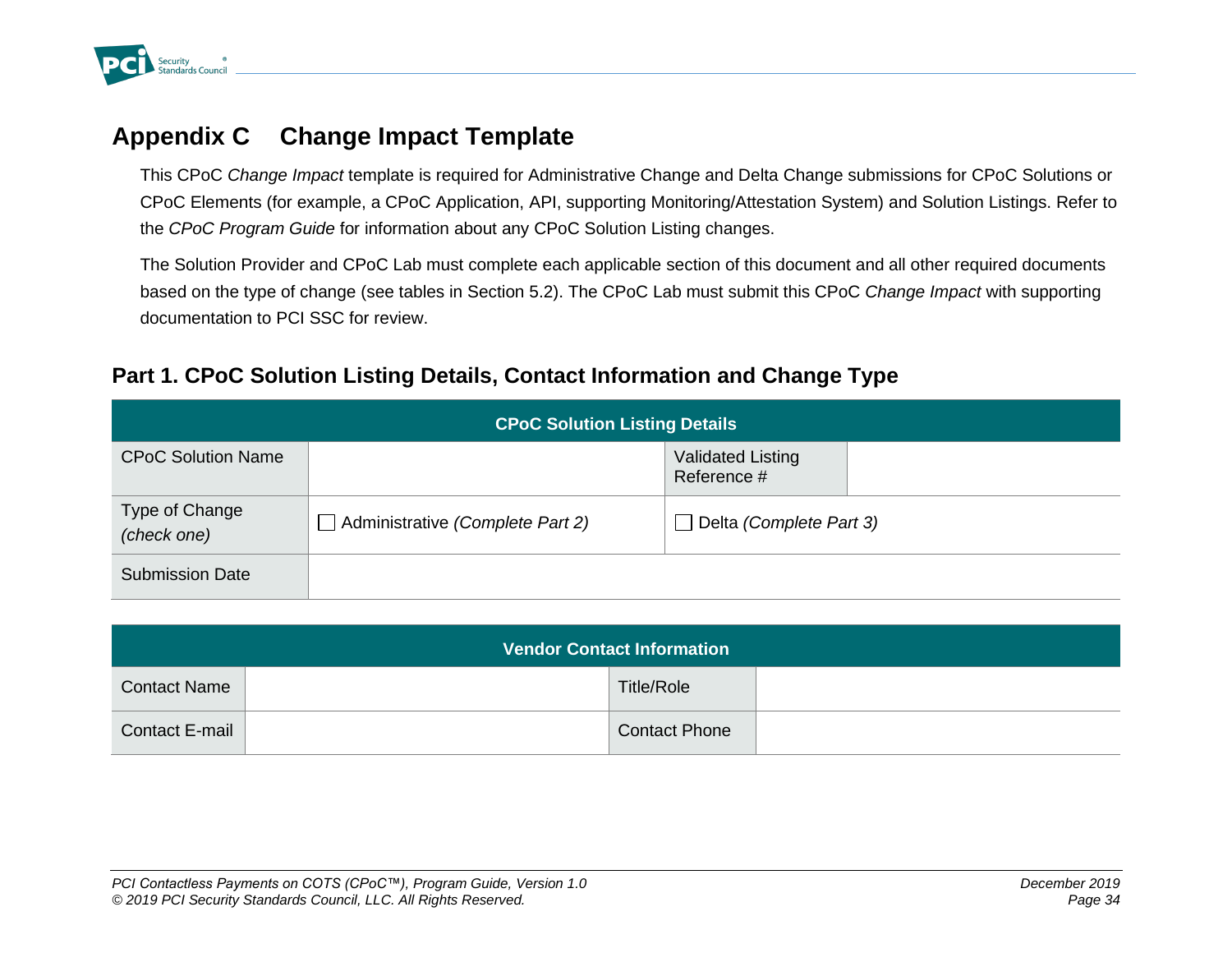

| <b>CPoC Lab Contact Information</b> |  |                      |  |  |
|-------------------------------------|--|----------------------|--|--|
| <b>Contact Name</b>                 |  | <b>Title/Role</b>    |  |  |
| <b>Contact E-mail</b>               |  | <b>Contact Phone</b> |  |  |

## **Part 2. Details for Administrative Change (if indicated at Part 1)**

| <b>Administrative Change Revision</b>                       |                                                                                   |  |  |  |
|-------------------------------------------------------------|-----------------------------------------------------------------------------------|--|--|--|
| <b>Current Vendor (Solution</b><br>Provider) Company Name   | <b>Revised Vendor</b><br><b>Company Name</b><br>(if applicable)                   |  |  |  |
| <b>Current CPoC Solution or</b><br><b>CPoC Element Name</b> | <b>Revised CPoC</b><br>Solution or CPoC<br><b>Element Name</b><br>(if applicable) |  |  |  |
| Additional details, as applicable                           |                                                                                   |  |  |  |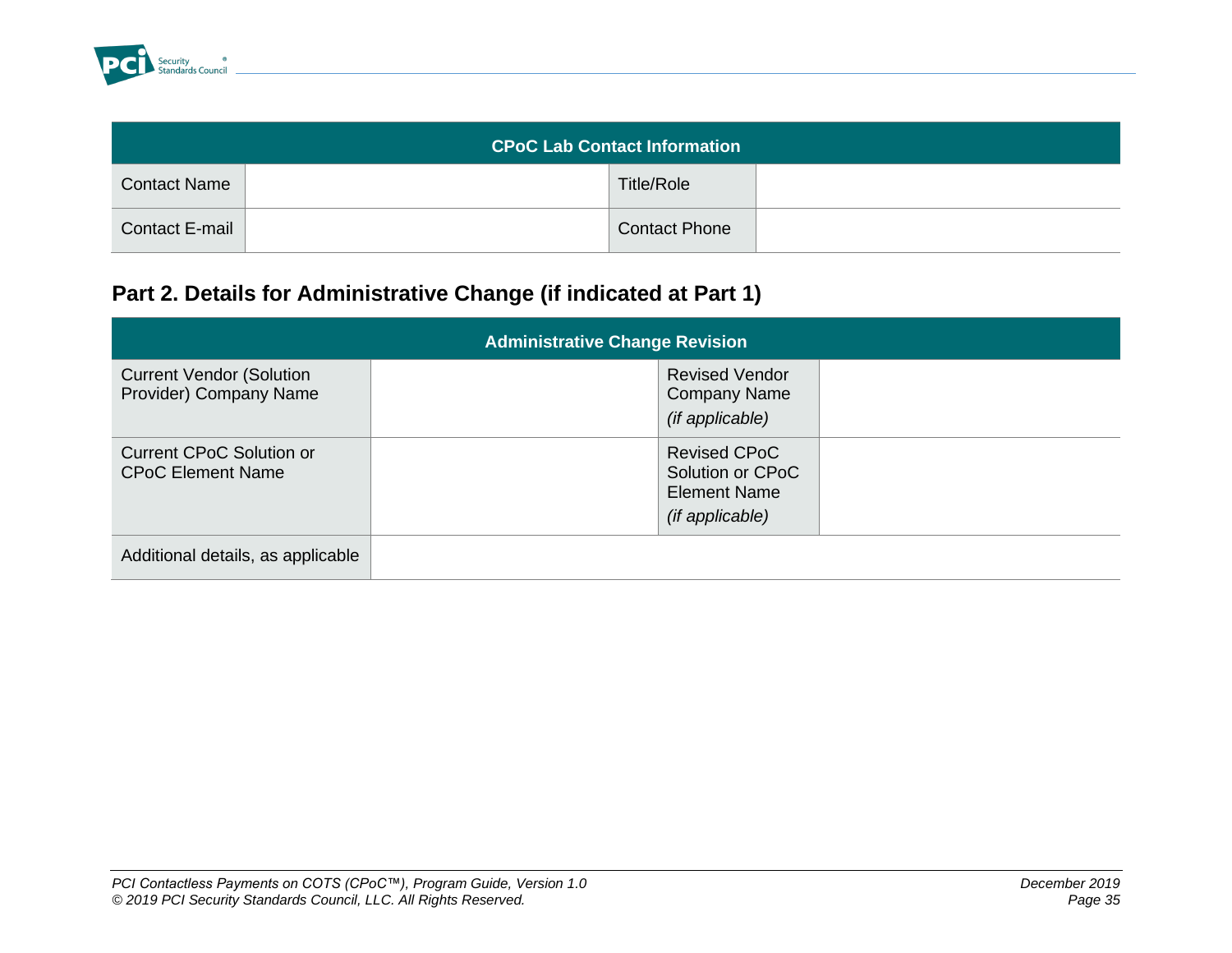

### **Part 3. Details for Delta Change (if indicated at Part 1)**

For each change that is eligible for Delta Evaluation, identify the type of change(s) applicable to this submission and provide the following information.

Changes that impact compliance with the *CPoC Standard* must be reflected in the submitted red-lined *Evaluation Report*. Use additional rows or add pages if needed.

| <b>Delta Change - Change Summary</b>                                                                                                                                       |                                    |                                          |                                                 |  |  |
|----------------------------------------------------------------------------------------------------------------------------------------------------------------------------|------------------------------------|------------------------------------------|-------------------------------------------------|--|--|
| Change $#$                                                                                                                                                                 | Detailed description of the change | Description of the purpose of the change | Description of how CPoC security is<br>impacted |  |  |
|                                                                                                                                                                            |                                    |                                          |                                                 |  |  |
|                                                                                                                                                                            |                                    |                                          |                                                 |  |  |
|                                                                                                                                                                            |                                    |                                          |                                                 |  |  |
|                                                                                                                                                                            |                                    |                                          |                                                 |  |  |
| Description of how this change is reflected in<br>the Vendor's versioning methodology, if<br>applicable, including how this version number<br>indicates the type of change |                                    |                                          |                                                 |  |  |
| Additional details, as applicable:                                                                                                                                         |                                    |                                          |                                                 |  |  |

Generate a red-lined *CPoC Solution Evaluation Report* for the changes (as applicable).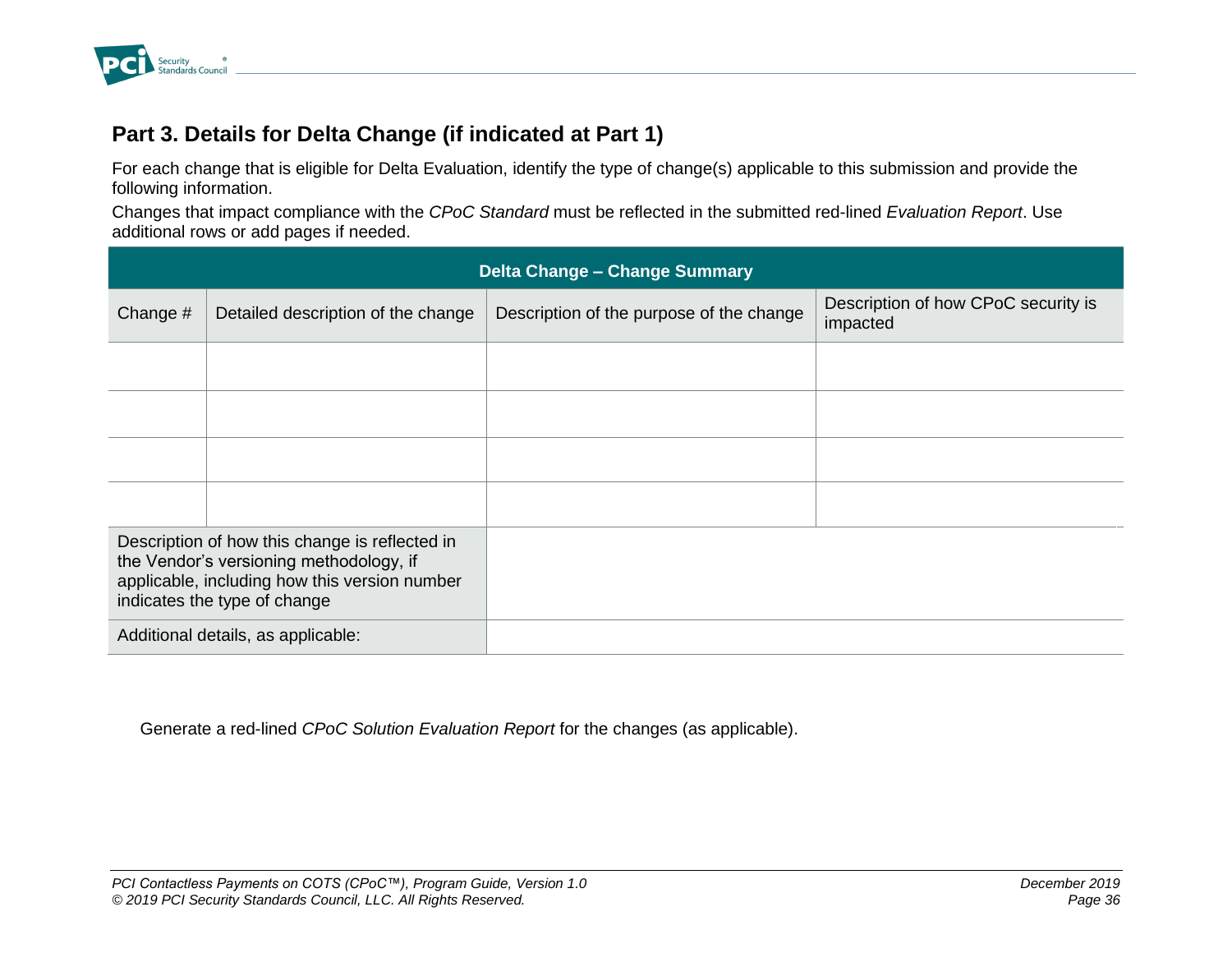

# <span id="page-39-0"></span>**Appendix D CPoC Vendor-provided Libraries or APIs**

In cases where the CPoC Solution Provider optionally provides libraries or an application programing interface (API) to allow third parties to interface the provider's CPoC Solution, the following requirements must be met:

- The CPoC Solution Provider is responsible for the development and validation of the libraries or API and a companion document ("user guidance") outlining the conditions and how the libraries or API can be used to interface the CPoC Solution.
	- $\circ$  The user guidance describes the scope of integration, any reporting obligations to PCI SSC, review periods, actions on changes, updates, resource management, distribution process, etc.
	- o The CPoC Solution Provider is responsible for all terms and conditions in the user guidance and must submit the user guidance to the CPoC Lab as part of each CPoC Solution Evaluation (or applicable change submittal) for which libraries or an API is provided.
	- $\circ$  The CPoC Solution Provider must make the user guidance available to all third parties that interface the CPoC Solution via the provided libraries or API.
- The CPoC Lab must assess the libraries or API (and any associated software) and the companion user guidance as part of each applicable CPoC Solution Evaluation, or applicable change submittal.
	- $\circ$  The CPoC Lab must validate that usage of the libraries or API (e.g., integration of a user interface or business logic with a CPoC Solution) can be done without violating or negatively impacting any of the CPoC security requirements.
	- o The API will be listed under the CPoC Solution Details page in the website listing as a "Supported CPoC Application."
- The CPoC Solution Provider is accountable for managing changes (i.e., change impact, versioning, CPoC Lab integration testing and validation, etc.) including those changes made by third parties that utilize the libraries or API. For example, if a third party develops and manages their own user interface to interface the listed CPoC Solution via the Solution provider's libraries or API, it must not be possible for

*Note: Any change to the CPoC Solution that requires the code to be recompiled (in order to accommodate the change) requires an update to the Solution's Listing. See section 5.2 for additional details on changes to CPoC Solutions.*

changes to the user interface to impact any of the CPoC security requirements. The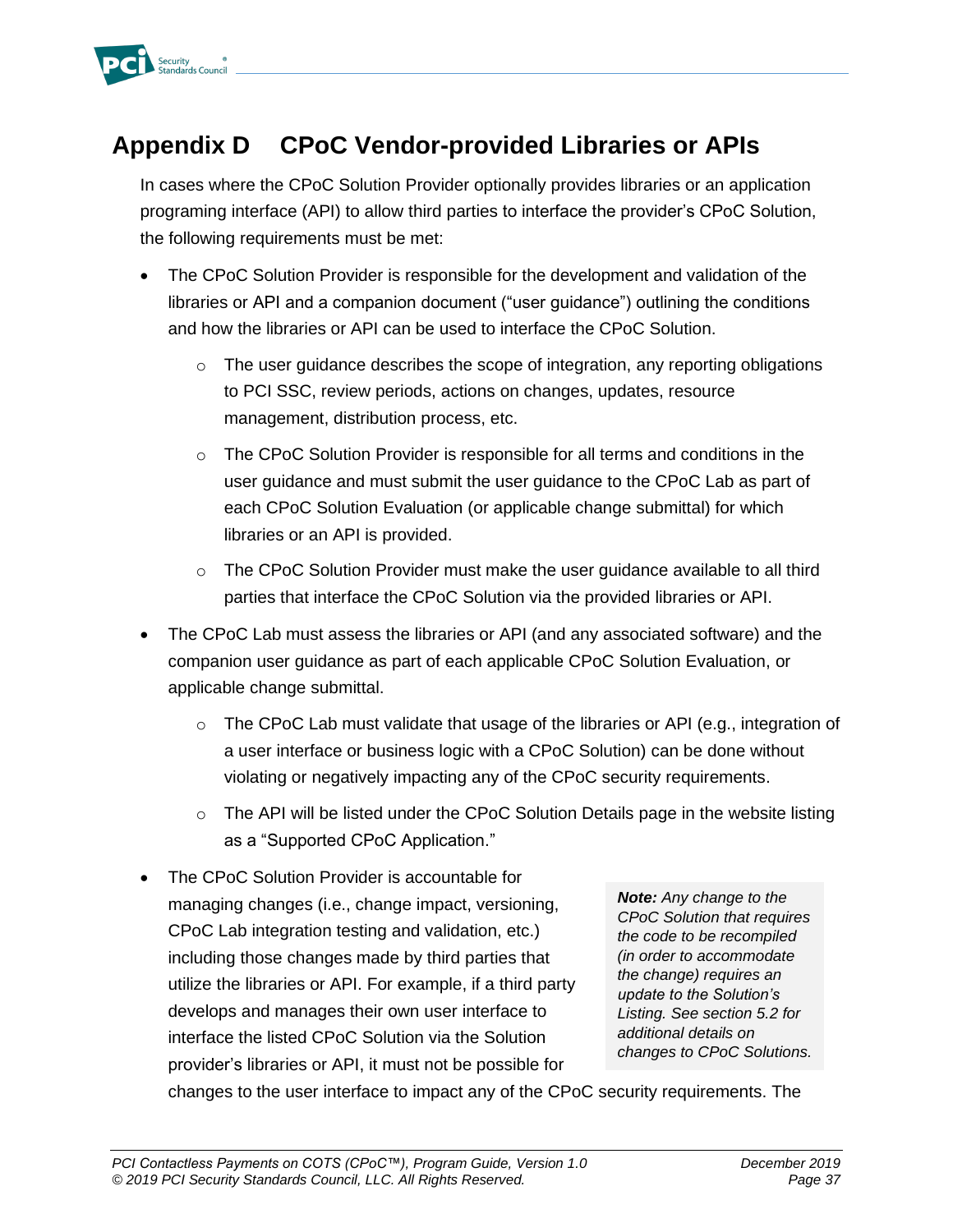

CPoC Solution Provider is responsible for the Solution's security including any impactful changes.

• If a CPoC Solution Provider optionally provides libraries or an API to allow third parties to interface the listed CPoC Solution, the libraries or API is part of *only* the CPoC Solution with which it was Evaluated, validated and listed on the PCI SSC website. Third parties are not permitted to use the libraries or API as part of another CPoC Solution.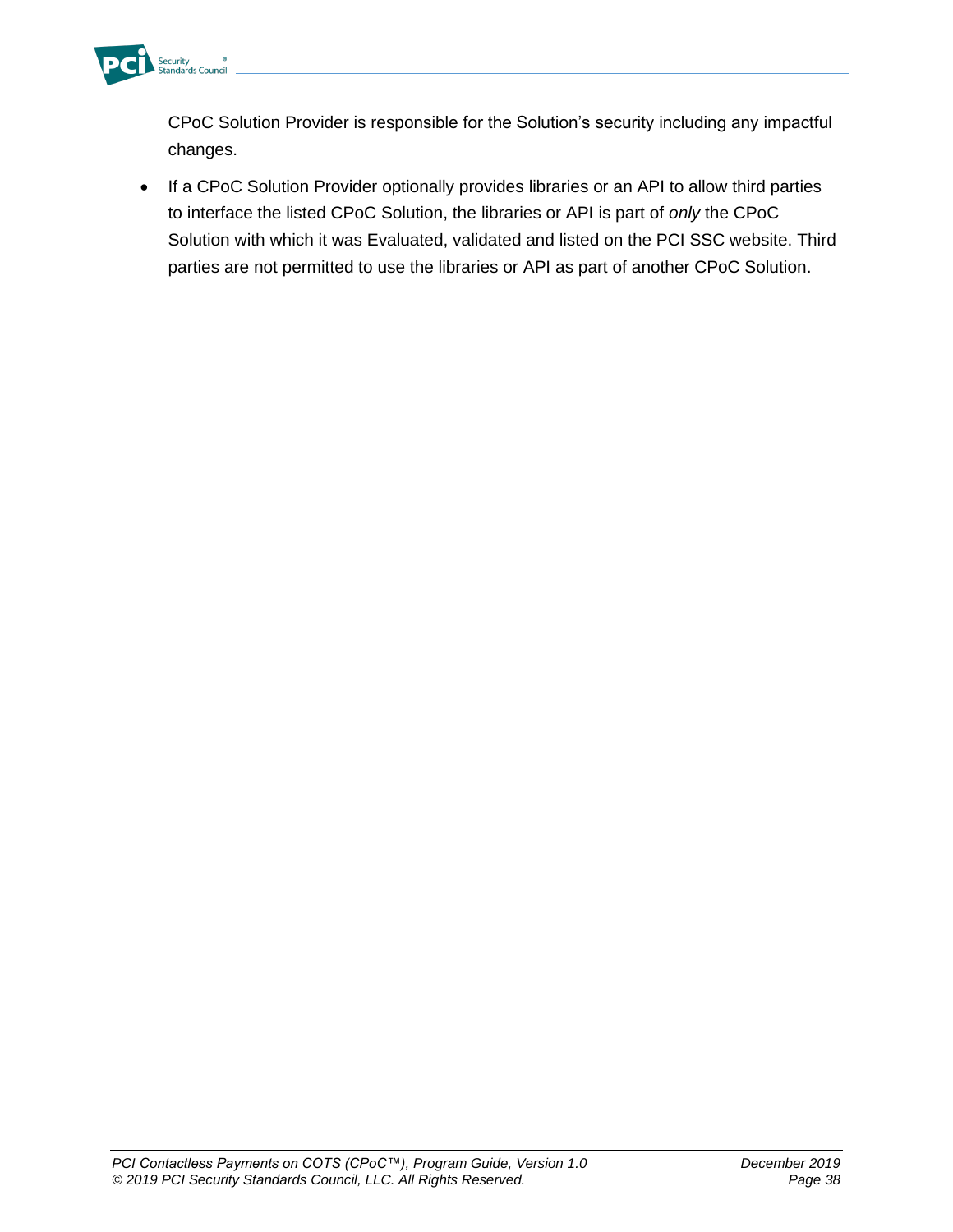# <span id="page-41-0"></span>**Appendix E Software Versioning Methodology**

Changes to production-level code require updates to the respective software application's version numbering. Vendors must document and follow a software-versioning methodology as part of their system development lifecycle; the software-versioning methodology may be a separate document or part of the Vendor's *Security Policy*. Additionally, CPoC Application Vendors must communicate the versioning methodology to their customers in their implementation guidance documents. Customers require this information to understand which version of the application they are using and the types of changes that have been made to each. CPoC Labs must verify that the Vendor is adhering to their documented versioning methodology and the requirements of the *CPoC Program Guide* as part of the CPoC Evaluation. If the Vendor maintains a separate version-numbering scheme internally, the Vendor must document and maintain a method to map the internal version numbers to the publicly-listed version numbers. For more information, See *CPoC Standard*, Appendix D, "Software Security Requirements" (item D.1.9).

#### **Version Number Format**

The format of the application version number is set by the Vendor and may be comprised of several elements. The versioning methodology must fully describe the format of the application version number including the following:

- The format of the version scheme, including:
	- Number of elements
	- Numbers of digits used for each element
	- Format of separators used between elements
	- Character set used for each element (consisting of alphabetic, numeric and/or alphanumeric characters)
- The hierarchy of the elements
	- Definition of what each element represents in the version scheme
	- Type of change: major, minor, maintenance release, etc.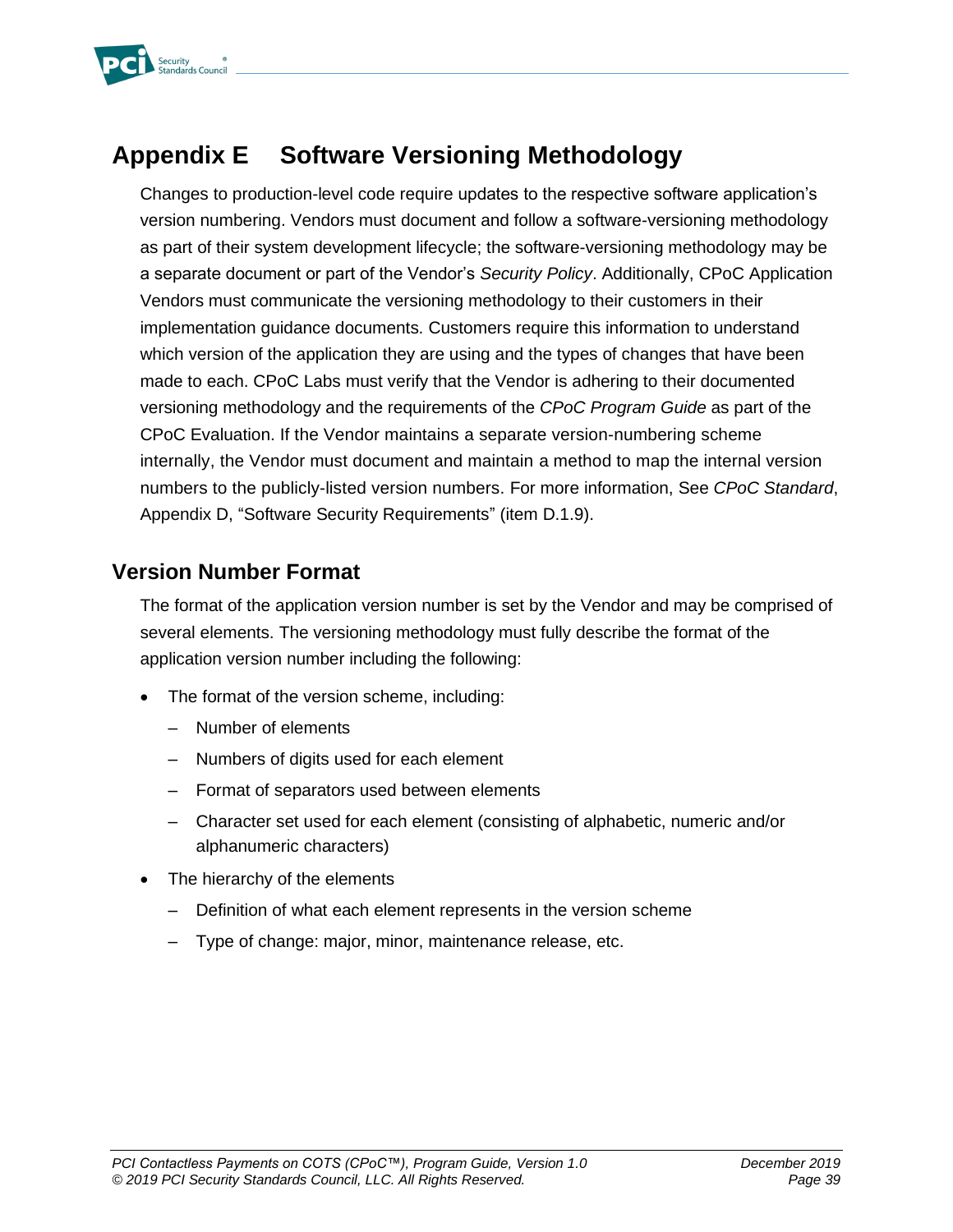

#### **Version Number Usage**

All impactful changes<sup>1</sup> to the CPoC Application (and/or its Monitoring/Attestation System) must result in a new application version number. However, whether this affects the version number listed on the Website depends on the nature of the change and the Vendor's published versioning policy. All changes that impact security functionality and/or any CPoC security requirements must result in a change to the version number listed on the Website.

The Vendor must document how elements of the application version number are used to identify:

- Types of changes made to the application, such as major release, minor release, maintenance release, etc.
- Changes that do not impact the function of the application or its dependencies
- Changes that impact the application function, but do not impact security or compliance with the *CPoC Standard*
- Changes that impact any security function or compliance with the *CPoC Standard* Elements of the version number used for non-security-impacting changes must never be used for security-impacting changes.

If the Vendor uses a versioning scheme that involves mapping internal version numbers to external, published version numbers, all security-impacting changes must result in an update to the external, published version number.

Any version number that is accessible to customers must be consistent with the versioning policy described in the applicable implementation guides.

Vendors must ensure traceability between application changes and version numbers such that a customer can determine the changes that are included in the version of the application they are running.

<sup>1</sup> See **Error! Reference source not found.**for an overview of the various change types.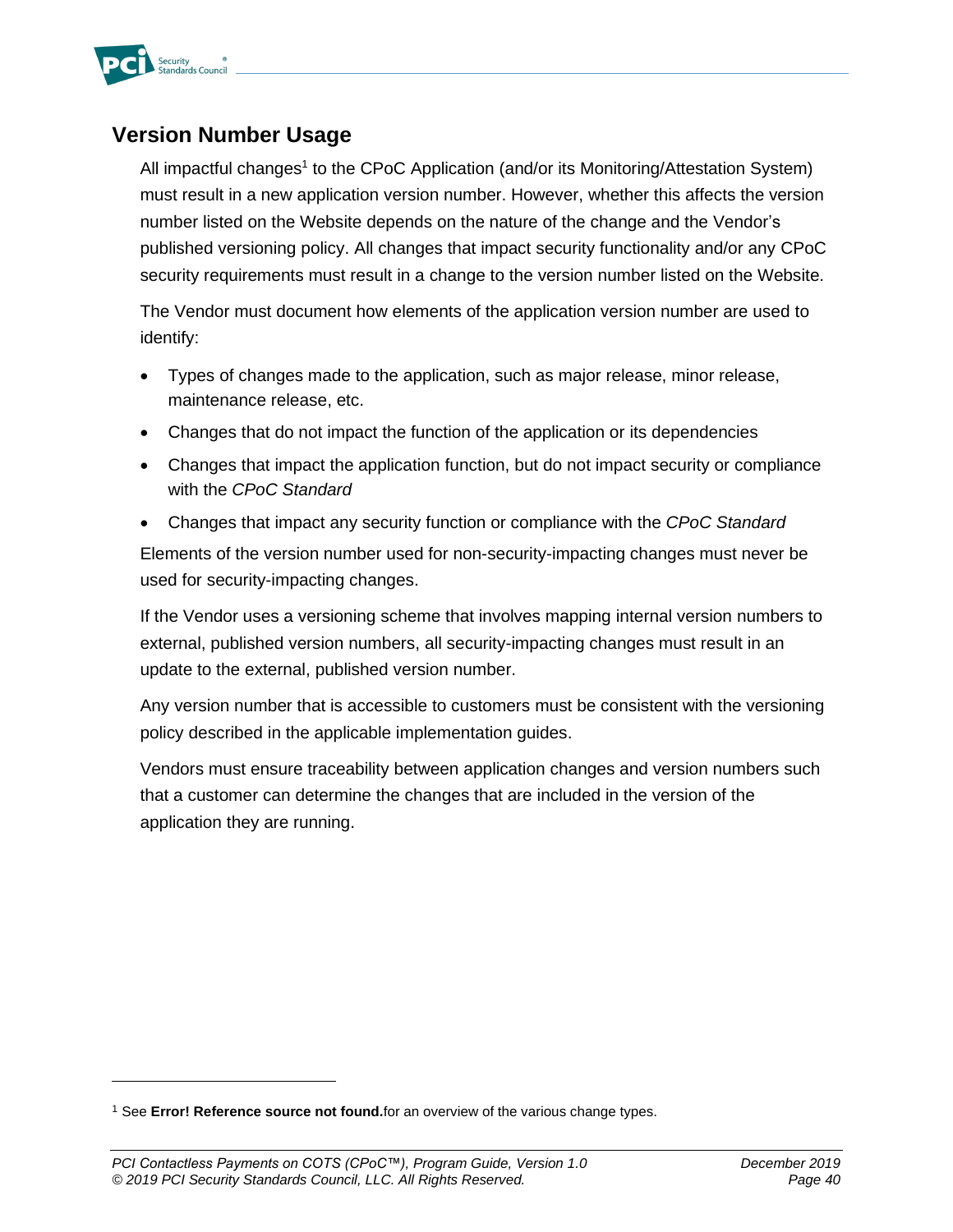

# <span id="page-43-0"></span>**Appendix F Terminology**

For purposes of this *Program Guide*, the following terms have the meanings set forth below.

*Note: Additional definitions for PCI terminology are provided in the general PCI Glossary on the PCI SSC Website at [www.pcisecuritystandards.org/pci\\_security/glossary](https://www.pcisecuritystandards.org/pci_security/glossary)*.

| <b>Term</b>                               | <b>Definition / Source / Document Reference</b>                                                                                                                                                                                                                                                                                                                                                                                                        |
|-------------------------------------------|--------------------------------------------------------------------------------------------------------------------------------------------------------------------------------------------------------------------------------------------------------------------------------------------------------------------------------------------------------------------------------------------------------------------------------------------------------|
| Accepted/Acceptance                       | A CPoC Solution is deemed to have been "Accepted" (and "Acceptance" is<br>deemed to have occurred) and will be listed on the List of Validated CPoC<br>Solutions on the Website when PCI SSC has:                                                                                                                                                                                                                                                      |
|                                           | Received the corresponding compliant Solution Evaluation Report from the<br>$\bullet$<br>CPoC Lab:                                                                                                                                                                                                                                                                                                                                                     |
|                                           | Received the corresponding fee and all documentation required with respect<br>$\bullet$<br>to that CPoC Solution as part of the CPoC Program; and                                                                                                                                                                                                                                                                                                      |
|                                           | Confirmed that:<br>$\bullet$                                                                                                                                                                                                                                                                                                                                                                                                                           |
|                                           | The respective compliant Solution Evaluation Report is correct as to form<br>(all applicable documents completed appropriately/sufficiently);                                                                                                                                                                                                                                                                                                          |
|                                           | The CPoC Lab properly determined that the Solution is eligible to be a<br>validated Solution;                                                                                                                                                                                                                                                                                                                                                          |
|                                           | The CPoC Lab adequately reported the compliance of the respective<br>CPoC Solution with CPoC Program requirements; and                                                                                                                                                                                                                                                                                                                                 |
|                                           | The detail provided in the Solution Evaluation Report meets PCI SSC's<br>reporting requirements.                                                                                                                                                                                                                                                                                                                                                       |
|                                           | Note: PCI SSC may suspend, withdraw, revoke, cancel or place conditions upon<br>(including without limitation, complying with remediation requirements)<br>Acceptance and listing of any Solution in accordance with applicable CPoC<br>Program policies and procedures.                                                                                                                                                                               |
| Assessment                                | On-site assessment of a CPoC Solution's Back-end Monitoring Environment to<br>validate compliance with the CPoC Standard as part of the CPoC Program.                                                                                                                                                                                                                                                                                                  |
| Assessor                                  | A CPoC Lab or a QSA Company.                                                                                                                                                                                                                                                                                                                                                                                                                           |
| <b>Back-end Monitoring</b><br>Environment | The secure facility or environment assessed onsite by a CPoC Lab (or QSA<br>Company, as applicable) in accordance with the CPoC Standard Appendix A,<br>"Monitoring Environment Basic Protections," which includes (but is not limited to)<br>network infrastructure, physical and logical security controls, access controls,<br>vulnerability management and governance and security policies in which a<br>Monitoring/Attestation System is hosted. |
| COTS                                      | Acronym for commercial off-the-shelf device. See the CPoC Standard for<br>additional details.                                                                                                                                                                                                                                                                                                                                                          |
| <b>CPoC Application</b>                   | All parts of the code, regardless of the execution environment, that is installed<br>and executed on the merchant COTS device for the purposes of accepting and<br>processing account data associated with a contactless transaction. The CPoC<br>API, attestation component and/or a payment application may be incorporated<br>into the CPoC application or may be separate.<br>See the CPoC Standard for additional information.                    |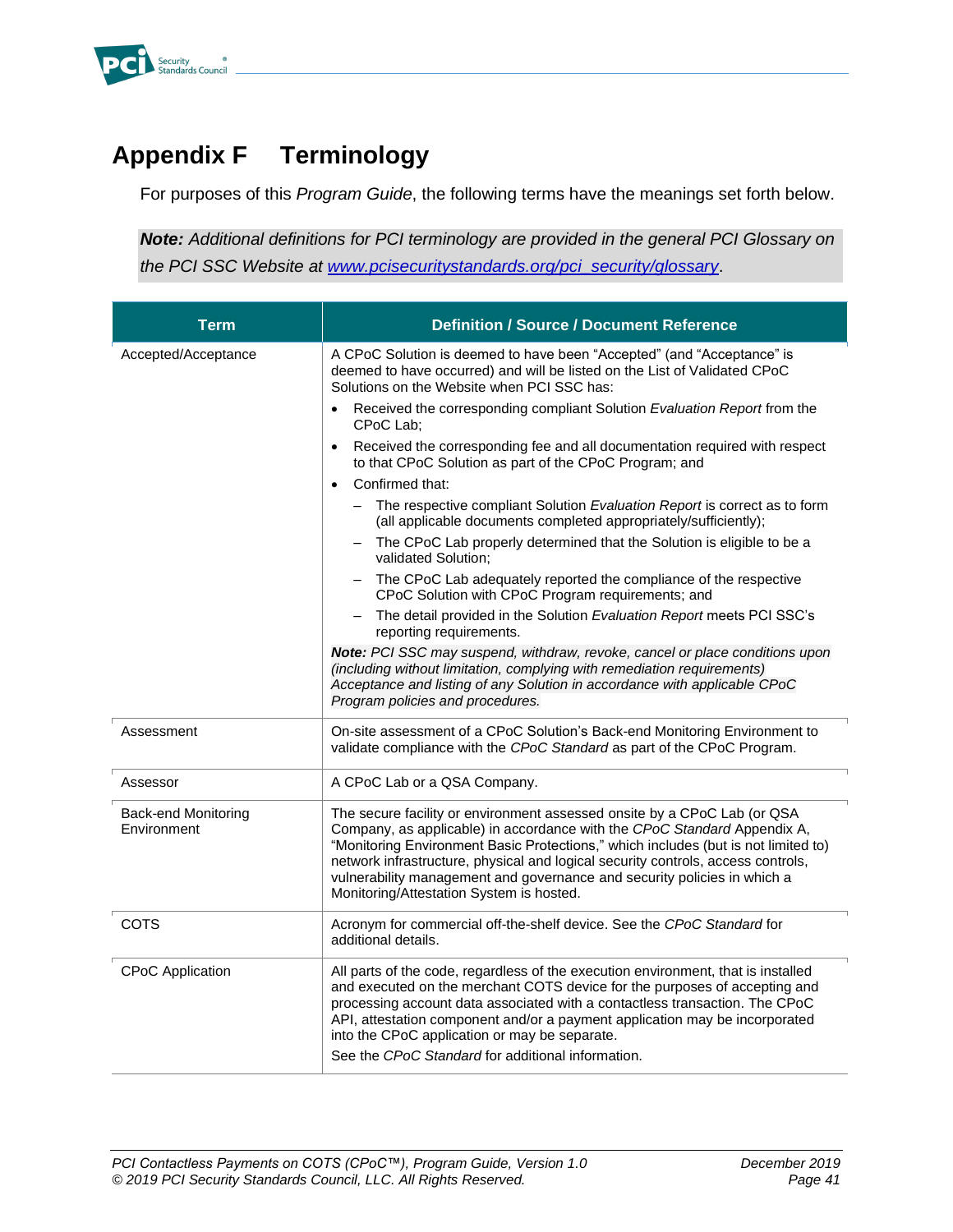

| <b>Term</b>                                                       | <b>Definition / Source / Document Reference</b>                                                                                                                                                                                                                                                                                                                                                                                           |
|-------------------------------------------------------------------|-------------------------------------------------------------------------------------------------------------------------------------------------------------------------------------------------------------------------------------------------------------------------------------------------------------------------------------------------------------------------------------------------------------------------------------------|
| <b>CPoC Element</b><br>(or Element)                               | A CPoC Application (including optional APIs), Monitoring/Attestation System, or<br>Back-end Monitoring Environment validated by a CPoC Lab for use as part of a<br>validated CPoC Solution.                                                                                                                                                                                                                                               |
| PCI-recognized CPoC<br>Laboratory<br>(or CPoC Lab)                | A PCI-recognized Contactless Payments on COTS Laboratory qualified by PCI<br>SSC to perform Evaluations of CPoC Solutions for CPoC Program purposes.                                                                                                                                                                                                                                                                                      |
| CPoC Program                                                      | Refers to PCI SSC's program and requirements for qualification of Assessors,<br>Labs and applicable employees thereof and validation and Acceptance of CPoC<br>Solutions or CPoC Elements, as further described in this document and related<br>PCI SSC documents, policies and procedures.                                                                                                                                               |
| <b>CPoC Application</b><br>Programming Interface (or<br>CPoC API) | An optional software component or libraries, developed and provided by the<br>CPoC Solution Provider, to allow third-party developers to interface with the<br>CPoC Solution.                                                                                                                                                                                                                                                             |
| CPoC user guidance<br>document (or API user<br>guidance)          | A companion document - provided by the CPoC Solution Provider - with the<br>optional CPoC libraries or API outlining the conditions and how the libraries or<br>API can be used to interface the CPoC Solution. See Appendix D of the CPoC<br>Program Guide and the CPoC Standard for additional information.                                                                                                                             |
| CPoC Standard                                                     | The then-current version of (or successor document(s) to the Payment Card<br>Industry (PCI) Contactless Payments on COTS Security and Test Requirements,<br>any/all testing procedures, appendices, exhibits, schedules and attachments to<br>the foregoing and all materials incorporated therein, in each case, as from time to<br>time amended and made available on the Website.<br>See the CPoC Standard for additional information. |
| CPoC Solution (or Solution)                                       | The set of components and processes that support the contactless read and<br>protection of account data into a COTS device. At a minimum, the Solution<br>includes the CPoC Application and the ack-end systems and environments that<br>perform attestation, monitoring, and payment processing.<br>See the CPoC Standard for additional information.                                                                                    |
| <b>CPoC Solution Attestation of</b><br>Validation (or AOV)        | An "Attestation of Validation" declaring the Solution validation status against the<br>CPoC Standard.<br>The AOV, signed by the CPoC Lab and CPoC Solution Provider, is used when<br>validating, revalidating or submitting changes to a Solution.                                                                                                                                                                                        |
| CPoC Solution Evaluation (or<br>Evaluation)                       | Evaluation of a Solution by a CPoC Lab for purposes of validating compliance<br>against the CPoC Standard as part of the CPoC Program, including but not<br>limited to:                                                                                                                                                                                                                                                                   |
|                                                                   | Evaluation of the CPoC Application and supporting Monitoring/Attestation<br>$\bullet$<br>System incorporated therein                                                                                                                                                                                                                                                                                                                      |
|                                                                   | Back-end Monitoring Environment and all other elements of the Solution<br>٠<br>End-to-end integration evaluation of the overall Solution                                                                                                                                                                                                                                                                                                  |
| <b>CPoC Solution Provider</b><br>(or Solution provider)           | The entity that has overall responsibility for the design, implementation and<br>management of the CPoC Solution including ensuring that the Solution meets all<br>applicable CPoC security requirements. CPoC Solution Providers are ultimately<br>responsible for ensuring that all the requirements are met.                                                                                                                           |
| CPoC Vendor (or Vendor)                                           | Any of the following: CPoC Solution Provider, CPoC Application and supporting<br>Monitoring/Attestation System Vendor, or Back-end Monitoring Environment<br>provider.                                                                                                                                                                                                                                                                    |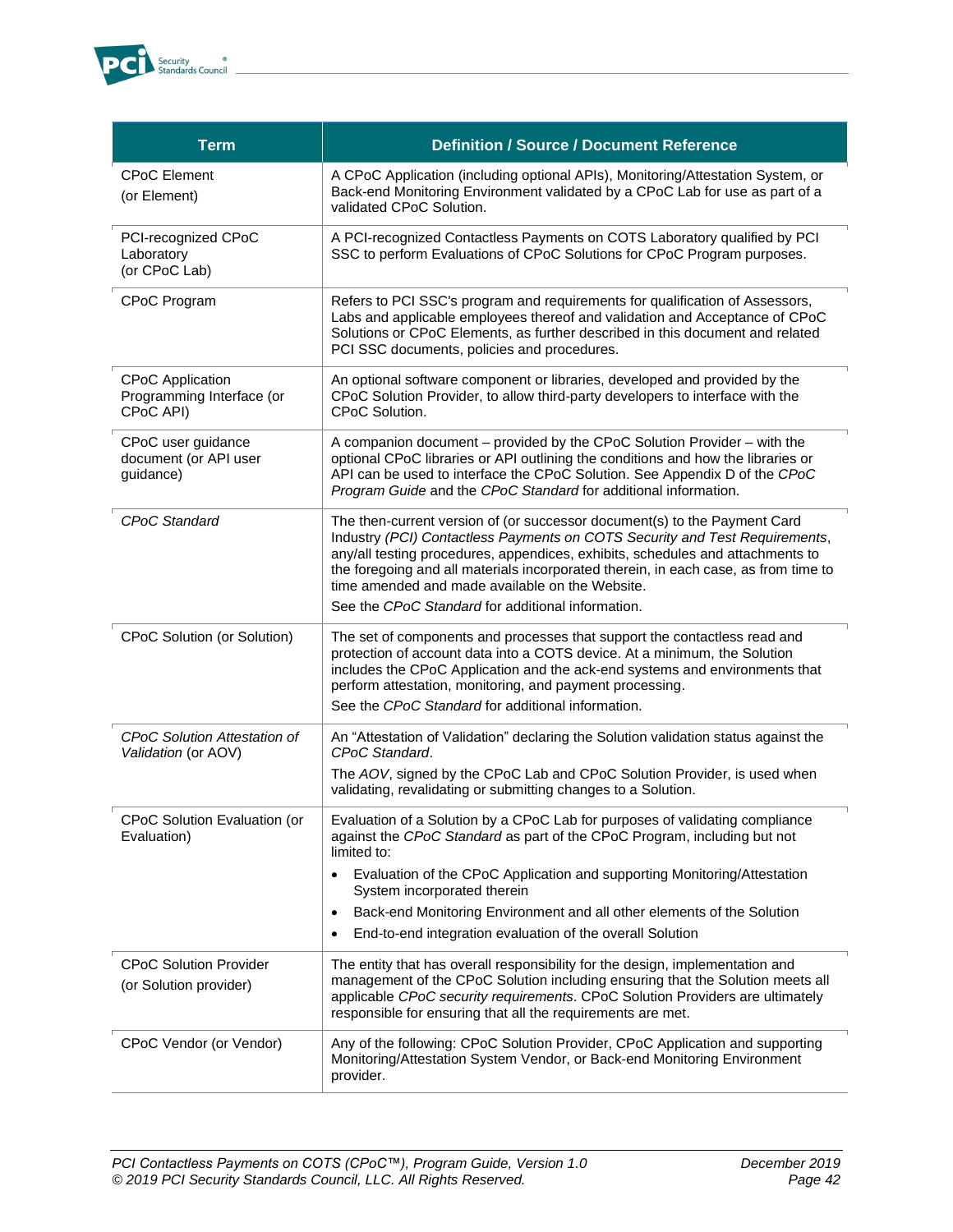

| <b>Term</b>                                       | <b>Definition / Source / Document Reference</b>                                                                                                                                                                                                                                                                                                                                                                                                                            |
|---------------------------------------------------|----------------------------------------------------------------------------------------------------------------------------------------------------------------------------------------------------------------------------------------------------------------------------------------------------------------------------------------------------------------------------------------------------------------------------------------------------------------------------|
| PCI DSS DESV (or DESV)                            | Acronym for PCI Data Security Standard Designated Entities Supplemental<br>Validation. See the PCI Glossary for additional information.                                                                                                                                                                                                                                                                                                                                    |
| Delta Evaluation                                  | Partial Evaluation of the Solution, performed against applicable CPoC security<br>requirements, when changes to a Solution are eligible for review under the "Delta<br>Evaluation" change-review process described herein.                                                                                                                                                                                                                                                 |
| <b>Evaluation Report</b>                          | The CPoC Solution Evaluation Report required to be completed by a CPoC Lab<br>during CPoC Solution Evaluations and submitted to PCI SSC for review and<br>Acceptance, following the CPoC Solution Evaluation Report Template (available<br>on the Website) and instructions therein. For a Solution to be included on the List<br>of Validated CPoC Solutions on the Website, the corresponding Evaluation<br>Report must be submitted to PCI SSC for review and Accepted. |
| List of Validated CPoC<br>Solutions               | The list of Solutions on the Website that have been Accepted by PCI SSC for<br>CPoC Program purposes.                                                                                                                                                                                                                                                                                                                                                                      |
| Listing (or Listed)                               | The listing and related information regarding a Solution on the List of Validated<br>CPoC Solutions.                                                                                                                                                                                                                                                                                                                                                                       |
| Monitoring/Attestation System                     | An application—which includes any COTS device-side and back-end monitoring<br>and/or attestation software applications-that has been evaluated and validated<br>by a CPoC Lab to have met all applicable CPoC security requirements, and then<br>Accepted by PCI SSC, as long as such Acceptance has not been revoked,<br>suspended, withdrawn or terminated.                                                                                                              |
|                                                   | In the CPoC Standard, the Monitoring/Attestation System is an implementation<br>that may be shared across different execution environments and which provides a<br>level of validation and assurance of the execution environment in which the CPoC<br>Application executes, thereby delivering a level of software-based tamper<br>detection and response. See the CPoC Standard for additional information.                                                              |
| Participating Payment Brand<br>(or Payment Brand) | A global payment card brand or scheme that is also a limited liability company<br>member of PCI SSC (or affiliate thereof).                                                                                                                                                                                                                                                                                                                                                |
| <b>PAN</b>                                        | Acronym for Primary Account Number, defined in the PCI Glossary.                                                                                                                                                                                                                                                                                                                                                                                                           |
| PCI SSC                                           | Acronym for PCI Security Standards Council, LLC.                                                                                                                                                                                                                                                                                                                                                                                                                           |
| PIN                                               | Acronym for Personal Identification Number.                                                                                                                                                                                                                                                                                                                                                                                                                                |
| Program Guide                                     | The then-current version of (or successor documents to) this document-the<br>Payment Card Industry (PCI) Contactless Payments on COTS (CPoC™)<br>Program Guide, as from time to time amended and made available on the<br>Website.                                                                                                                                                                                                                                         |
| PTS Program                                       | The PCI SSC PIN Transaction Security program.                                                                                                                                                                                                                                                                                                                                                                                                                              |
| PTS Lab (or PCI-recognized<br>Laboratory)         | A security laboratory qualified by PCI SSC under the PCI SSC PCI-recognized<br>Laboratory program.                                                                                                                                                                                                                                                                                                                                                                         |
| <b>Qualified Security Assessor</b><br>(or QSA)    | A QSA Employee or QSA Company as defined in the QSA Qualification<br>Requirements.                                                                                                                                                                                                                                                                                                                                                                                         |
| QSA Company                                       | A company then qualified by PCI SSC as a Qualified Security Assessor<br>Company.                                                                                                                                                                                                                                                                                                                                                                                           |
| QSA Program                                       | Defined in the QSA Qualification Requirements.                                                                                                                                                                                                                                                                                                                                                                                                                             |